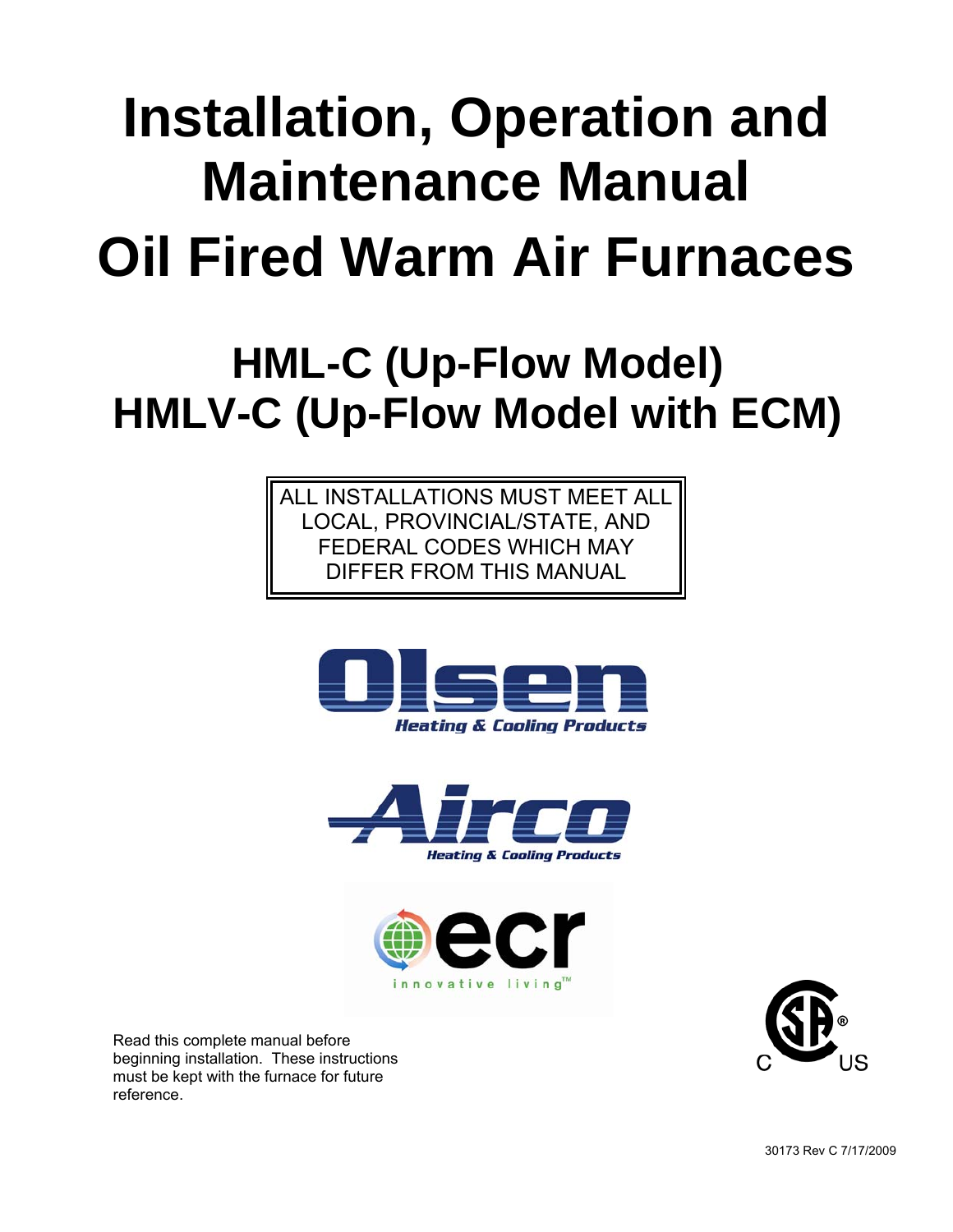#### **TABLE OF CONTENTS**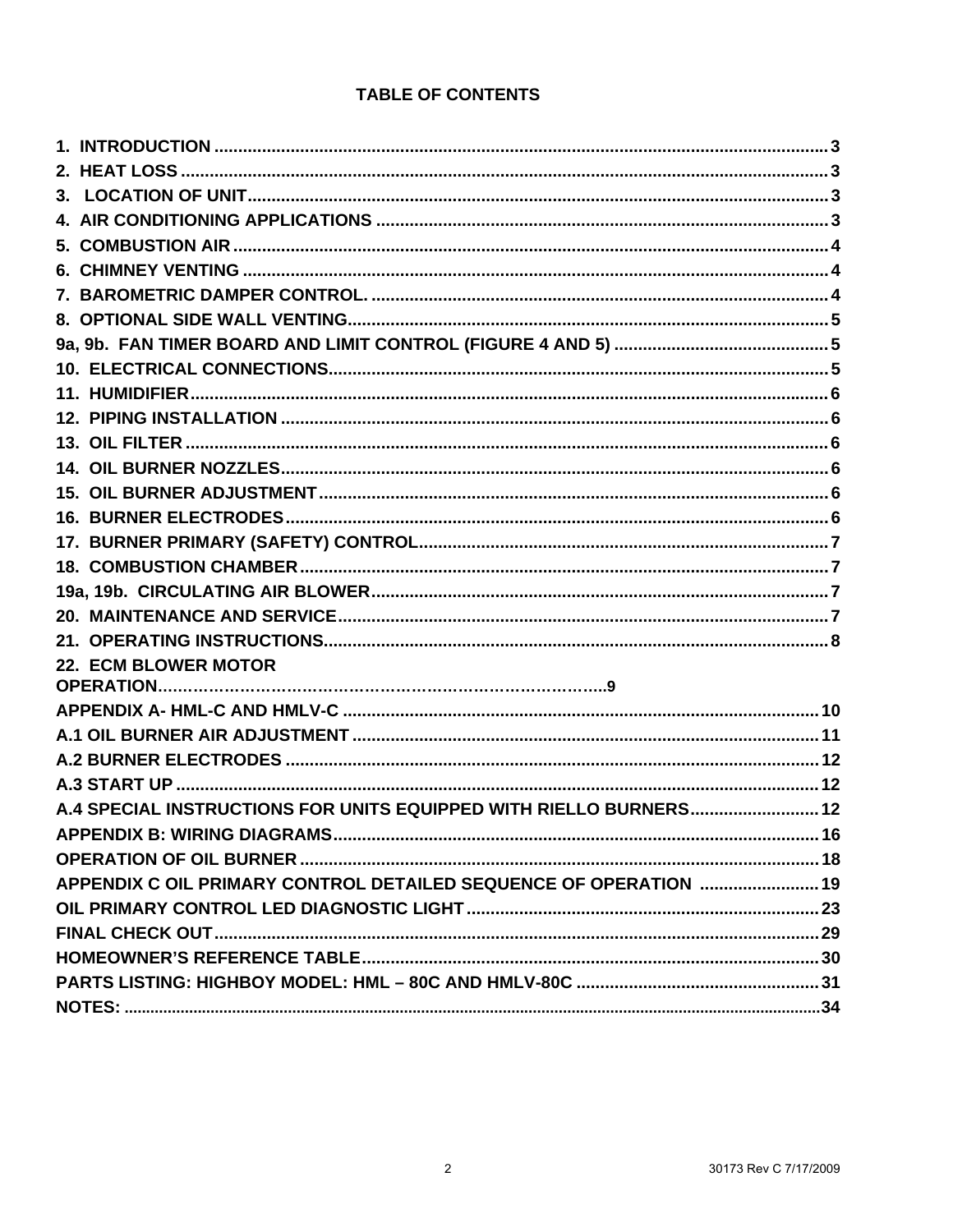#### **SAVE THESE INSTRUCTIONS FOR FUTURE REFERENCE**

#### <span id="page-2-0"></span>**1. INTRODUCTION**

Please read these instructions completely and carefully before installing and operating the furnace.

#### **MODELS HML-C AND HMLV-C**

Models HML-C and HMLV-C are oil fired forced air upflow furnaces with an output capacity range of 56,000 BTU/Hr. to 95,000 BTU/Hr.

# **ACAUTION**

#### **DO NOT USE GASOLINE, CRANK CASE OIL, OR ANY OIL CONTAINING GASOLINE.**

All models are CSA listed, (NRTL/C) for use with No. 1 (Stove) and No. 2 (Furnace) Oil. Please refer to the tables in Appendix A for performance and dimensional data.

In Canada, the installation of the furnace and related equipment shall be installed in accordance with the regulations of CAN/CSA - B139, *Installation Code for Oil-Burning Equipment*, as well as in accordance with local codes.

In the United States of America, the installation of the furnace and related equipment shall be installed in accordance with the regulations of NFPA No. 31, *Standard for the Installation of Oil-Burning Equipment*, as well as in accordance with local codes.

Regulations prescribed in the National Codes and Local regulations take precedence over the general instructions provided on this installation manual. When in doubt, please consult your local authorities.

All models are shipped assembled and pre-wired. The furnace should be carefully inspected for damage when being unpacked.

#### **2. HEAT LOSS**

The maximum hourly heat loss for each heated space shall be calculated in accordance with the procedures described in the manuals of the Heating, Refrigeration and Air Conditioning Institute of Canada (HRAI), or by other means prescribed, or approved by the local authority having jurisdiction.

In the United States, Manual J. titled, "Load Calculation" published by the Air Conditioning Contractors of America, describes a suitable procedure for calculating the maximum hourly heat loss.

#### **3. LOCATION OF UNIT**

The furnace should be located such that the flue connection to the chimney is short, direct and consists of as few elbows as possible. When possible, the unit

should be centralized with respect to the supply and return air ductwork. A central location minimizes the trunk duct sizing. All models may be installed on combustible floors.

The minimum installation clearances are listed in Table 1.

| Table 1: Clearances - (Inches) |
|--------------------------------|
|--------------------------------|

|               | <b>Clearance to Combustibles</b> |
|---------------|----------------------------------|
| Location      | HML-C and HMLV-C                 |
|               | Up flow                          |
| Top           |                                  |
| <b>Bottom</b> | 0                                |
| S/A Plenum    | 1                                |
| Rear          | 1                                |
| Sides         | 1                                |
| Front         | $1**$                            |
| Flue Pipe     | 9*                               |
| Enclosure     | Closet                           |
|               |                                  |

\*18 in. in USA

\*\* 24 in. required for service clearance



#### **HEAT EXCHANGER SUPPORT SCREWS**

Before final placement of the furnace, the heat exchanger support screws shown in the picture may be removed. This may be preferable if the furnace rear panel will be inaccessible after installation. The screws must be removed if the heat exchanger must be removed from the cabinet.

#### **4. AIR CONDITIONING APPLICATIONS**

If the furnace is used in conjunction with air conditioning, the furnace shall be installed in parallel with or upstream from the evaporator coil to avoid condensation in the heat exchanger. In a parallel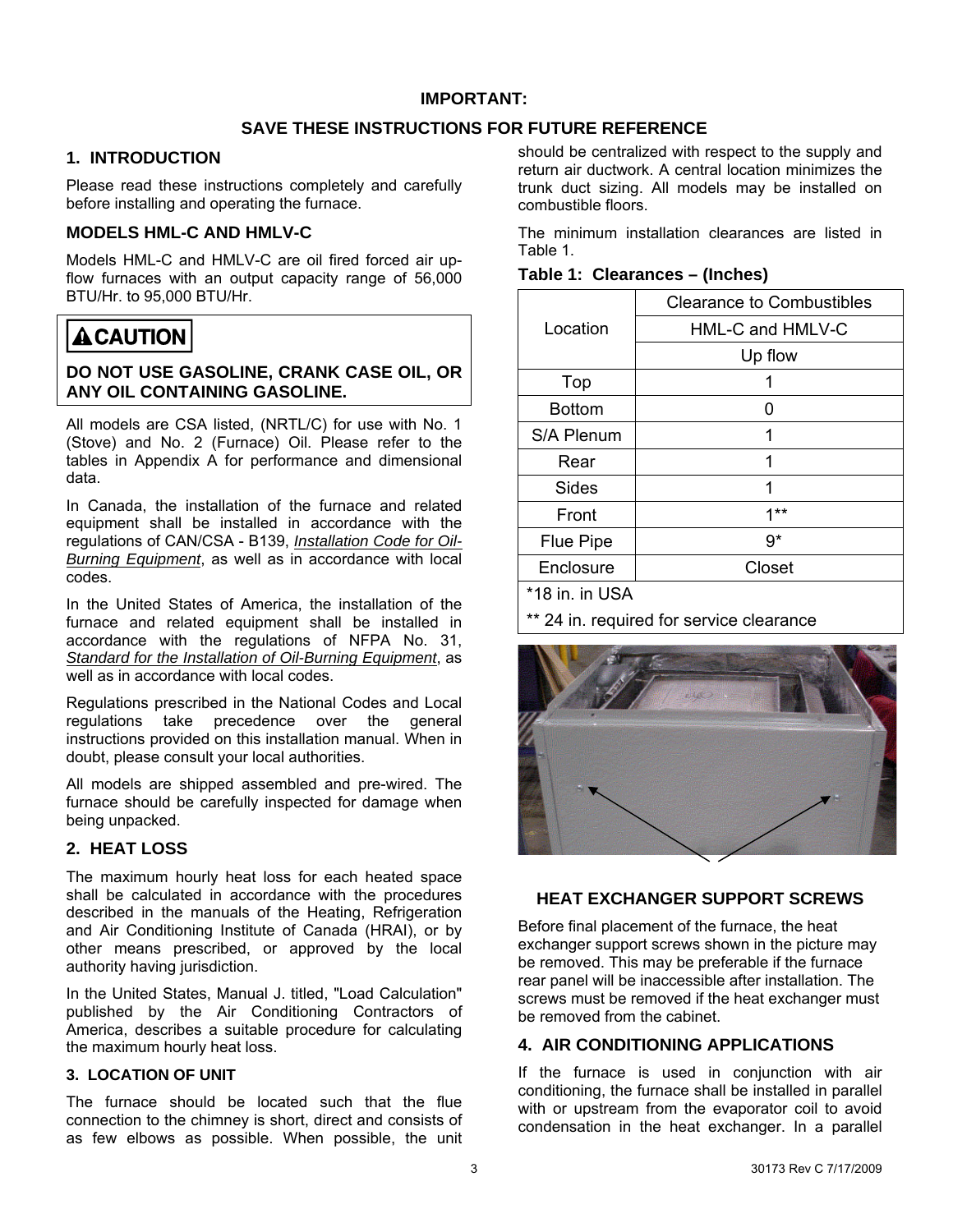<span id="page-3-0"></span>installation, the dampers or air controlling means must prevent chilled air from entering the furnace. If the dampers are manually operated, there must be a means of control to prevent the operation of either system unless the dampers are in the full heat or full cool position. The air heated by the furnace shall not pass through a refrigeration unit unless the unit is specifically approved for such service.

The blower speed must be checked and adjusted to compensate for the pressure drop caused by the evaporator coil. Refer to Appendix B for recommended wiring and electrical connections of the air conditioning controls.

#### **5. COMBUSTION AIR**

If the furnace is installed in a closet or utility room, two openings must be provided connecting to a wellventilated space (full basement, living room or other room opening thereto, but not a bedroom or bathroom). One opening shall be located above the level of the upper vent opening and one opening below the combustion air inlet opening in the front of the furnace. Each opening shall have a minimum free area of  $1\frac{1}{2}$ square inches per 1,000 Btu/h of total input rating of all appliances installed in the room.

For furnaces located in buildings of unusually tight construction, such as those with high quality weather stripping, caulking, windows and doors, or storm sashed windows, or where basement windows are well sealed, a permanent opening communicating with a well ventilated attic or with the outdoors shall be provided, using a duct if necessary. The duct opening shall have a free area of 1½ square inches per 1,000 Btu/h of total input rating of all appliances to be installed. When a furnace is installed in a full basement, infiltration is normally adequate to provide air for combustion and draft operation. Furnace rooms under  $65m<sup>3</sup>$  (700 ft<sup>3</sup>) should automatically be treated as confined space.

#### **6. CHIMNEY VENTING**

The flue pipe should be as short as possible with horizontal pipes sloping upward toward the chimney at a rate of one-quarter inch to the foot. The flue pipe should not be smaller in cross sectional area than the flue collar on the furnace. The flue pipe should connect to the chimney such that the flue pipe extends into, and terminates flush with the inside surface of the chimney liner. Seal the joint between the pipe and the lining. The chimney outlet should be at least two feet above the highest point of a peaked roof. All unused chimney openings should be closed. Chimneys must conform to local, provincial or state codes, or in the absence of local regulations, to the requirements of the National Building Code.

#### **NOTE: THE FURNACE IS APPROVED FOR USE WITH TYPE L VENT OR EQUIVALENT.**

# **ACAUTION**

**CHIMNEY VENTED VERSIONS OF THE FURNACE MUST BE CONNECTED TO A FLUE HAVING SUFFICIENT DRAFT AT ALL TIMES TO ENSURE SAFE AND PROPER OPERATION OF THE APPLIANCE.** 

#### **NOTE: THE RECOMMENDED FLUE DRAFT PRESSURE IS -0.02 IN. W.C. (SEE FIG 2.)**

The flue pipe must not pass through any floor or ceiling, but may pass through a wall where suitable fire protection provisions have been installed. Refer to the latest edition of CAN/CSA B-139 for rules governing the installation of oil burning equipment. In the United States, refer to the latest edition of NFPA 31 for regulations governing the installation of oil burning equipment.

See appendix A for burner set-up.

#### **Fig. 2: Checking Over-Fire Draft.**



**Over-fire draft access port.** 

#### **7. BAROMETRIC DAMPER CONTROL.**

The barometric damper control, also known as a draft regulator, is used on conventional chimney venting only. This control automatically maintains a constant negative pressure in the furnace to obtain maximum efficiency. It ensures that proper pressures are not exceeded. If the chimney does not develop sufficient draft, the draft control cannot function properly. The draft regulator, when installed should be in the same room or enclosure as the furnace and should not interfere with the combustion air supplied to the burner. The control should also be located near the furnace flue outlet and installed according to the instructions supplied with the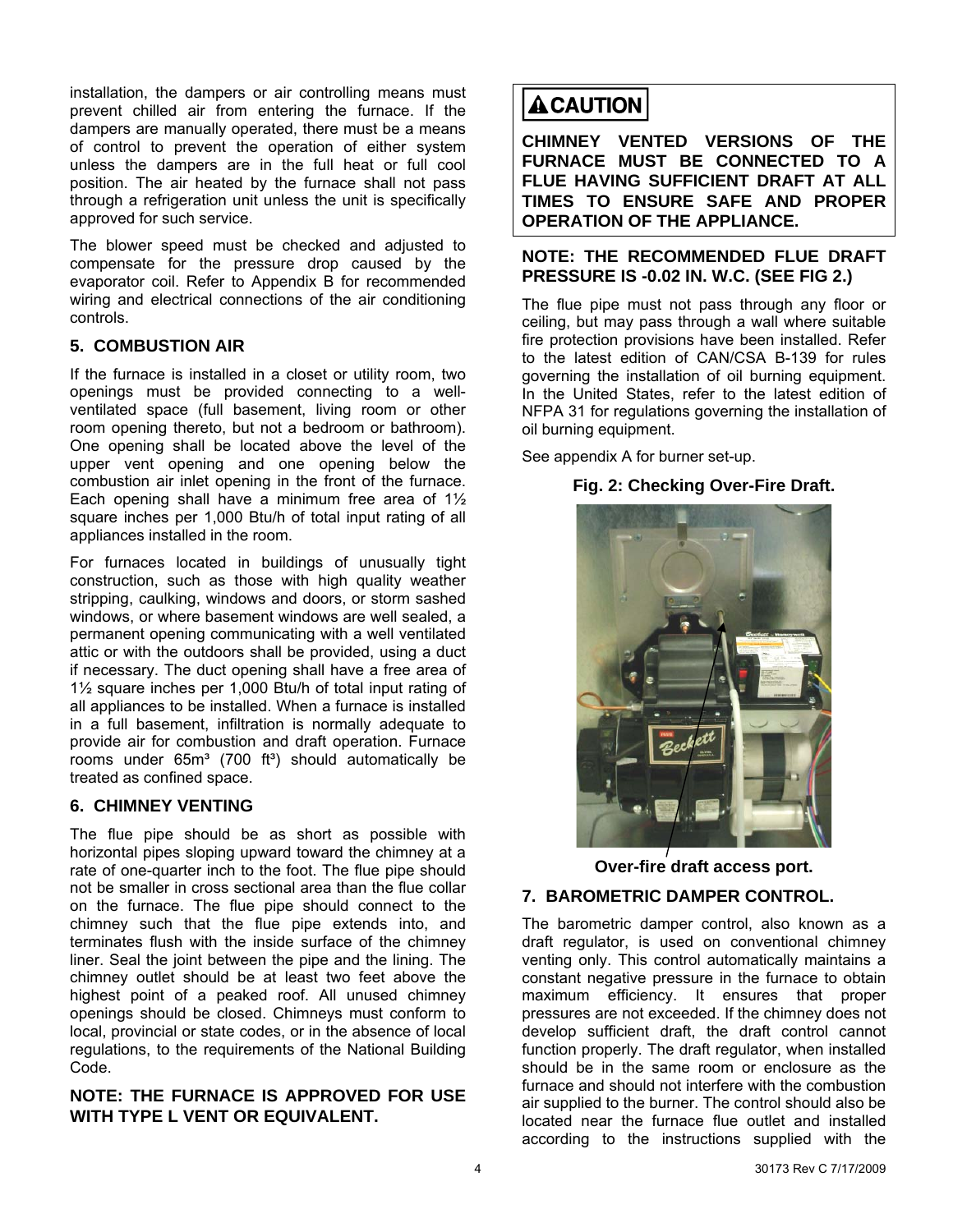<span id="page-4-0"></span>regulator. The flue outlet pressure (measured between the furnace and draft regulator, or the oil burner mounting plate over-fired draft access port. fig. 2) should be set to -0.02 in. w.c.

#### **8. OPTIONAL SIDE WALL VENTING**

Certain HML-C and HMLV-C furnace models are manufactured to be installed as sidewall vented units. Please refer to Direct Venting Instructions, P/N 240006979 included with the Vent Kit for details. Sidewall Venting (*Direct Venting*) requires the use of specific oil burners; the Beckett AFII, or the Riello 40BF. Please refer to Appendix A, Tables A2, and A4.

Note: Sidewall venting requires special attention to combustion air supply. There is no natural draft in the venting system between furnace cycles; therefore, if the indoor pressure is negative relative to the outdoors, the vent terminal becomes a point of infiltration. This could lead to oil odour control problems. This problem is rectified by the use of ducted outdoor air for combustion (semi-sealed combustion), using the Beckett AFII or Riello 40BF oil burner. See Direct Vent Instructions supplied with the Vent Kits.

#### 9a. FAN TIMER BOARD AND LIMIT CONTROL **(FIG. 4) (page 22)**

The Electronic Fan Timer integrates control of all burner and circulator fan operations. This control is the central wiring point for most of the electrical components in the furnace. The **United Technologies 1158-120 (HML-C)** has an adjustable fan on time that is set by selecting the dipswitch combination displayed in Chart 1. This fan on delay can be set at 1, 2, 4 or 6 minutes. This provides a delay between the burner ignition and blower start-up to eliminate excessive flow of cold air when the blower comes on. The **United Technologies 1158-120 (HML-C)** has an adjustable fan off time of 30, 60, 90 or 120 seconds displayed in Chart 1. The fan off delay time starts when the burner motor is de-energized at the end of a call for heat. Blower shutdown is delayed to remove any residual heat from the heat exchanger and improve the annual efficiency of the furnace.

The electronic fan timer board works in conjunction with snap disc limit controls, which perform a safety function, and breaks power to the oil burner primary control, which shuts off the burner if the furnace over-heats. The limit control is thermally operated and automatically resets. The limit control is factory installed, pre-set and is not adjustable.

If the limit control opens with the United Technologies **1158-120 (HML-C)** electronic fan control**,** the circulating fan will be energized as well. When the limit closes, the fan off timer will begin. At the end of the fan off time cycle the burner will be energized, initiating a normal burner cycle.

#### **CHART 1 United Technologies 1158-120 (HML-C)**

|     | <b>Dip Switch Position</b> |     |     |                      | <b>Blower Delay Times</b> |
|-----|----------------------------|-----|-----|----------------------|---------------------------|
| 1   | $\mathbf{2}$               | 3   | 4   | On<br><b>Seconds</b> | Off<br><b>Minutes</b>     |
| Off | Off                        |     |     | 30                   |                           |
| On  | Off                        |     |     | 60                   |                           |
| Off | On                         |     |     | 90                   |                           |
| On  | On                         |     |     | 120                  |                           |
|     |                            | Off | Off |                      | 1                         |
|     |                            | On  | Off |                      | 2                         |
|     |                            | Off | On  |                      | 4                         |
|     |                            | On  | On  |                      | ี่ค                       |

#### 9b. FAN TIMER BOARD AND LIMIT **CONTROL (FIG. 5) (page 22)**

The **United Technologies 1168-1 ECM (HMLV-C)**  tap board has an adjustable fan on/off delay that must be adjusted in accordance with the furnace input rating (nozzle size). Refer to Table A-10 (pg 15) for ECM blower set-up.

#### **10. ELECTRICAL CONNECTIONS**

The furnace is listed by the Canadian Standards Association under the NRTL (North American) Standard. It is factory wired and requires minimal field wiring. All field wiring should conform to CAN/CSA C22.1 Canadian Electrical Code, Part 1, and by local codes, where they prevail. In the United States, the wiring must be in accordance with the National Fire Protection Association NFPA-70, National Electrical Code, and with local codes and regulations.

The furnace should be wired to a separate and dedicated circuit in the main electrical panel; however, accessory equipment such as electronic air cleaners and humidifiers may be included on the furnace circuit. Although a suitably located circuit breaker can be used as a service switch, a separate service switch is advisable. The service switch is necessary if reaching the circuit breaker involves becoming close to the furnace, or if the furnace is located between the circuit breaker and the means of entry to the furnace room. The furnace switch (service switch) should be clearly marked, installed in an easily accessible area between the furnace and furnace room entry, and be located in such a manner to reduce the likelihood that it would be mistaken as a light switch or similar device.

The power requirement for the HML-C and HMLV-C models is: 120 VAC, 1 Ø, 60 Hz., 12A.

Accessories requiring 120 VAC power sources such as electronic air cleaners and humidifier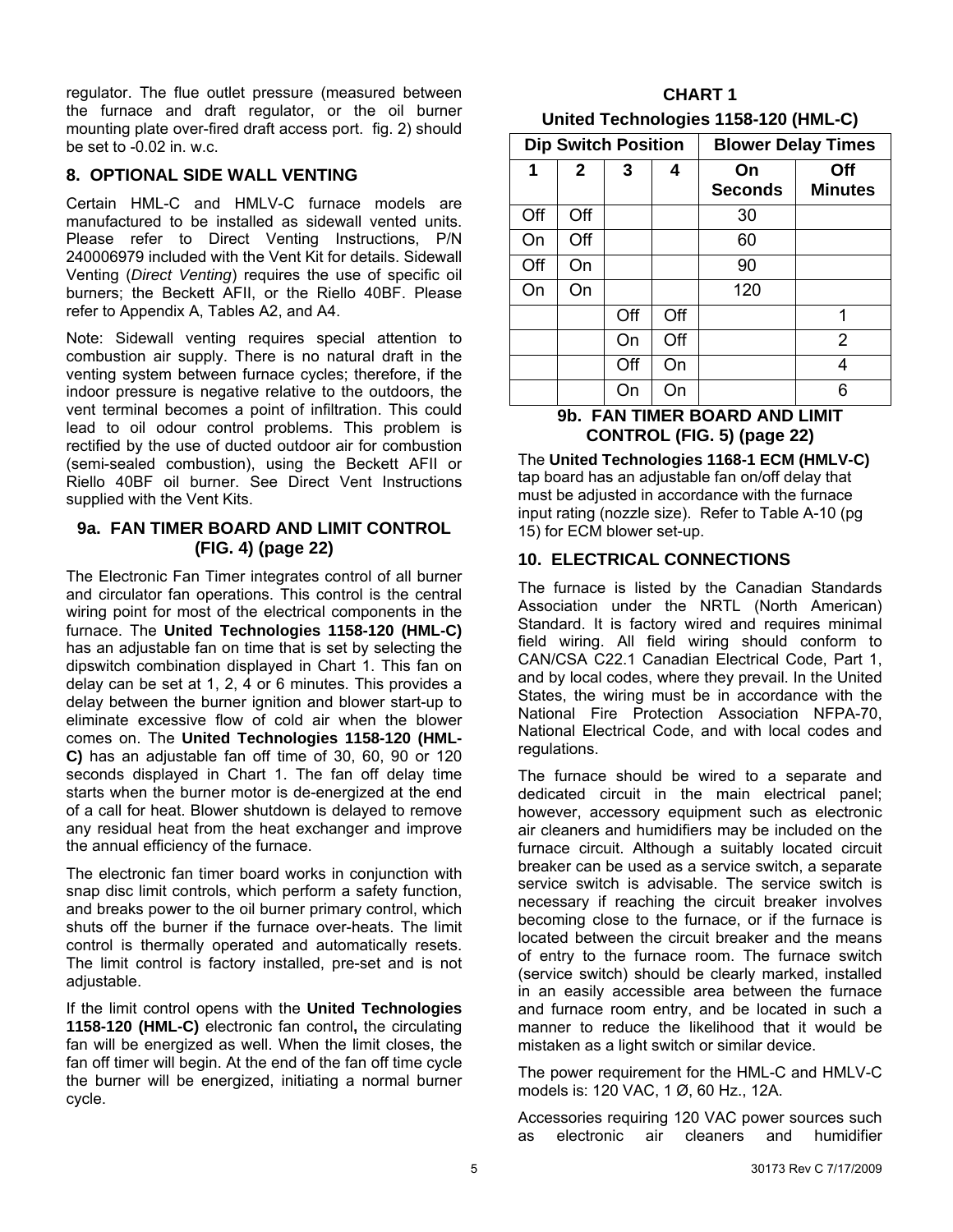<span id="page-5-0"></span>transformers may be powered from the electronic fan timer board where provisions have been made for connections, but should have their own controls. Do not use the direct drive motor connections as a power source, since there is a high risk of damaging the accessories by exposure to high voltage from the autogenerating windings of the direct drive motor.

Thermostat wiring connections and air conditioning contactor low voltage connections are shown in the wiring diagrams in Appendix B. Some micro-electronic thermostats require additional controls and wiring. Refer to the thermostat manufacturer's instructions.

above the floor, on an inside wall where there is good The thermostat should be located approximately 5 feet natural air circulation, and where the thermostat will be exposed to average room temperatures. Avoid locations where the thermostat will be exposed to cold drafts, heat from nearby lamps and appliances, exposure to sunlight, heat from inside wall stacks, etc.

amperage draw of the heating control circuit as The thermostat heat anticipator should be adjusted to the measured at the "R" and "W" terminals of the thermostat. To reduce the risk of damaging the heat anticipator, do not measure this current with the thermostat connected to the circuit. Measure the amperage by connecting an ammeter between the two wires that will connect to the thermostat "R" and "W" terminals.

#### **11. HUMIDIFIER**

A humidifier is an optional accessory available through most heating supplies outlets. Installation should be carried out in accordance with the humidifier manufacturer's installation instructions. Water or water droplets from the humidifier should not be allowed to come into contact with the furnace heat exchanger. Do not use direct drive motor connections as a source of power for 120 VAC humidifiers and humidifier transformers.

#### **12. PIPING INSTALLATION**

The entire fuel system should be installed in accordance with the requirement of CAN/CSA B-139, and local regulations. Use only an approved fuel oil tanks piping, fittings and oil filter.

accordance with NFPA No. 31 and local codes and In the United States the installation must be in authorities.

further details of the oil supply tank and piping Install the oil filter as close to the burner as possible. For requirements, please refer to the instructions and illustrations in the oil burner and oil pump instructions shipped with the furnace.

#### **13. OIL FILTER**

All fuel systems should include an oil filter between the fuel oil storage tank and the oil burner. When using an oil burner nozzle smaller than 0.65 U.S. Gallons Per Hour, install an additional 7 to 10 micron filter as close as possible to the oil burner.

#### **14. OIL BURNER NOZZLES**

The HML-C and HMLV-C are certified for multiple firing rates, ranging from 56,000 to 95,000 Btu/h. By manipulating the oil burner nozzle, flame retention head, static plate and temperature rise; the furnace may be fired at an ideal rate for a wide range of structures. Refer to Table A-1, and the furnace rating plate to determine the proper combinations.

#### **15. OIL BURNER ADJUSTMENT**

The burner air supply is adjusted to maintain the fuel to air ratio to obtain ideal combustion conditions. A lack of air causes "soft" and "sooty" flames, resulting in soot build-up throughout the heat exchanger passages. Excess combustion air causes a bright roaring fire and high stack temperatures resulting in poor fuel efficiency. The HML-C and HMLV-C furnaces operate most efficiently with a No. 1 smoke spot on the Bacharach Scale. This is not necessarily the optimum setting; however, because dust will inevitably build up on the air moving components of the oil burner assembly. This will result in decreased air supply with the potential result of soot building up in the flue gas passageways of the heat exchanger. Soot behaves as an insulator and impairs good heat transfer. Stack temperature will increase, and the overall efficiency will decrease. As a means of avoiding this problem, it is advisable to adjust the air supply to provide no more than a trace smoke spot on the Bacharach Scale.

Kits for set-up details for sidewall vented furnaces. See the Venting Instructions included in the Vent

#### **NOTE: SIDEWALL VENTED MODELS SHOULD BE SET UP TO DELIVER ZERO (0) SMOKE.**

# **ACAUTION**

**BEFORE OPERATING THE FURNACE CHECK BURNER ALIGNMENT WITH COMBUSTION CHAMBER. THE END CONE OF THE AIR TUBE MUST BE CENTRED TO THE ACCOMODATING RING PROVIDED IN THE DESIGN OF THE COMBUSTION CHAMBER. ADJUST AS NECESSARY.** 

#### **16. BURNER ELECTRODES**

Correct positioning of the electrod e tips with respect to each other, to the fuel oil nozzle , and to the rest of the burners is essential for smooth light ups and proper operation. Refer to the oil burner instructions shipped with the furnace for electrode specifications.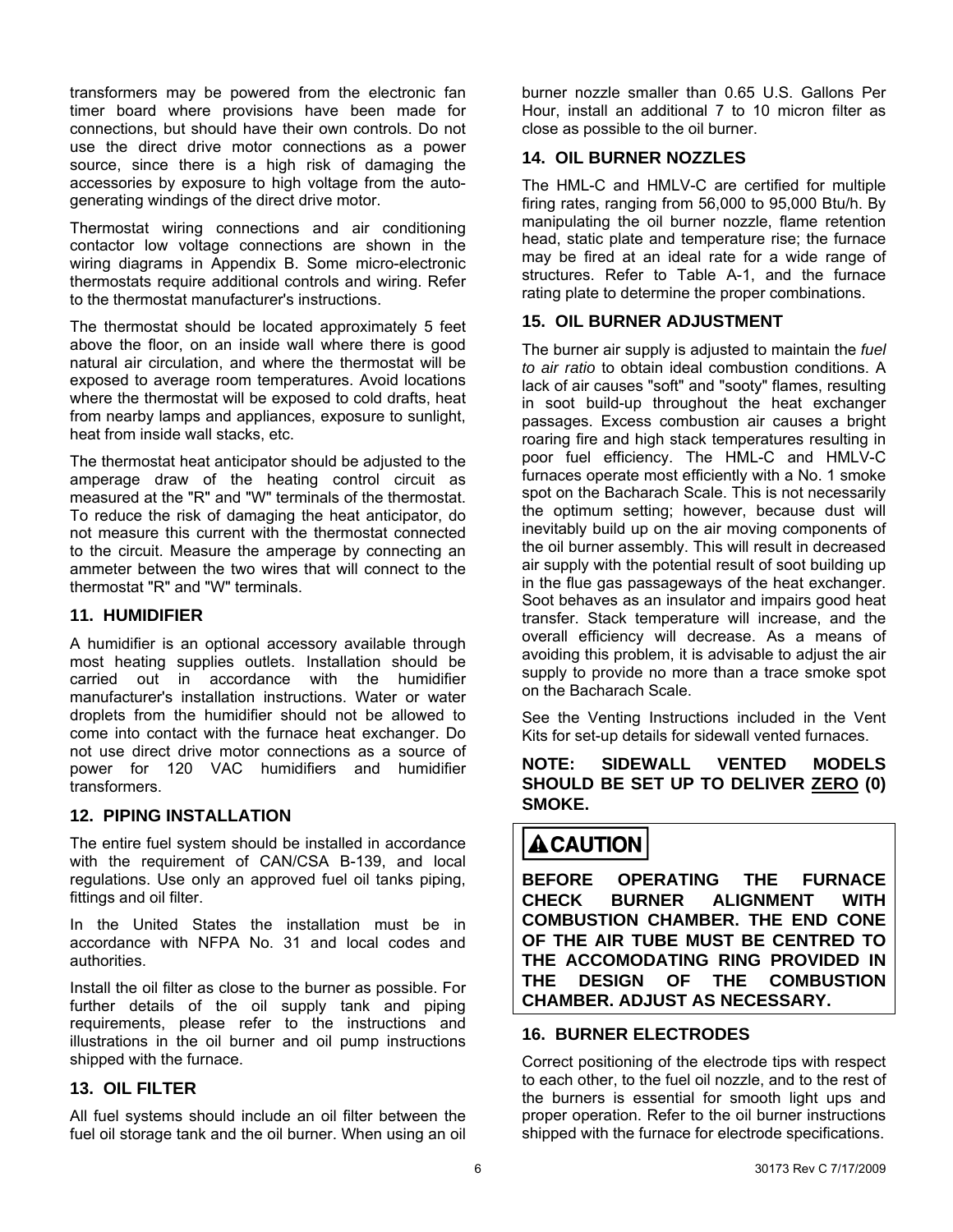<span id="page-6-0"></span>NOTE: Beckett AF Series Burner electrode specifications have been revised. They should be adjusted to be 5/16" above the nozzle centerline.

#### **17. BURNER PRIMARY (SAFETY) CONTROL**

control, sometimes referred to as the burner relay or The furnace is equipped with a primary combustion burner protector relay, which uses a light sensing device (cad cell) located in the burner housing, to monitor and control combustion. Over time, dust or combustion residuals can build up on the lens of the cad cell impairing its response to the flame. The cad cell should be checked for cleanliness and proper alignment if the primary control frequently shuts down combustion.

# **ACAUTION**

**ALL FURNACE CONTROLS ARE SENSITIVE AND SHOULD NOT BE SUBJECTED TO TAMPERING. IF PROBLEMS PERSIST, CALL YOUR SERVICE CONTRACTOR.** 

#### **18. COMBUSTION CHAMBER**

This furnace is equipped with a high quality cerafelt combustion chamber. It is held in place by a retaining bracket.

CHAMBER AND OIL BURNER BEFORE FIRING. **CHECK THE ALIGNMENT OF THE COMBUSTION IT IS POSSIBLE FOR THE COMBUSTION CHAMBER TO SHIFT IF SUBJECTED TO ROUGH HANDLING DURING TRANSIT**. The combustion chamber should be inspected for damage or carbon build up whenever the oil burner is removed for repairs or routine maintenance.

# **ACAUTION**

**DO NOT START THE BURNER UNLESS THE BLOWER ACCESS DOOR IS SECURED IN PLACE.** 

#### **19a. CIRCULATING AIR BLOWER (HML-C)**

The HML-C and HMLV-C furnace models are equipped with direct drive blower systems. HML-C models are equipped with PSC motors; HMLV-C models are equipped with electronically commutated motors (ECM). Direct drive blower speed adjustments are not normally required in properly sized extended plenum duct systems. The motor RPM and air CFM delivery will vary automatically to accommodate conditions within the usual range of external static pressures typical of residential duct systems. Under-sized duct systems may require a higher blower speed to obtain a reasonable system temperature rise. Some older duct systems were not designed to provide static pressure. They typically feature special reducing fittings at each branch run and

lack block ends on the trunk ducts. These systems may require modification to provide some resistance to the airflow to prevent over-amping of the direct drive blower motor. Selecting a lower blower speed may correct this problem. Direct drive blower speeds are adjusted by changing the "hot" wires to the motor winding connections. Please refer to wiring diagrams in Appendix B or the wiring diagram label affixed to the furnace. **THE NEUTRAL WIRE (normally the white wire) IS NEVER MOVED TO ADJUST THE BLOWER SPEED**.

simplest method to connect the wiring from both It is possible and acceptable to use a single blower speed for both heating and cooling modes. The modes is to use a "piggy-back connector" accommodating both wires on a single motor tap. It is also acceptable to connect the selected motor speed with a pigtail joined to both heating and cooling speed wires with a wire nut. As a safety precaution against accidental disconnection of the wires by vibration, it is advisable to secure the wire nut and wires with a few wraps of electricians tape.

# **ACAUTION**

**DO NOT CONNECT POWER LEADS BETWEEN MOTOR SPEEDS. THE NEUTRAL WIRE MUST ALWAYS BE CONNECTED TO THE MOTOR'S DESIGNATED NEUTRAL TERMINAL.** 

If the joining of the blower speed wiring is done in the furnace junction box, tape off both ends of the unused wire.

**Do not use the blower speed wires as a source of power to accessories as electronic air cleaners and humidifier transformers.** The unused motor taps auto-generate sufficiently high voltages to damage accessory equipment.

# AWARNING∣

**DISCONNECT THE POWER SUPPLY TO THE FURNACE BEFORE OPENING THE BLOWER ACCESS DOOR TO SERVICE THE AIR FILTER, FAN AND MOTOR. FAILURE TO SHUT OFF POWER COULD ALLOW THE BLOWER TO START UNEXPECTEDLY, CREATING A RISK OF DEATH OR PERSONAL INJURY.** 

**19b. CIRCULATING AIR BLOWER (HMLV-C) (See Section 22 Page 9)**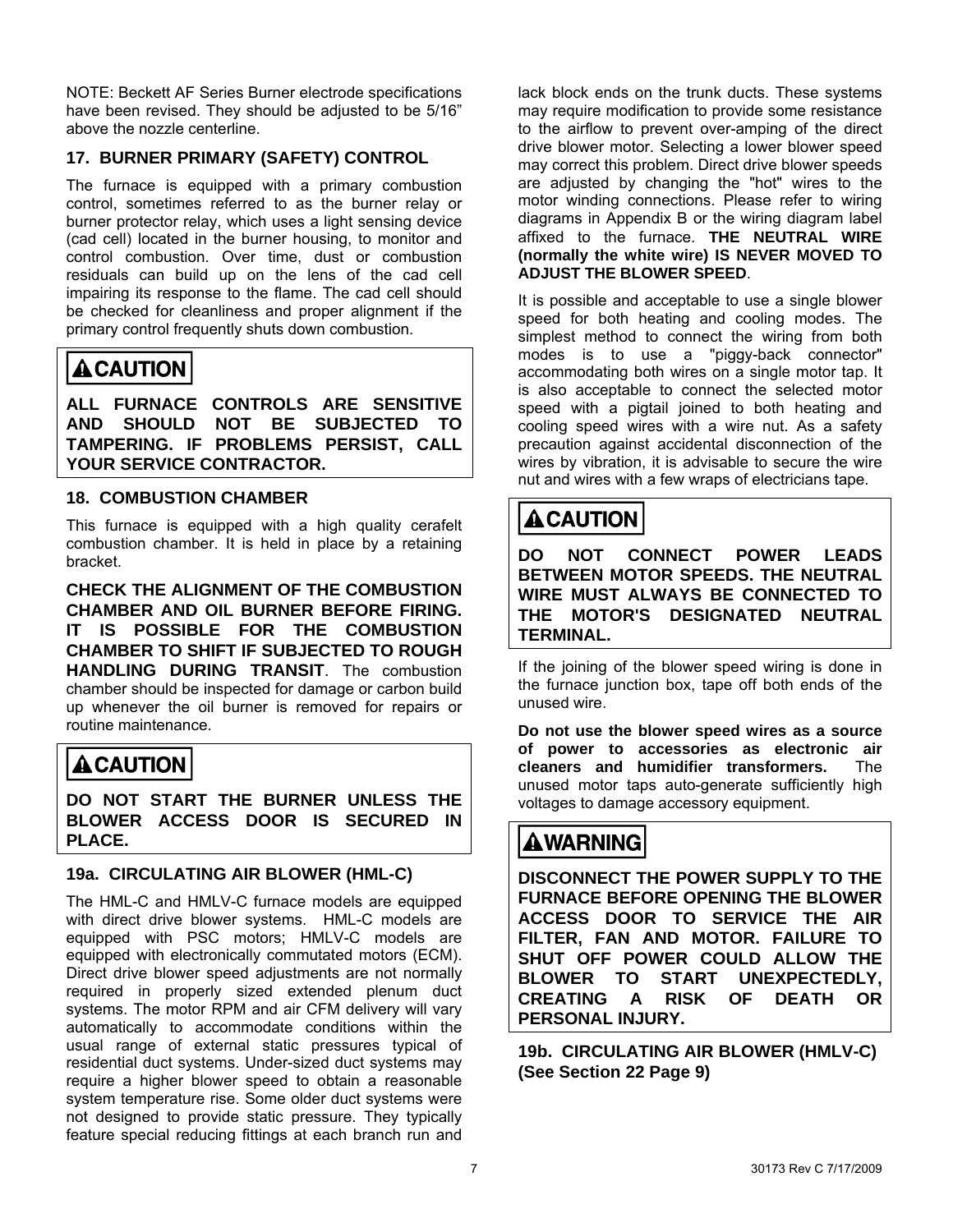#### <span id="page-7-0"></span>**20. MAINTENANCE AND SERVICE**

#### **Routine Maintenance By Home Owner**

Other than remembering to arrange for the annual professional servicing of the furnace by the service or installation contractor, the most important routine service performed by the homeowner is to maintain the air filter or filters. A dirty filter can cause the furnace to over-heat, fail to maintain indoor temperature during cold weather, increase fuel consumption and cause component failure.

The furnace filter(s) should be inspected, cleaned or replaced monthly. The furnace is factory equipped with a semi-permanent type filter. If the filter is damaged, replace with filters of the same size and type. (See Appendix A, Table A-8).

During the routine service, inspect the general condition of the furnace watching for signs of oil leaks in the vicinity of the oil burner, soot forming on any external part of the furnace, soot forming around the joints in the vent pipe, etc. If any of these conditions are present, please advise your service or installation contractor.

#### **Annual Service By Contractor**

### **ACAUTION**

#### **THE COMBUSTION CHAMBER (FIREPOT) IS FRAGILE. USE CARE WHEN INSPECTING AND CLEANING THIS AREA.**

The heat exchanger should be inspected periodically and cleaned if necessary. If cleaning is necessary, **SHUT OFF POWER TO THE FURNACE** and remove the burner. Using a stiff brush with a wire handle, brush off scale and soot from inside the drum and flue pipe. To clean the radiator, remove the clean-out caps screws, and remove the caps carefully to avoid tearing the gaskets. A wire brush can be used to loosen dirt and debris on the inside surfaces of the radiator. Clean out all accumulated dirt, soot and debris with a wire handled brush and an industrial vacuum cleaner. Before replacing the clean-out caps, inspect the gaskets. If the gaskets are broken, remove the remnants and replace with new gaskets.

The blower motor is factory oiled and permanently sealed. **DO NOT LUBRICATE**. Excess oil causes premature electric motor failure.

Inspect the blower fan. Clean if necessary.

Oil Burner Maintenance: Follow the instructions of the oil burner manufacturer. (See oil burner manufacturer's instructions supplied with furnace or burner). It is advisable to change the oil burner nozzle and oil filter on an annual basis.

The venting system should be cleaned and inspected for signs of deterioration. Replace pitted or perforated vent pipe and fittings. The barometric damper should open and close freely.

All electrical connections should be checked to ensure tight connections. Safety controls such as the high limit controls should be tested for functionality. The fan control should be checked to ensure that the fan on and off delay function continues to start and stop the blower fan at the optimal settings.

#### **21. OPERATING INSTRUCTIONS (HML-C)**

#### **Before Lighting**

Open all supply and return air registers and grilles.

Open all valves in oil pipes.

Turn on electric power supply

#### **To Light Unit**

Set the thermostat above room temperature to call for heat. The burner should start. NOTE: It may be necessary to press the RESET button on the primary combustion control relay.

There will be a fan on time delay before the circulating fan is energized. The **United Technologies 1158-120** has an adjustable fan on time that is set by selecting the dipswitch combination displayed in Chart 1. This fan on delay can be set at 1, 2, 4 or 6 minutes.

Set the thermostat below room temperature. The oil burner should stop.

The air circulation blower will continue to run until the time off setting selected on the electronic fan timer control times out. The **United Technologies 1158-120** has an adjustable fan off time of 30, 60, 90 or 120 seconds. The fan timer control adjustments may be altered if the air at the room registers is uncomfortably high upon blower start up or shutdown.

The necessary adjustments to the fan control settings should be determined by measuring the temperature of the air in the supply air take-off, or within the first few inches of the supply air trunk. The side mid point of the transition is usually ideal, providing that the thermometer probe is beyond the "line of sight" wherein false readings from radiant heat could be observed. System temperature rise is *the difference in temperature between the supply air and return air*.

To check the operation of the limit switch, shut off power to the furnace. Temporarily remove the neutral wire from the direct drive blower motor. Restore the electrical power to the furnace and set the thermostat above room temperature.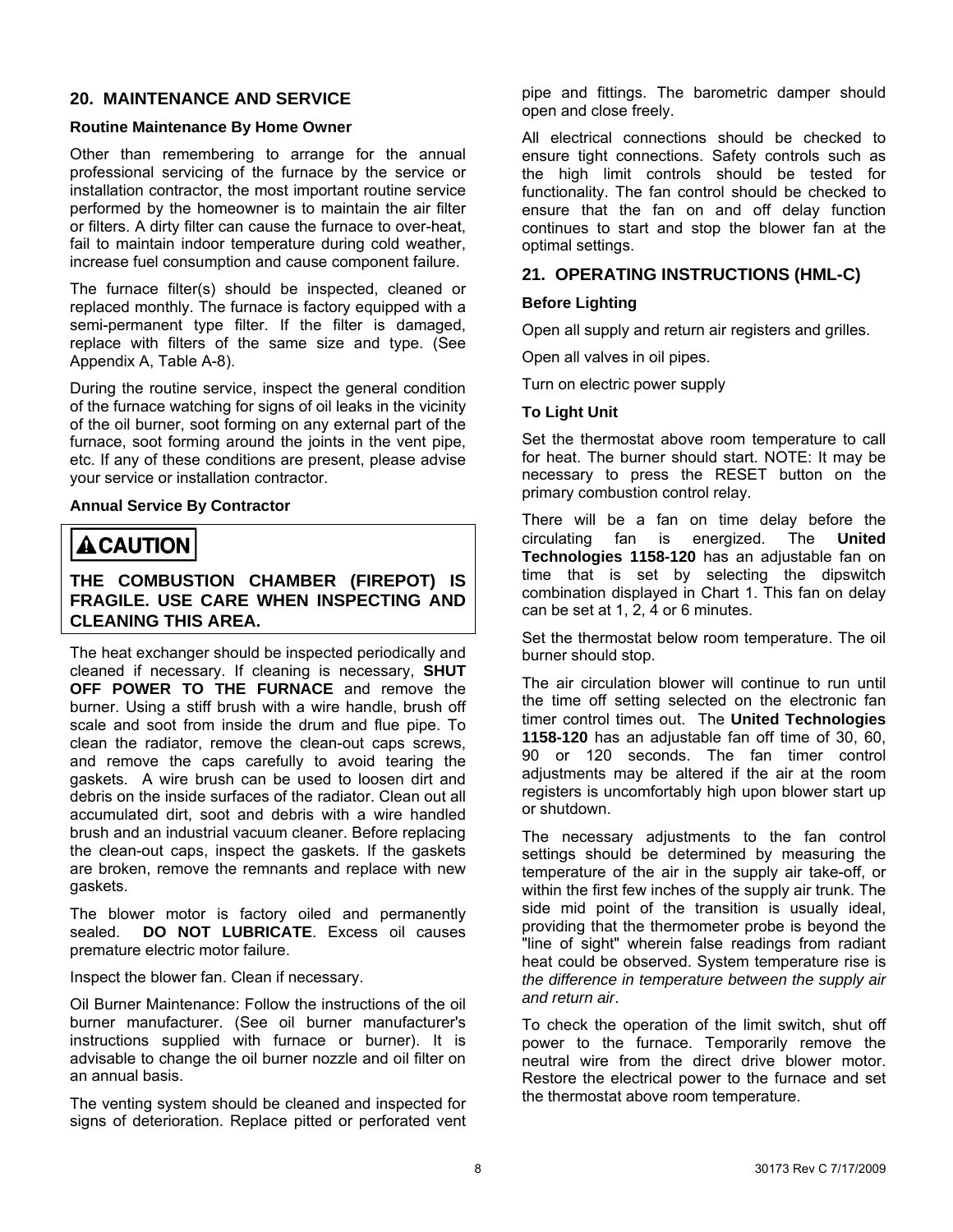After three or four minutes of burner operation, the limit control should turn the burner off. When the limit function test is complete, shut off electrical power to the furnace, replace the neutral wire to the blower fan motor, and then restore power. The blower fan will start up immediately. Once the temperature has dropped and the limit control has reset, the fan will operate until the fan off time is achieved. The oil burner will then resume operation and continue until the thermostat is satisfied. Restore the thermostat setting to a comfortable temperature.

#### **To Shut Down Unit**

Set the thermostat to the lowest possible setting.

Set the manual switch (if installed) in the Electrical Power Supply Line to "OFF".

#### **21. OPERATING INSTRUCTIONS (HMLV-C)**

#### **Before Lighting**

Open all supply and return air registers and grilles.

Open all valves in oil pipes.

Turn on electric power supply

#### **To Light Unit**

Set the thermostat above room temperature to call for heat. The burner should start. NOTE: It may be necessary to press the RESET button on the primary combustion control relay.

There will be a fan on time delay before the circulating fan is energized. The **United Technologies 1168-1** has an adjustable fan on/off time delay that is programmed into the ECM motor, and is set by selecting the SW4 DIP switch combination displayed in Table A-10 page 15. **Fan on/off delay must be adjusted according to input (nozzle size).**

1. Set the thermostat below room temperature. The oil burner should stop.

The air circulation blower will continue to run until the blower off delay setting programmed into the ECM motor times out.

To check the operation of the limit switch, shut off power to the furnace. Temporarily remove the 5 pin power connector plug from the ECM blower motor. **NOTE: Isolate the AC Line pins on the 5 pin power connector with electrical tape to prevent electric shock hazard.** Restore the electrical power to the furnace and set the thermostat above room temperature.

After three or four minutes of burner operation, the limit control should turn the burner off. When the limit function test is complete, shut off electrical power to the furnace, replace the 5 pin power plug to the blower fan motor, and then restore power. The blower fan will start up immediately. Once the temperature has dropped and the limit control has reset, the fan will operate until the fan off time is achieved. The oil burner will then resume

operation and continue until the thermostat is satisfied. Restore the thermostat setting to a comfortable temperature.

**NOTE: IF THE FURNACE IS TO BE SHUT DOWN FOR AN EXTENDED PERIOD OF TIME, CLOSE THE OIL SUPPLY VALVE TO THE BURNER.** 

# **ACAUTION**

**DO NOT ATTEMPT TO START THE BURNER WHEN EXCESS OIL HAS ACCUMULATED, WHEN THE FURNACE IS FULL OF VAPOUR, OR WHEN THE COMBUSTION CHAMBER IS VERY HOT. NEVER BURN GARBAGE OR PAPER IN THE FURNACE, AND NEVER LEAVE PAPER OR RAGS AROUND THE UNIT.** 

#### **22. ECM BLOWER MOTOR OPERATION (HMLV-C)**

#### **Setting Blower "ON" and "OFF" Timings**

Blower on/off time delays are handled by ECM motor programming. Features of this ECM variable speed motor are that it will deliver a constant airflow within a wide range of external static pressures, and also includes:

**Soft Start:** This ECM variable speed motor will slowly ramp up to the required operating speed. This feature in the heating cycle allows the heat exchanger to reach operating temperature before the set heat speed, which minimizes noise and increases comfort.

**Soft Stop:** At the end of the heating cycle, the ECM variable speed motor will slowly ramp down. This feature allows for increased energy efficiency and reduced noise levels.

**Dehumidification:** A dehumidification feature has been programmed into the variable speed motor. At the start of each cooling cycle, the variable speed motor will run at 82% of the rated airflow for 7.5 minutes. After 7.5 minutes has elapsed, the motor will increase to 100% of the rated airflow. This profile is used to provide dehumidification and improve system efficiency.

**Continuous Fan Operation**: When the thermostat continuous fan (G) switch is on without a call for heating or cooling, the indoor fan is immediately energized up to 50% of the cooling speed. This feature allows continuous circulation of air between calls for heating or cooling.

If a call for heat (W) or cool (Y) occurs during continuous fan, the blower will remain energized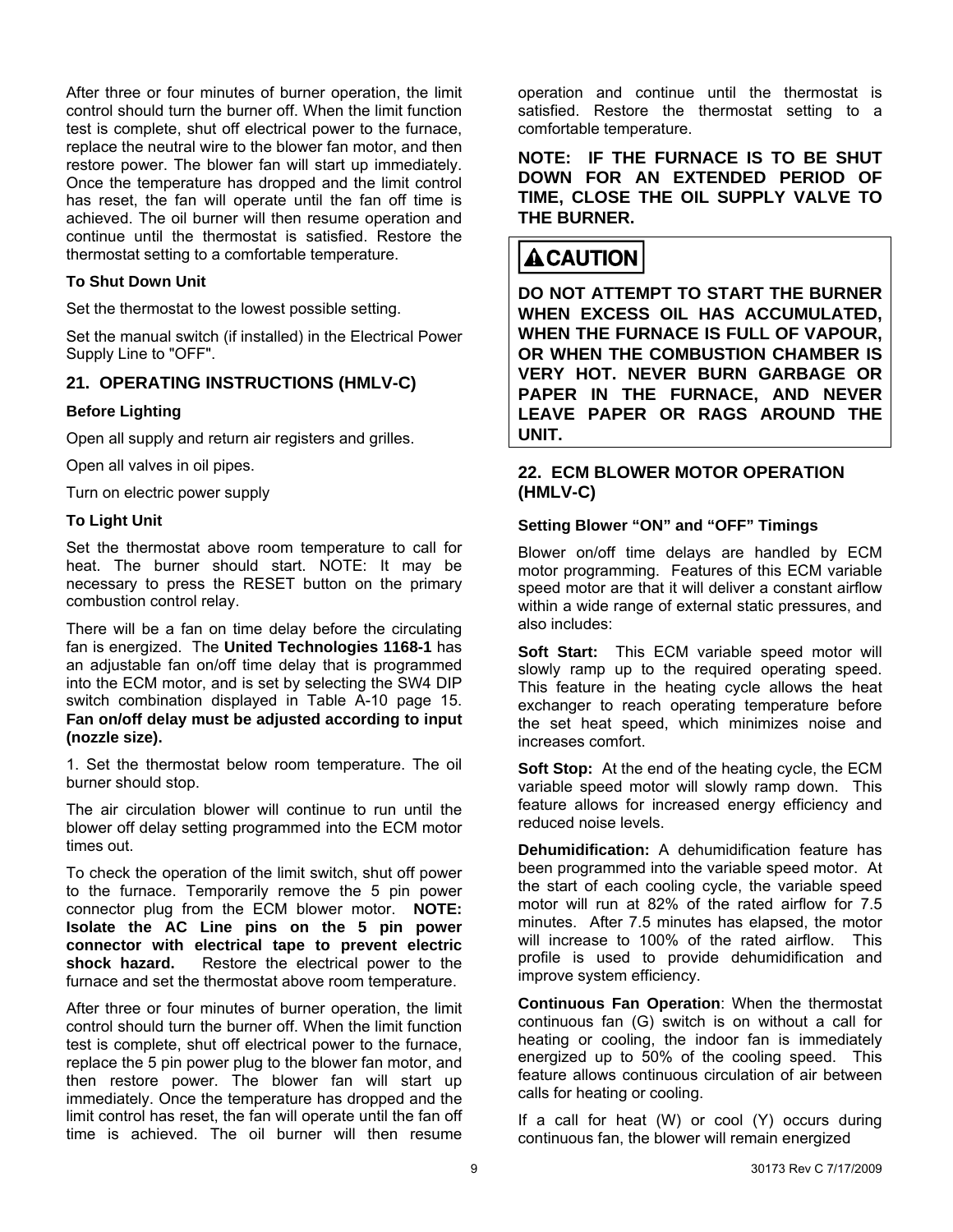#### <span id="page-9-0"></span>**Appendix A- HML-C AND HMLV-C**

HML-C and HMLV-C furnaces may be used with the following oil burners.

Please note: The Beckett AF, and Riello 40F oil burners are for applications using indoor air for combustion only. For sidewall venting applications utilizing outdoor air for combustion, use the Beckett AFII or the Riello 40BF (Balanced Flue) oil burners only.

| <b>Beckett AF Series Oil Burners</b>     |                                                                                                                                                                              |          |                       |          |            |                |                       |  |  |  |  |  |
|------------------------------------------|------------------------------------------------------------------------------------------------------------------------------------------------------------------------------|----------|-----------------------|----------|------------|----------------|-----------------------|--|--|--|--|--|
| (For use with chimney vented units only) |                                                                                                                                                                              |          |                       |          |            |                |                       |  |  |  |  |  |
| <b>Furnace</b><br><b>Model</b>           | <b>Static</b><br>Output<br><b>Burner</b><br><b>Pump</b><br>Head $1$<br><b>Flow Rate</b><br><b>Nozzle</b><br><b>BTU/Hr</b><br><b>Pressure</b><br><b>Model</b><br><b>Plate</b> |          |                       |          |            |                |                       |  |  |  |  |  |
| HML-60C $2$                              | 59,000                                                                                                                                                                       | AF76BNHS | $0.50 / 80^{\circ}$ A | 100 PSIG | 0.50 USGPH | F <sub>3</sub> | $3 - \frac{3}{8}$ in. |  |  |  |  |  |
| HMLV-60C <sup>2</sup>                    |                                                                                                                                                                              |          |                       |          |            |                |                       |  |  |  |  |  |
| HML-80C                                  | 75,000                                                                                                                                                                       | AF76BNHS | $0.65 / 80^{\circ}$ A | 100 PSIG | 0.65 USGPH | F <sub>3</sub> | $3 - \frac{3}{8}$ in. |  |  |  |  |  |
| HMLV-80C                                 |                                                                                                                                                                              |          |                       |          |            |                |                       |  |  |  |  |  |
| HML-90C                                  | 86,000                                                                                                                                                                       | AF76BNHS | $0.75/80^{\circ}$ A   | 100 PSIG | 0.75 USGPH | F <sub>3</sub> | $3 - \frac{3}{8}$ in. |  |  |  |  |  |
| HMLV-90C                                 |                                                                                                                                                                              |          |                       |          |            |                |                       |  |  |  |  |  |
| <b>HML-100C</b>                          | 95,000                                                                                                                                                                       | AF76BNHS | $0.85 / 70^{\circ}$ A | 100 PSIG | 0.85 USGPH | F <sub>3</sub> | $3 - \frac{3}{8}$ in. |  |  |  |  |  |
| <b>HMLV-100C</b>                         |                                                                                                                                                                              |          |                       |          |            |                |                       |  |  |  |  |  |

#### **Table A-1 Beckett AF Oil Burner Set-Up**

<sup>1</sup> Head is shielded by ceramic insulator.  $2^2$  Low Firing Rate Baffle required when using a 0.50-gallon nozzle.

#### **Table A-2 Beckett AFII Oil Burner Set-Up**

| <b>Beckett AFII Series Oil Burners</b>                                                                                                                                    |        |         |                       |          |            |                 |  |  |  |  |  |
|---------------------------------------------------------------------------------------------------------------------------------------------------------------------------|--------|---------|-----------------------|----------|------------|-----------------|--|--|--|--|--|
| (For use with sidewall vented units with outdoor combustion air, or chimney vented units with indoor air<br>for combustion)                                               |        |         |                       |          |            |                 |  |  |  |  |  |
| <b>Furnace</b><br><b>Burner</b><br><b>Pump</b><br>Output<br>Head<br><b>Nozzle</b><br><b>Flow Rate</b><br><b>BTU/Hr</b><br><b>Model</b><br><b>Model</b><br><b>Pressure</b> |        |         |                       |          |            |                 |  |  |  |  |  |
| HML-60CB2U<br>HMLV-60CB2U                                                                                                                                                 | 63,000 | AFII-85 | $0.50 / 60^{\circ}$ A | 120 PSIG | 0.55 USGPH | FB <sub>0</sub> |  |  |  |  |  |
| HML-80CB2U<br>HMLV-80CB2U                                                                                                                                                 | 75,000 | AFII-85 | $0.60 / 60^{\circ}$ A | 115 PSIG | 0.65 USGPH | FB <sub>3</sub> |  |  |  |  |  |
| HML-90CB2U<br>HMLV-90CB2U                                                                                                                                                 | 86,000 | AFII-85 | $0.70/60^{\circ}$ A   | 115 PSIG | 0.75 USGPH | FB <sub>3</sub> |  |  |  |  |  |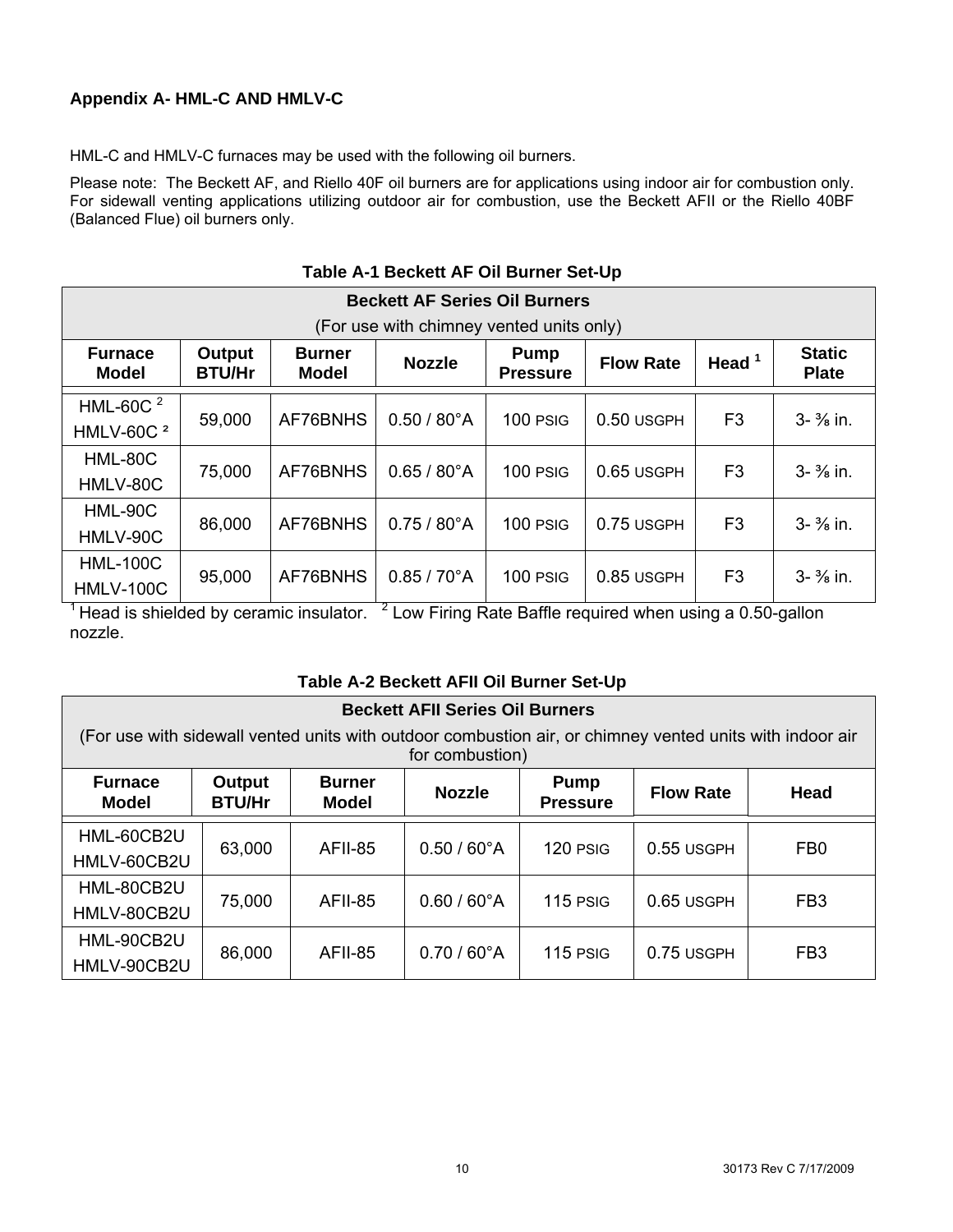#### **Table A-3 Riello 40F Series Oil Burner Set-Up**

<span id="page-10-0"></span>

|                                | <b>Riello 40F Series Oil Burners</b>                                                                                                                                                      |      |                       |                 |              |     |     |  |  |  |  |  |
|--------------------------------|-------------------------------------------------------------------------------------------------------------------------------------------------------------------------------------------|------|-----------------------|-----------------|--------------|-----|-----|--|--|--|--|--|
|                                | (For use with chimney vented units)                                                                                                                                                       |      |                       |                 |              |     |     |  |  |  |  |  |
| <b>Furnace</b><br><b>Model</b> | <b>Turbulator</b><br>Output<br><b>Burner</b><br><b>Pump</b><br><b>Nozzle</b><br><b>Flow Rate</b><br><b>Air Gate</b><br><b>BTU/Hr</b><br><b>Model</b><br><b>Setting</b><br><b>Pressure</b> |      |                       |                 |              |     |     |  |  |  |  |  |
| HML-60CRF<br>HMLV-60CRF        | 59,000                                                                                                                                                                                    | 40F3 | $0.50 / 60^{\circ}$ W | <b>105 PSIG</b> | 0.50 USGPH   | 2.6 | 1.0 |  |  |  |  |  |
| HML-80CRF<br>HMLV-80CRF        | 75,000                                                                                                                                                                                    | 40F3 | $0.60 / 60^{\circ}$ W | 115 PSIG        | $0.65$ USGPH | 2.6 | 1.5 |  |  |  |  |  |
| HML-90CRF<br>HMLV-90CRF        | 86,000                                                                                                                                                                                    | 40F3 | $0.65 / 60^{\circ}$ W | 135 PSIG        | 0.75 USGPH   | 3.6 | 2.0 |  |  |  |  |  |

| <b>Riello Balanced Flue Series Oil Burners</b><br>(For use with sidewall vented units using outdoor combustion air)                                                                            |        |       |                       |            |              |     |  |  |  |  |  |
|------------------------------------------------------------------------------------------------------------------------------------------------------------------------------------------------|--------|-------|-----------------------|------------|--------------|-----|--|--|--|--|--|
| <b>Turbulator</b><br>Output<br><b>Burner</b><br><b>Pump</b><br><b>Furnace Model</b><br><b>Flow Rate</b><br><b>Nozzle</b><br><b>BTU/Hr</b><br><b>Model</b><br><b>Pressure</b><br><b>Setting</b> |        |       |                       |            |              |     |  |  |  |  |  |
| HML-60CRBU<br>HMLV-60CRBU                                                                                                                                                                      | 59,000 | 40BF3 | $0.50 / 60^{\circ}$ W | $105$ PSIG | $0.50$ USGPH | 1.0 |  |  |  |  |  |
| HML-80CRBU<br>HMLV-80CRBU                                                                                                                                                                      | 75,000 | 40BF3 | $0.60 / 60^{\circ}$ W | 115 PSIG   | 0.65 USGPH   | 1.5 |  |  |  |  |  |
| HML-90CRBU<br>HMLV-90CRBU                                                                                                                                                                      | 86,000 | 40BF3 | $0.65/60^{\circ}$ W   | 135 PSIG   | 0.75 USGPH   | 2.0 |  |  |  |  |  |

#### **Table A-4 Riello Balanced Flue (BF) Burner Set-Up**

**NOTE**: Air gate setting may vary for sidewall vented units where air gate must be adjusted to achieve zero smoke.

#### **A.1 OIL BURNER AIR ADJUSTMENT**

For complete details, consult the oil burner instruction manual provided in the furnace documents envelope.

#### **Beckett AF Burner**

Adjust the air shutter by loosening the locking screws and moving the air shutter, and if necessary, the bulk air band.

#### **Beckett AFII Burner**

Adjust the burner air supply by first loosening the locking screw located on the black dial to the right of the burner. Turn the black dial clockwise to increase the combustion air and counter-clockwise to decrease the combustion air. Re-tighten the locking screw after obtaining the proper setting.

#### **Riello 40 Series (Chimney Vented)**

Riello burners are factory set with respect to nozzle size; pump pressure, air gate and turbulator

adjustments for each model and firing rate. By removing the burner cover and loosening the screws that secure the air adjustment plate, the combustion air can be adjusted. Move the adjusting plate to either increase or decrease combustion air. When the proper air setting is achieved, retighten the fixing screws.

#### **Riello Balanced Flue (BF) Series**

Riello burners are factory set with respect to nozzle size; pump pressure, and turbulator adjustments for each model and firing rate. The combustion air can be adjusted with the burner cover on by first removing the plastic cover on the top right hand side of the burner cover. With a Philips head screw driver, turn the adjustment screw clockwise to increase combustion air or counter-clockwise to decrease combustion air. When the combustion air is set, re-insert the plastic cover.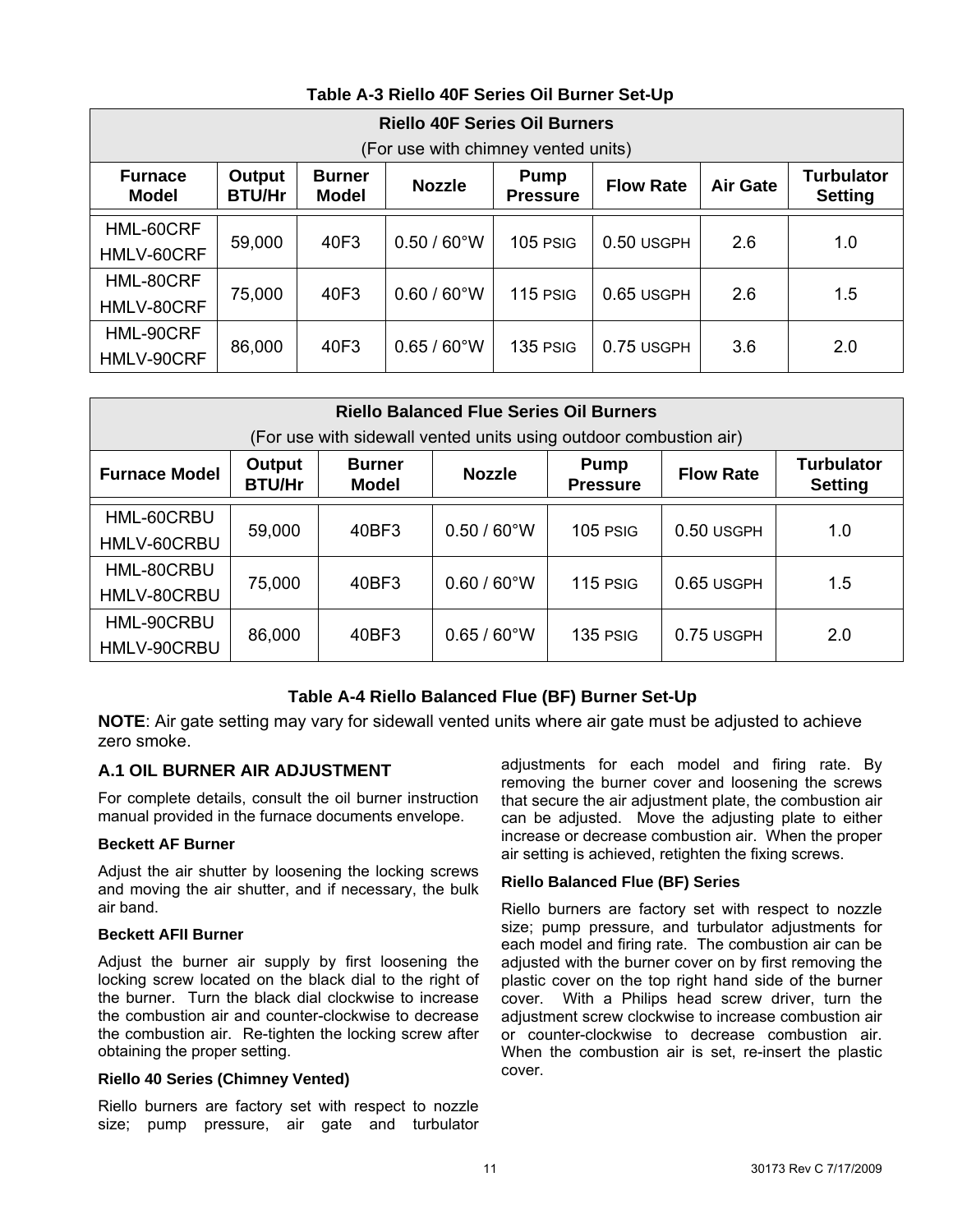#### <span id="page-11-0"></span>**A.2 BURNER ELECTRODES**

Adjustment of the electrode tips with respect to each other, the nozzle, and to the rest of the burner is very important to ensure smooth start-ups and to permit efficient combustion.

#### **Beckett AF Burner**

Electrode gap: 5/32 inch.

Distance above horizontal centerline: 5/16 inch. Older instruction sheets specify 7/16 inch. The current specification is 5/16 inch.

Distance ahead of nozzle: 1/16 inch.

"Z" dimension, the distance from the front of the end cone (head) to the face of the nozzle should be 1-1/8 inches. If a ceramic head is used, the distance from the end cone to the nozzle face is increased to 1-3/8 inches.

#### **Riello 40F, & BF Burners**

Electrode gap: 5/32 inch.

Distance above horizontal centerline: 13/64 inch.

Distance ahead of nozzle: 5/64 to 7/64 inch.

#### **A.3 START UP**

The furnace should be operated for a minimum of 10 minutes to reach steady state conditions before fine tuning combustion. The warm up time is ideal for testing the oil pump pressure.

Drill a 1/4-inch test port in the venting between the furnace flue outlet and draft regulator (barometric damper). Insert a stack thermometer and note the flue gas temperature. The flue gases should be within a range of 350°F to 450°F. If the flue gases are below the range, it may be necessary to slow down the blower fan. If the flue gases are above the range, the blower fan may require speeding up. Stack temperature varies directly with the system temperature rise. System temperature rise is the difference between the furnace outlet temperature and furnace inlet temperature as measured in the vicinity of the connection between the plenum take-offs and the trunk ducts. Temperature rise value is listed on the system rating plate.

Perform a smoke spot test. The smoke spot should not exceed No. 1 on the Bacharach Scale.

After the air adjustments have been completed, recheck the draft pressure at the test port on the burner mounting plate as shown in Figure 2. The draft should be adjusted to -0.02 inches w.c.

In the United States, the Beckett AF Burner may be equipped with Beckett's "*Inlet Air Shut-Off*" to increase efficiency. (Beckett Part No. AF/A 5861).

#### **NOTE: USE OF THE INLET AIR SHUT-OFF COULD CAUSE POST COMBUSTION NOZZLE DRIP.**

#### **A.4 SPECIAL INSTRUCTIONS FOR UNITS EQUIPPED WITH RIELLO BURNERS**

Riello burners are factory set with respect to nozzle size, pump pressure, air gate and turbulator adjustments for each model and firing rate; therefore, do not use the above listed set up procedures.

Riello specifications are listed in Tables A-3 and A-4. Consult the Riello Installation Instructions supplied with the Burner for specific information concerning burner adjustments, operation, and trouble-shooting.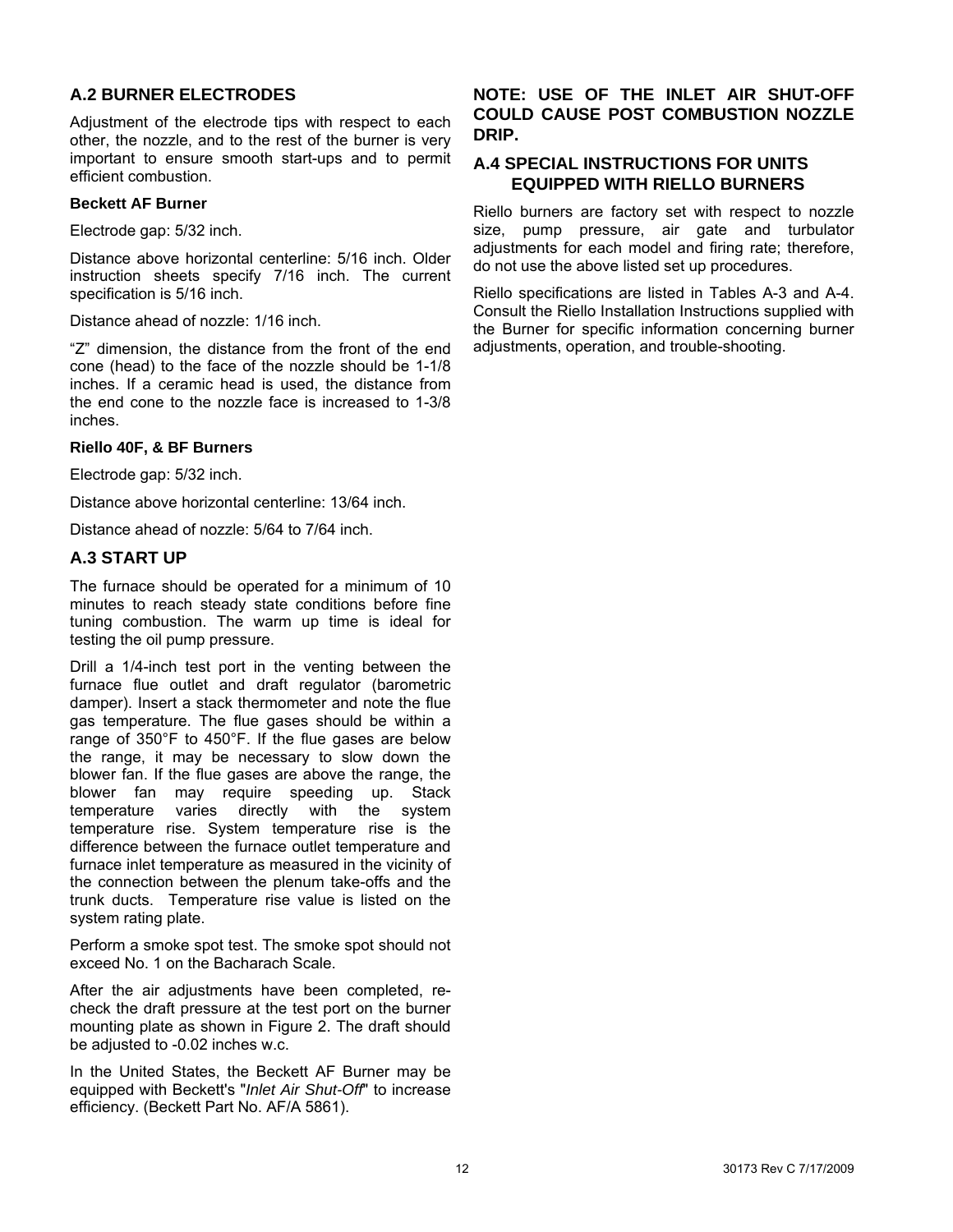|                                |               |               |              | <b>Blower Set-Up</b> |              | <b>Cooling Capacity</b> |              |                  |  |
|--------------------------------|---------------|---------------|--------------|----------------------|--------------|-------------------------|--------------|------------------|--|
| <b>Furnace</b><br><b>Model</b> | <b>Blower</b> | 0.20 in. w.c. |              | 0.50 in. w.c.        |              |                         | <b>Power</b> |                  |  |
|                                |               | <b>Speed</b>  | <b>Motor</b> | <b>Speed</b>         | <b>Motor</b> | Tons                    |              | <b>CFM Range</b> |  |
| HML-60C                        | 100-10T DD    | Low           | $1/2$ HP     | Med-Low              | $1/2$ HP     | 3                       | $1/2$ HP     | $690 - 1500$     |  |
| HML-80C                        | 100-10T DD    | Med-Low       | $1/2$ HP     | Med-High             | $1/2$ HP     | 3                       | $1/2$ HP     | $690 - 1500$     |  |
| HML-90C                        | 100-10T DD    | Med-High      | $1/2$ HP     | High                 | $1/2$ HP     | 3                       | $1/2$ HP     | $690 - 1500$     |  |
| <b>HML-100C</b>                | 100-10T DD    | Med-High      | $1/2$ HP     | High                 | $1/2$ HP     | 3                       | $1/2$ HP     | $690 - 1500$     |  |

#### **Table A-6 Direct Drive Blower Set-Up PSC Motor**

#### **Table A-8 Direct Drive Blower Characteristics PSC Motor**

|                                |                                                          |          | <b>Motor</b> |                |          |            |      |      | <b>CFM</b> |      |              |  |                                        |  |  |
|--------------------------------|----------------------------------------------------------|----------|--------------|----------------|----------|------------|------|------|------------|------|--------------|--|----------------------------------------|--|--|
| <b>Furnace</b><br><b>Model</b> | <b>Motor</b><br><b>Blower</b><br><b>HP</b><br><b>FLA</b> |          |              |                |          | $\Delta$ T |      |      |            |      | <b>Speed</b> |  | External Static Pressure - Inches w.c. |  |  |
|                                |                                                          |          |              | 0.20           | 0.30     | 0.40       | 0.50 | 0.60 |            |      |              |  |                                        |  |  |
|                                |                                                          |          |              | $60^{\circ}$ F | High     | 1741       | 1651 | 1556 | 1476       | 1369 |              |  |                                        |  |  |
| HML-C                          |                                                          | $1/2$ HP |              |                | Med-High | 1557       | 1497 | 1434 | 1369       | 1278 |              |  |                                        |  |  |
| 100-10T DD<br>$60 - 100$       |                                                          | 7.0      |              | Med-Low        | 1063     | 1051       | 1037 | 1037 | 1011       |      |              |  |                                        |  |  |
|                                |                                                          |          |              |                | Low      | 697        | 697  | 687  | 672        | 646  |              |  |                                        |  |  |

|                      |                |                        |              |                |                         | <b>CFM RANGE</b>               |                 |  |  |
|----------------------|----------------|------------------------|--------------|----------------|-------------------------|--------------------------------|-----------------|--|--|
| <b>Furnace</b>       | <b>Blower</b>  | <b>Motor</b>           | <b>Motor</b> | $\Delta$ T     |                         | <b>Heating</b>                 | Cooling         |  |  |
| <b>Model</b>         |                | <b>HP</b>              | <b>FLA</b>   |                | <b>Continous</b><br>Fan | $ 0.38 - 0.48 $ inches<br>W.C. | 0.5 inches w.c. |  |  |
| HMLV-C<br>$60 - 100$ | 100-10T<br>DD. | $1/2$ HP<br><b>ECM</b> | 7.7          | $60^{\circ}$ F | 445 - 605               | 625 - 1500                     | $600 - 1200$    |  |  |

TIP: These Formulae will assist with the design of the ductwork and the determination of airflow delivery:

CFM = Bornet Output / (1.085 x System Temperature Rise  $(\Delta T)$ )

System Temperature Rise  $(\Delta T)$  = Bonnet Output / (1.085 x CFM)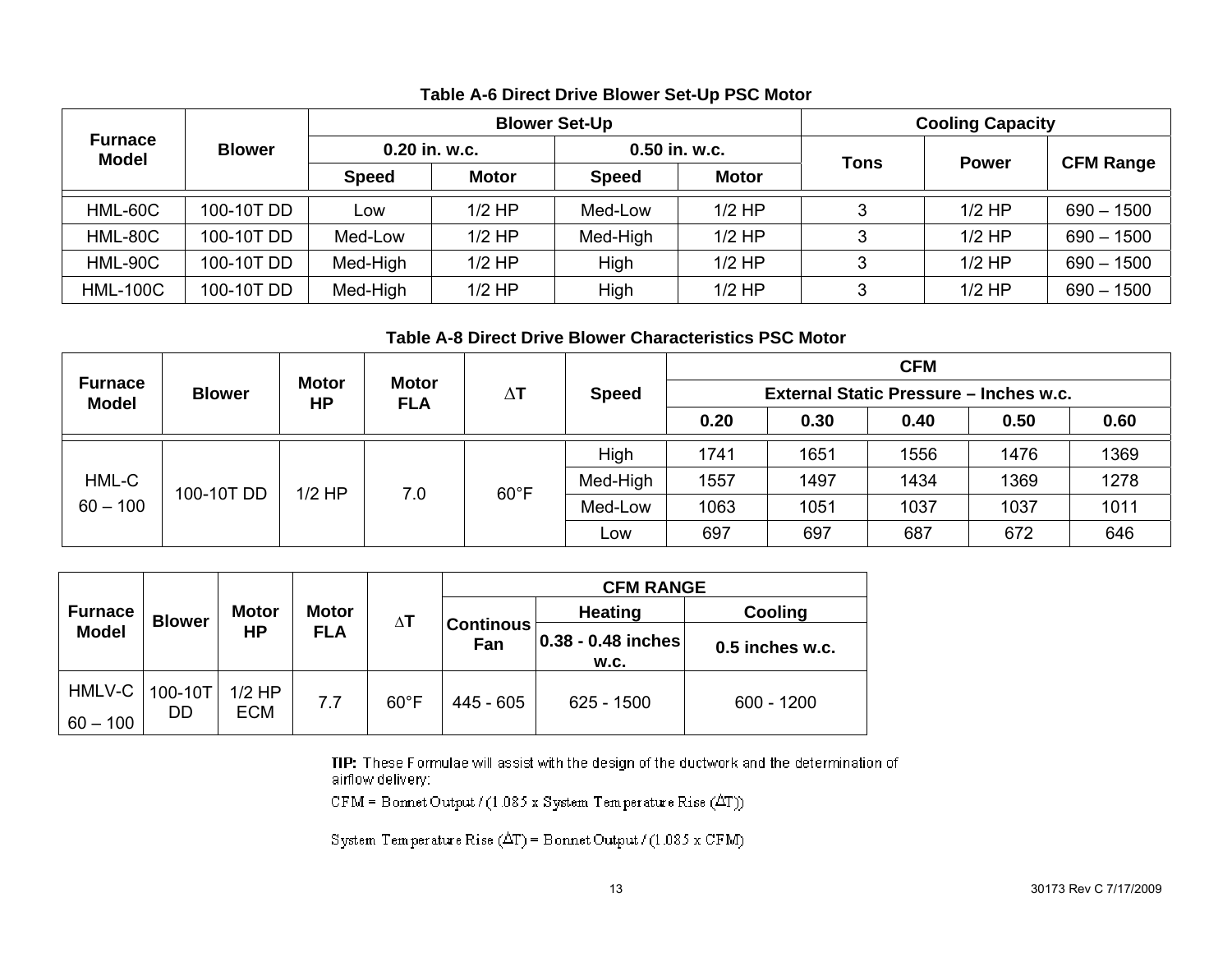|                                | Cabinet      |                               |        | <b>Plenum Openings</b>    |         |                |  | <b>Filter</b> |                                | <b>Shipping</b> |             |        |
|--------------------------------|--------------|-------------------------------|--------|---------------------------|---------|----------------|--|---------------|--------------------------------|-----------------|-------------|--------|
| <b>Furnace</b><br><b>Model</b> | <b>Width</b> | <b>Height</b><br><b>Depth</b> |        |                           |         |                |  | Return        | <b>Flue</b><br><b>Diameter</b> |                 | <b>Size</b> | Weight |
|                                |              |                               |        | <b>Supply</b>             |         | <b>Bottom</b>  |  | <b>Type</b>   |                                | (LB.)           |             |        |
| HML-C<br>HMLV-C                | 22           | $30 - 3/4$                    | 49-5/8 | $20\frac{1}{2} \times 20$ | 14 x 22 | $14 \times 22$ |  | Permanent     | $16 \times 25 \times$          | 210             |             |        |

**Table A-9 General Dimensions (Inches)**

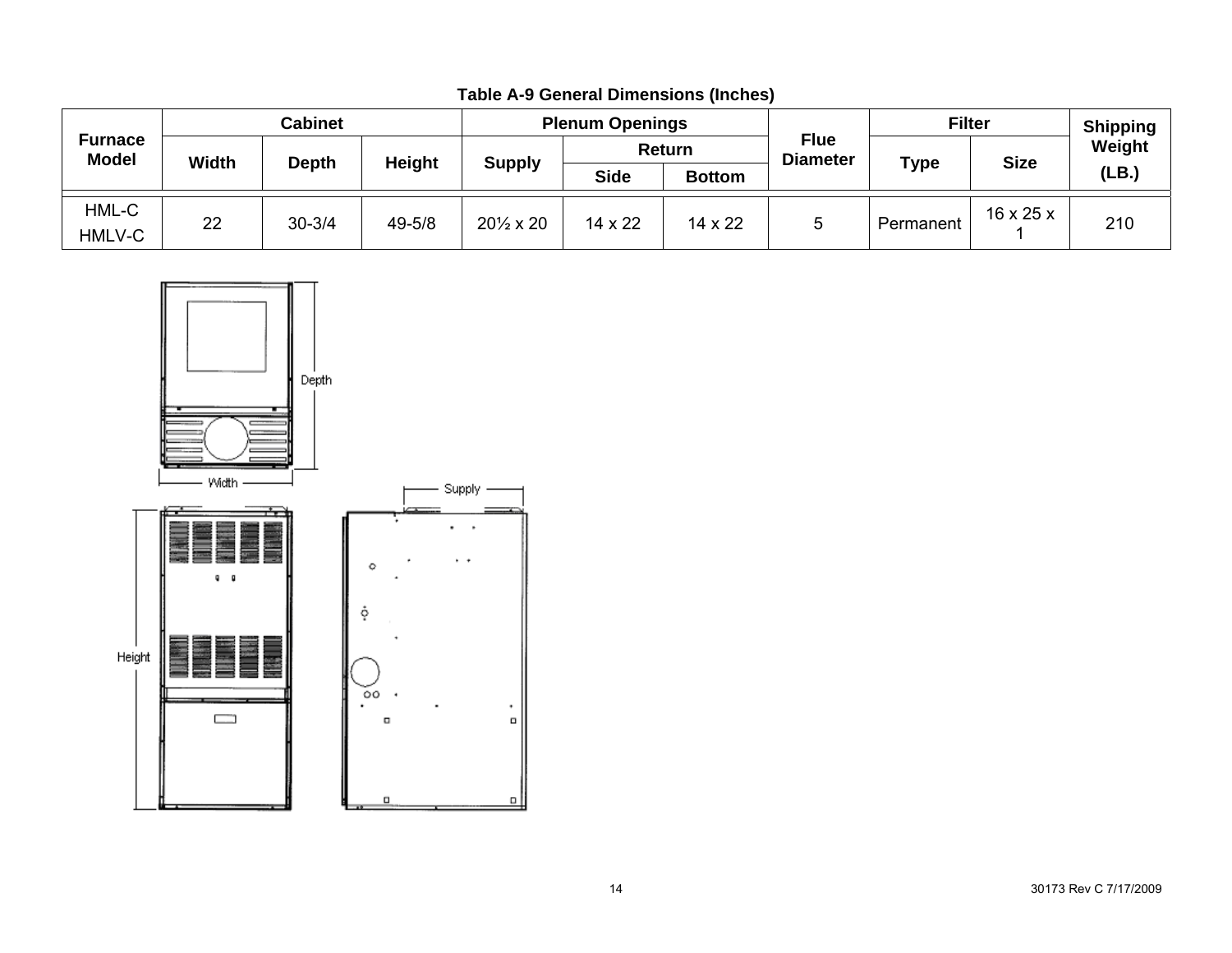#### **DIP SWITCH ADJUSTMENT CHART**

FOR INPUT 0.50 USGPH TO 0.85 USGPH

|            | SW1 - HEAT                    |      |              |            | SW <sub>2</sub> - COOL     |      |               |
|------------|-------------------------------|------|--------------|------------|----------------------------|------|---------------|
|            | <b>DIP Switch</b><br>Position | POS. | <b>INPUT</b> |            | <b>DIP Switch Position</b> | POS. | <b>AC Siz</b> |
|            |                               |      | <b>USGPH</b> |            |                            |      | <b>TON</b>    |
| <b>OFF</b> | OFF.                          |      | 0.65         | <b>OFF</b> | <b>OFF</b>                 |      | 3             |
| <b>ON</b>  | OFF                           | B    | 0.85         | <b>ON</b>  | <b>OFF</b>                 | B    | 2.5           |
| <b>OFF</b> | ON                            |      | 0.75         | <b>OFF</b> | <b>ON</b>                  |      | 2             |
| ON         | ON                            |      | 0.50         | <b>ON</b>  | <b>ON</b>                  |      | 1.5           |

|              | SW2 - COOL                 |            |      |         |
|--------------|----------------------------|------------|------|---------|
| <b>INPUT</b> | <b>DIP Switch Position</b> |            | POS. | AC Size |
| USGPH        |                            | 2          |      | (TON)   |
| 0.65         | <b>OFF</b>                 | <b>OFF</b> | Α    |         |
| 0.85         | ON                         | <b>OFF</b> | B    | 2.5     |
| 0.75         | <b>OFF</b>                 | ON         | С    | 2       |
| 0.50         | ΟN                         | ΟN         |      | 1.5     |

|            | SW3 - ADJUST                  |      |            |            | SW4 - DELAY                |      |              |
|------------|-------------------------------|------|------------|------------|----------------------------|------|--------------|
|            | <b>DIP Switch</b><br>Position | POS. | <b>CFM</b> |            | <b>DIP Switch Position</b> | POS. | <b>INPUT</b> |
|            |                               |      |            |            |                            |      | <b>USGPI</b> |
| <b>OFF</b> | OFF                           | A    | 0%         | <b>OFF</b> | <b>OFF</b>                 | Α    | 0.65         |
| ON         | OFF.                          | в    | (+)15%     | <b>ON</b>  | <b>OFF</b>                 | B    | 0.85         |
| <b>OFF</b> | ON                            |      | (-)15%     | <b>OFF</b> | <b>ON</b>                  | C    | 0.75         |
| ON         | ON                            |      | N/A        | ON         | <b>ON</b>                  |      | 0.50         |

|            | SW4 - DELAY                |      |              |
|------------|----------------------------|------|--------------|
|            | <b>DIP Switch Position</b> | POS. | <b>INPUT</b> |
|            | 2                          |      | <b>USGPH</b> |
| <b>OFF</b> | OFF                        | Α    | 0.65         |
| ΟN         | <b>OFF</b>                 | В    | 0.85         |
| OFF        | ΟN                         | C    | 0.75         |
| ΟN         | ΟN                         | n    | 0.50         |



**NOTE:**

**SW1 (HEAT) AND SW4 (DELAY) DIP SWITCHES MUST BOTH BE ADJUSTED ACCORDING TO INPUT (NOZZLE SIZE).** 

**SW2 (COOL): 1 TON is approximately equal to 400 CFM** 

**SW3 (ADJUST): (Heating Mode) Increase OR decrease temperature rise respectively** 

 **(Cooling Mode) Increase OR decrease CFM respectively**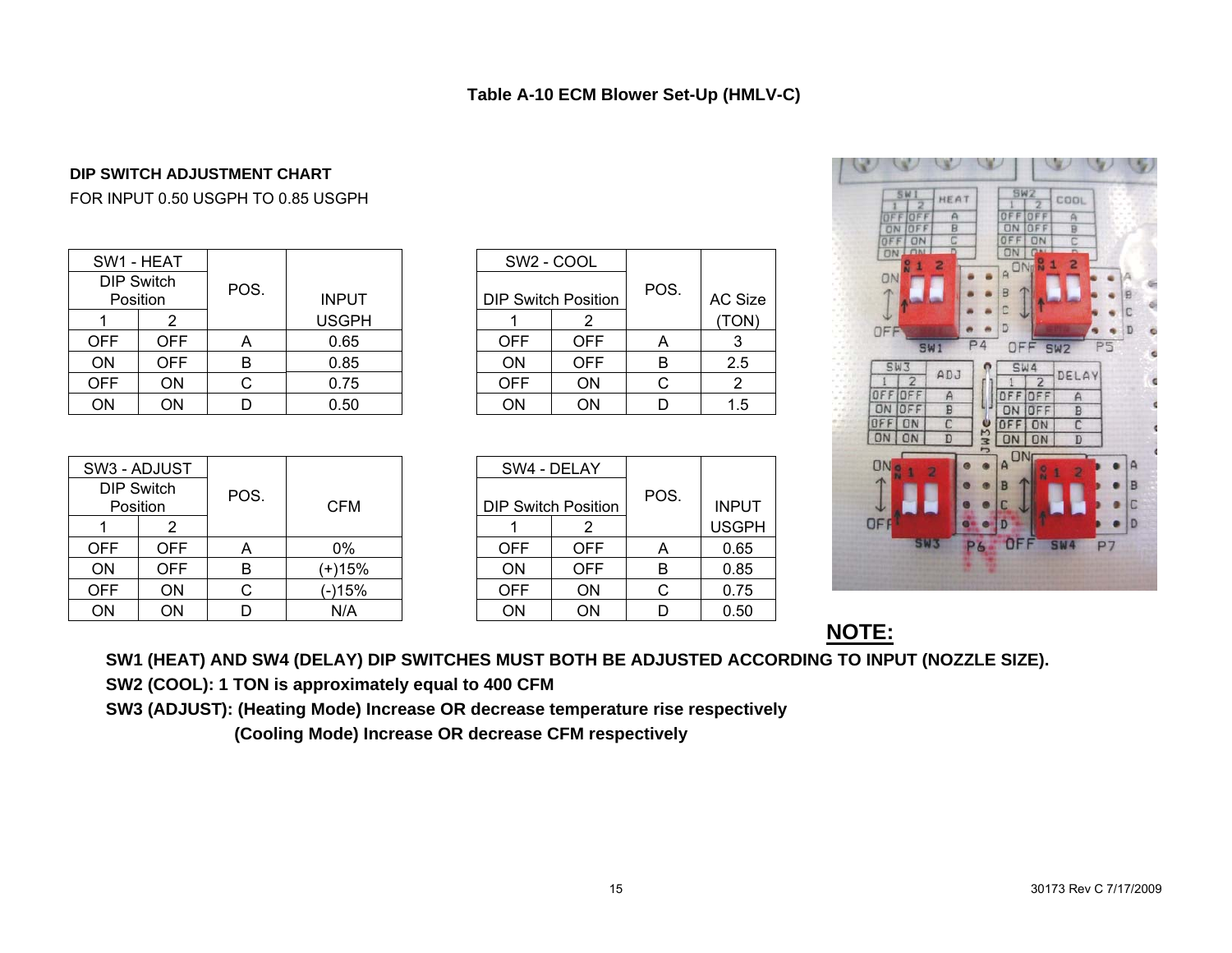#### **APPENDIX B: WIRING DIAGRAMS**

Chimney Vent Burner Wiring Diagram HML-C HMLV-C

<span id="page-15-0"></span>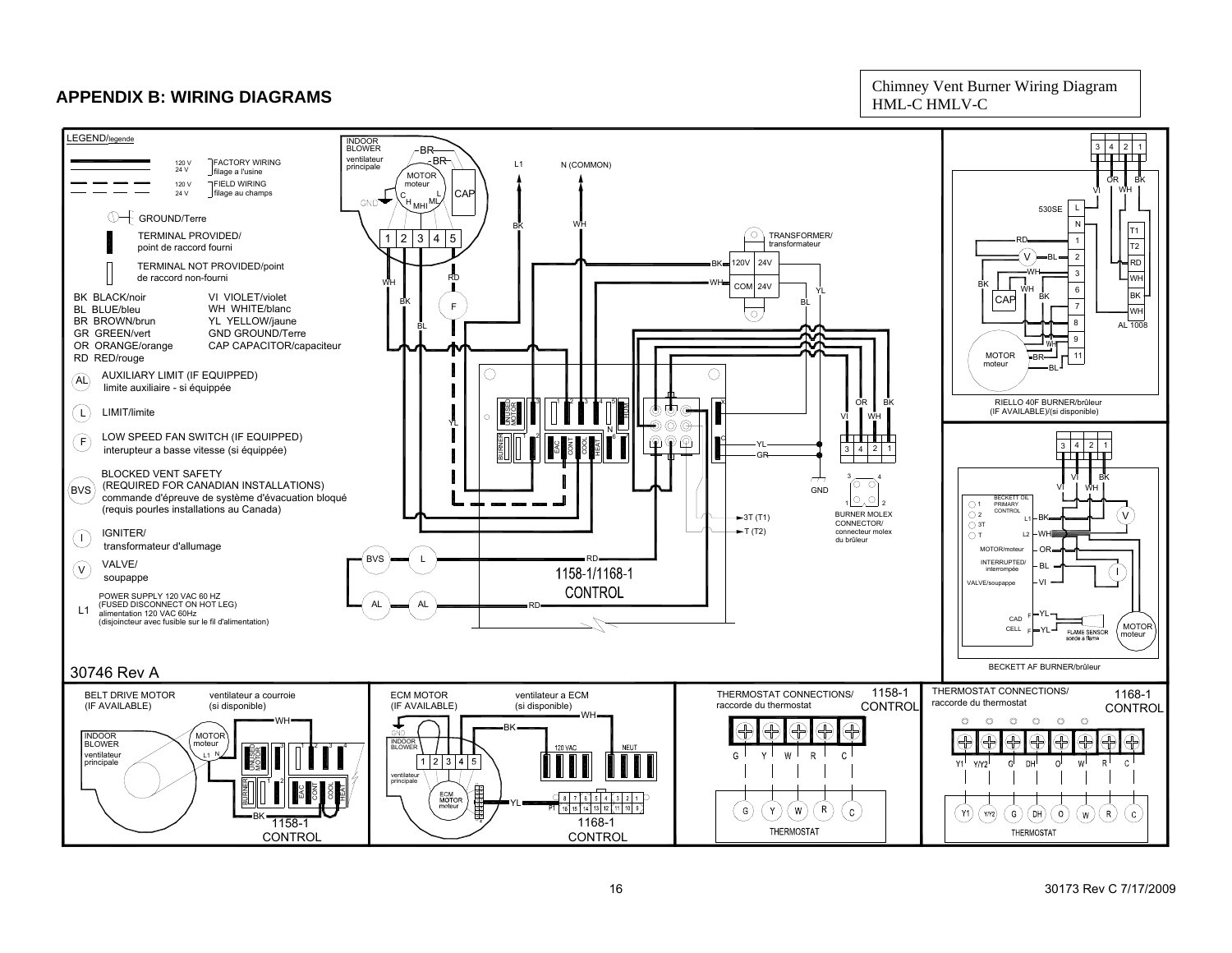#### HML-C HMLV-CLEGEND/legende FACTORY WIRING3 | 4 | 2 | 1 | 5 120 VINDOOR24 V filage a l'usine  $-BR$ BLOWER FIELD WIRING120 VVI principale ventilateur BR TO T1 $\blacktriangleleft$ 24 V filage au champs L1N (COMMON) MOTORTO T2  $\rightarrow$  YL moteur**CAF** RIELLO 40BF BURNER/brûleurGROUND/Terre ORR IRD  $GND$ (IF AVAILABLE)/(si disponible) HMLTERMINAL PROVIDED/MHIWHpoint de raccord fourni 530SE <sup>L</sup> ര BKWHRDTERMINAL NOT PROVIDED/point TRANSFORMER/ transformateur 1 | 2 | 3 4 5 7 5 N $R$   $/$  PRESSURE<br>SWITCH TIMERBLde raccord non-fourniVBRR— 1 120V 24VBL123 VI VIOLET/violetBKBK BLACK/noirCNC2BLGY BL BLUE/bleuWH WHITE/blanc RDWHWH3WHCOMI 24V YL BR BROWN/brunYL YELLOW/jaune YLVI——∧OR BKWHBKBL6GR GREEN/vert GND GROUND/TerreF**CAP** WHBKKII—II <del>Y</del>II—IRD ر ه ا OR ORANGE/orange CAP CAPACITOR/capaciteur 7RDBL℧ RD RED/rouge 8WH AUXILIARY LIMIT (IF EQUIPPED) 9ORALAL 1009 limite auxiliaire - si équippée moteur MOTOR 11BR $\bigcirc$  $\circ$ WH12BKLIMIT/limiteL VI RDUNUSED  $\frac{1}{2}$   $\frac{1}{2}$ 12 43 a 4 m 5 XLOW SPEED FAN SWITCH (IF EQUIPPED) HUM ⊚  $\overline{10}$ F VIWHinterupteur a basse vitesse (si équippée)  $\circledcirc$ YL $(2)$  5 N3 | 4 | 2 | 1 | 5 43ଢ଼ والتلبتانية  $\begin{smallmatrix}\mathbb{F}\mathbb{F} & \mathbb{F} & \mathbb{F} \end{smallmatrix}$ 7卫 C $\bigcirc$ CONT COOL  $\sqrt{1}$  $\bigcap$  igniter/ HEAT EAC YL3 | 4 | 2 | 1 | 5 transformateur d'allumage GRBURNER MOLEXD BK VII IRD CONNECTOR/VALVE/VIWH $\overline{\phantom{a}}$  connecteur molex V) VALVL soupappe GNDdu brûleur $O T1$ LIMITRD T2 VBKL1POWER SUPPLY 120 VAC 60 HZ L1 (FUSED DISCONNECT ON HOT LEG) alimentation 120 VAC 60HzT1 $\overline{2}$ WH(disjoincteur avec fusible sur le fil d'alimentation)  $T \rightarrow T2$ **MOTOR** ORINTERRUPTED/BLinterrompée DD. L 1158-1/1168-1 VALVE/soupappe VICONTROL YLFALL — (AL <del>) = 2000 =</del> RD CADMOTORBECKETT OILCELL  $\sim$ YL**RIMARY** F<sup>1L</sup> FLAME SENSOR moteu moteur**CONTROL** sonde a flameBECKETT AFII BURNER/brûleur240005212 Rev A1158-1THERMOSTAT CONNECTIONS/ THERMOSTAT CONNECTIONS/ ECM MOTORventilateur a ECM1168-1BELT DRIVE MOTOR ventilateur a courroie raccorde du thermostat(IF AVAILABLE) (si disponible) (IF AVAILABLE) (si disponible) raccorde du thermostatCONTROL **CONTROL** WH $\circ$  $\circ$  $\circ$  $\Omega$  $\circ$ WH $\Omega$ BK**MOTO** INDOOR⊕ Æ Æ Æ ⊕ ſ moteur INDOOR**BLOWER** UNUSED 31 m 1 d 2 m 3 m 4 খা⊓া∎≚∎া∎৭ /I IBIOWFR ventilateurMUTHER LIBERTY G W V.  $\mathsf{R}$ N $1 \mid 2$  $\vert$ 3 l 4 | 5 principale **VM<sub>2</sub>** d **DH**  $\epsilon$ ventilateur $\frac{2}{\left|\mathbf{r}\right|}\left|\frac{1}{\mathbf{r}}\right|$   $\frac{1}{\mathbf{r}}\left|\frac{1}{\mathbf{r}}\right|$   $\frac{1}{\mathbf{r}}\left|\frac{1}{\mathbf{r}}\right|$  principale BURNER  $\frac{1}{2}$   $\frac{1}{2}$   $\frac{1}{2}$   $\frac{1}{2}$   $\frac{1}{2}$   $\frac{1}{2}$   $\frac{1}{2}$   $\frac{1}{2}$   $\frac{1}{2}$   $\frac{1}{2}$   $\frac{1}{2}$   $\frac{1}{2}$   $\frac{1}{2}$   $\frac{1}{2}$   $\frac{1}{2}$   $\frac{1}{2}$   $\frac{1}{2}$   $\frac{1}{2}$   $\frac{1}{2}$   $\frac{1}{2}$   $\frac{1}{2}$   $\frac{1}{2}$  HEAT EAC  $Q$  8 7 6 5 4  $(3)$  2 1  $\frac{1}{2}$   $\frac{1}{16}$   $\frac{1}{16}$   $\frac{1}{14}$   $\frac{1}{13}$   $\frac{1}{12}$   $\frac{1}{11}$   $\frac{1}{10}$   $\frac{1}{9}$ YL $\left( 6\right)$  $Y$  $[W]$  $\mathsf{R}$  $\overline{\mathbf{c}}$  .  $\left[ 1, 1 \right]$ (DH G  $\Omega$ BK1168-11158-1THERMOSTAT THERMOSTAT **CONTROL**

Direct Vent Burner Wiring Diagram

**CONTROL**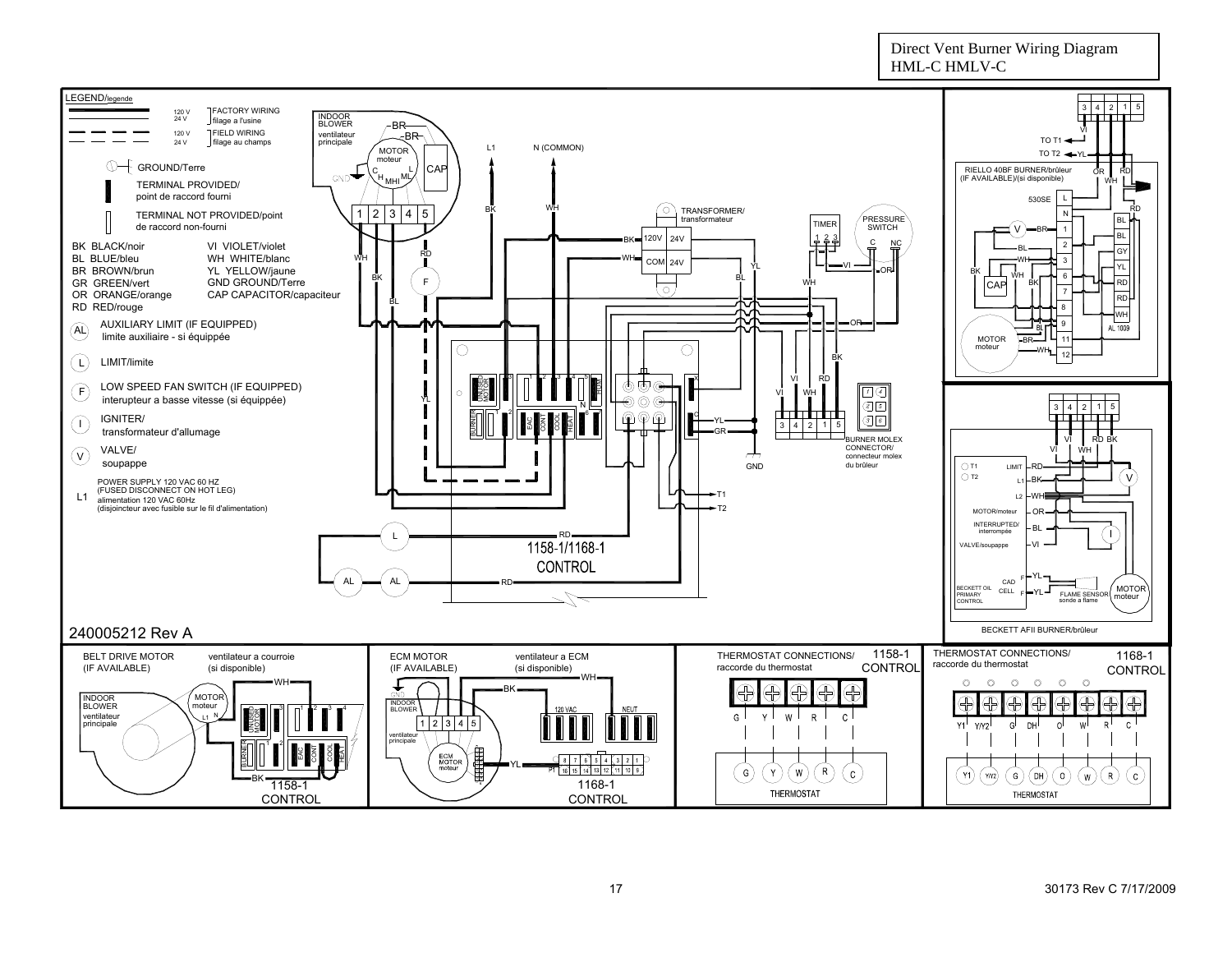#### <span id="page-17-0"></span>**OPERATION OF OIL BURNER**

Once the furnace flue pipe, electrical and oil line connections have been made, use the following instructions to set the burner:

Shut off the electrical power to the furnace.

Install an oil pressure gauge to the pressure port on the oil pump. (Refer to the oil pump specification sheet included with the burner instructions).

Restore electrical power to the furnace.

Start the furnace and bleed all air from the fuel oil lines.

Close the purge valve and fire the unit.

Allow the furnace to warm up to normal operating temperatures. During this time, set the pump pressure in accordance with the data provided in Appendix A, Table A-2, and A-5.

When the furnace has reached "*steady state*" (after approximately 10 minutes). Set combustion air damper to get a TRACE of smoke.

Check the system temperature rise. *The temperature rise is the difference between the return air temperature measured at a point near the return air inlet, and the supply air temperature measured near the furnace outlet*. The system temperature rise is listed on the furnace rating plate. If the temperature rise is too high, the airflow must be increased. If the temperature rise is too low, the fan should be slowed down.

Turn off the burner. Observing the duct thermometer in the supply air stream, note the temperature at which the blower fan stops. The fan adjustments can be made by moving the dipswitch settings on the timer control board for fan off delay.

To check the operation of the limit switch, shut off power to the furnace. Temporarily remove the neutral wire from the direct drive blower motor. Restore the electrical power to the furnace and set the thermostat above room temperature. After three or four minutes of burner operation, the limit control should turn the burner off. When the limit function test is complete, shut off electrical power to the furnace, replace the neutral wire to the blower fan motor, and then restore power. The blower fan will start up immediately. Once the temperature has dropped and the limit control has reset, the fan will operate until the fan off time is achieved. The oil burner will then resume operation and continue until the thermostat is satisfied. Restore the thermostat setting to a comfortable temperature.

Set the heat anticipator adjustment in the thermostat (if so equipped), by removing the "R" or "W" wire to the thermostat, then reading the amperage draw between the two wires. Failure to remove one of the wires from the thermostat while performing this test could burn out

the heat anticipator. Set the heat anticipator to the amperage measured.

**NOTE: THE FURNACE SHOULD BE RUN THROUGH AT LEAST THREE FULL CYCLES BEFORE LEAVING THE INSTALLATION, TO ENSURE THAT ALL CONTROLS ARE OPERATING PROPERLY AND AS EXPECTED.** 

**NOTE: ALL JOINTS IN ANY POSITIVE PRESSURE VENTING SYSTEM MUST BE CHECKED FOR LEAKS BEFORE LEAVING THE INSTALLATION SITE.**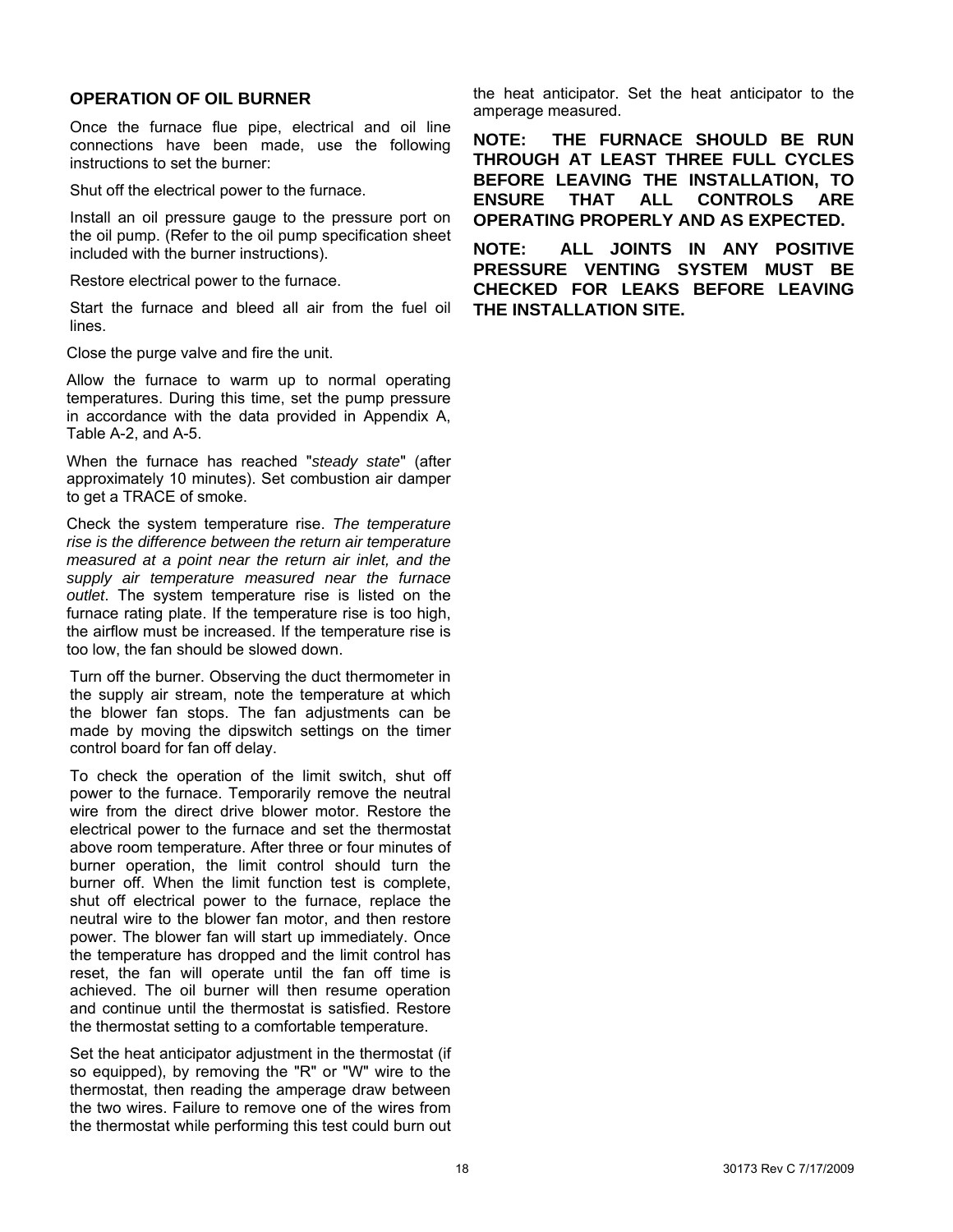#### **APPENDIX C OIL PRIMARY CONTROL DETAILED SEQUENCE OF OPERATION**

<span id="page-18-0"></span>Power is applied to unit. The oil primary control completes a self-diagnostic procedure. If no light or flame is present, and unit passes its self-diagnostic procedure, the control enters into the idle mode.

*Thermostat calls for heat*:

- A) Safety check is made for flame (4 second delay).
	- 1) If flame is not present, the oil primary control will apply power to the burner motor and igniter.
	- 2) If flame is present, the control remains in the idle state.
- B) Unit enters a pre-purge period of 15 seconds.
- C) After 10 seconds, control checks for flame presence.
	- 1) If flame is not present, the oil primary control enters the trial for ignition state.
	- 2) When flame is present, the control enters lock out mode.
- D) The Oil Primary Control monitors the burner flame.
	- 1) When flame is present, the control enters ignition carryover state. (Continues to spark for 10 sec.).
		- a) Provides continuous spark after flame is sensed to assure that burner remains lit.
		- b) Turns on LED diagnostic light.
		- c) Starts carryover timer.
			- (i) Flame and call for heat are monitored.
				- If flame is lost and lockout timer has not expired, the control will return to trial for ignition state.
				- If flame is lost and lockout timer has expired, the control will enter the recycle state.
					- ♦ Recycle timer starts.
					- ♦ Burner motor and igniter and solenoid valve are turned off.
					- ♦ LED diagnostic light flashes slowly.
- E) Carryover timer expires.
	- 1) Enters run state.
		- a) Igniter turns off.

*Combustion continues until thermostat is satisfied, or the oil primary control detects a loss of flame and enters into Recycle Mode.* 

- F) Thermostat is satisfied call for heat is terminated:
	- a) Oil primary control shuts off burner motor and solenoid valve.
		- (i) If the control utilizes a blower motor off delay, after 30 seconds, flame presence is checked.
			- If flame is not present, the control LED diagnostic light is off and returns to idle state.
			- If flame is presence is detected, the control enters lock out mode.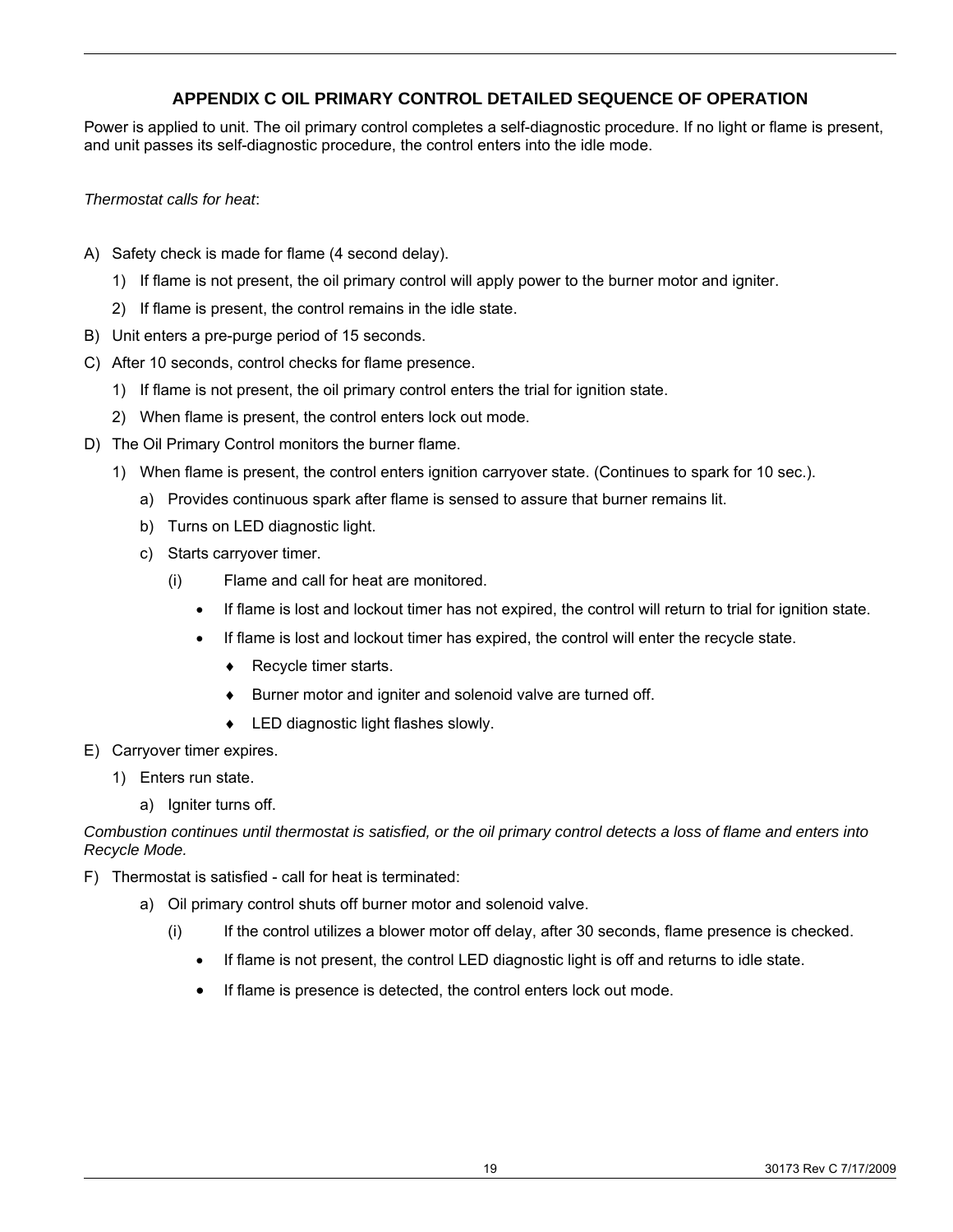**FIGURE 4: UNITED TECHNOLOGIES 1158-120 FAN TIMER BOARD (HML-C)** 



**FIGURE 5: UNITED TECHNOLOGIES 1168-1 ECM TAP BOARD (HMLV-C)** 

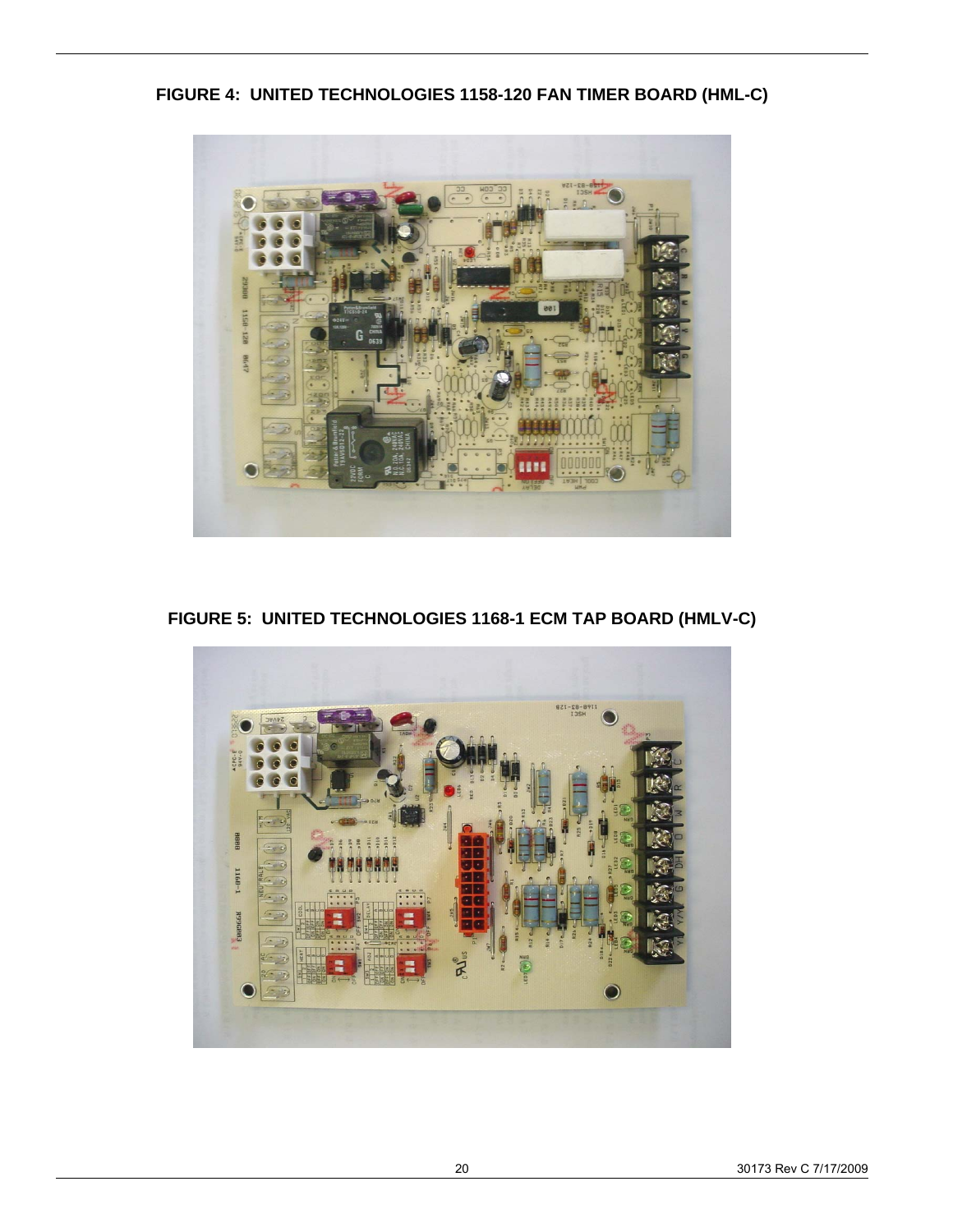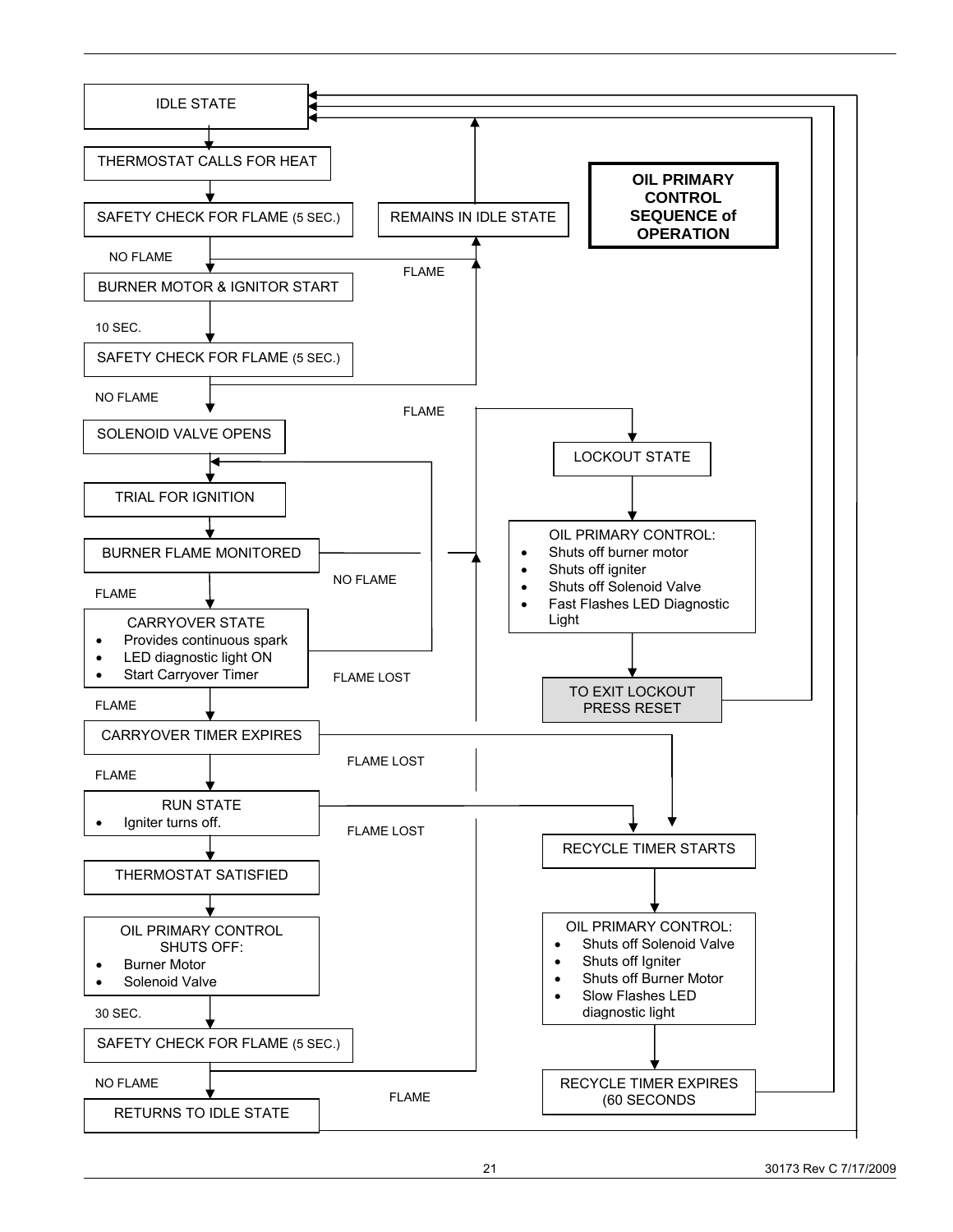#### **Table C-1: 1158-120 ELECTRONIC FAN TIMER BOARD (EFT) DETAILED SEQUENCE OF OPERATION**

| <b>Mode</b>  | <b>Action</b>                                                               | <b>System Response</b>                                                                                                                                                                                                                                                                                                                                                               |
|--------------|-----------------------------------------------------------------------------|--------------------------------------------------------------------------------------------------------------------------------------------------------------------------------------------------------------------------------------------------------------------------------------------------------------------------------------------------------------------------------------|
|              | Thermostat calls for heat. ("W"<br>terminal is energized).                  | EFT closes the oil primary control T - T connections).<br>Ignition system and the oil primary control start the furnace. Oil flows as long as the oil<br>primary control senses flame.<br>Burner motor is energized and heat "fan on" delay timing begins. When timing is<br>complete, the circulator fan is energized at heat speed.                                                |
| <b>HEAT</b>  | Thermostat ends call for heat.<br>("W" terminal is de-energized).           | The oil primary control is de-energized, terminating the burner cycle.<br>Heat "fan off" delay timing begins. Length of delay depends on EFT dipswitch settings.<br>When timing is complete, the circulator fan is de-energized.<br>EFT returns to standby mode, (Oil primary control and circulator fan are off, unless<br>continuous fan operation is selected at the thermostat). |
|              | Burner fails to light.                                                      | Oil primary control locks out within lockout timing, (30 seconds).<br>Burner motor is de-energized. (Even though thermostat is still calling for heat).<br>If circulator fan has started, it continues through the selected heat "fan off" delay<br>period.                                                                                                                          |
|              | Established flame fails.                                                    | Burner motor is de-energized and oil primary control goes into recycle mode.<br>If the selected heat "fan off" delay timing is longer than the recycle delay timing, the<br>circulator fan continues to run through the next trial for ignition.                                                                                                                                     |
|              | Thermostat begins call for cool.<br>(G and Y terminals are<br>energized).   | Cooling contactor is energized immediately.<br>Circulator fan is energized at cool speed.                                                                                                                                                                                                                                                                                            |
| COOL         | Thermostat ends call for cool. (G<br>and Y terminals are de-<br>energized). | Cooling contactor is de-energized immediately.<br>Circulator fan turns off immediately.                                                                                                                                                                                                                                                                                              |
| <b>FAN</b>   | Thermostat begins call for fan.<br>(G terminal is energized).               | Circulator fan is energized immediately at cooling speed.                                                                                                                                                                                                                                                                                                                            |
|              | Thermostat ends call for fan. (G<br>terminal is de-energized).              | Circulator fan is de-energized immediately.                                                                                                                                                                                                                                                                                                                                          |
|              | Limit switch string opens.                                                  | Oil primary control shuts off burner.<br>Circulator fan is energized immediately at heat speed.<br>EFT opens the oil primary control T - T connections. Circulating fan runs as long as<br>limit string stays open.<br>If there is a call for cooling or fan, the circulating fan switches from heating to cooling<br>speed.                                                         |
| <b>LIMIT</b> | Limit switch string closes (with<br>existing call for heat).                | EFT begins heat "fan off" delay sequence.<br>Circulating fan turns off after the selected heat "fan off" timing.<br>EFT re-closes the oil primary control T - T connections.<br>Oil primary control is energized, initiating burner light off.                                                                                                                                       |
|              | Limit switch string closes<br>(without existing call for heat).             | Circulator fan turns off when heat "fan off" delay time is complete.<br>Normal operation resumes; EFT control is in standby mode awaiting next thermostat<br>command.                                                                                                                                                                                                                |
| <b>FAN</b>   | Continuous circulating fan is<br>connected.                                 | Circulating fan is energized when there is no call for heat, cool, or fan.<br>If fan operation is required by a call for heat, cool, or fan, the EFT switches off the<br>continuous fan speed tap before energizing the other fan speed.                                                                                                                                             |
|              |                                                                             |                                                                                                                                                                                                                                                                                                                                                                                      |
| EAC          | Electronic Air Cleaner is<br>connected.                                     | Electronic air cleaner (EAC) connections are energized when the heat or cool speed of<br>the circulator fan is energized. EAC connections are not energized when the optional<br>continuous fan terminal is energized.                                                                                                                                                               |

### **1168-1 ELECTRONIC FAN TIMER BOARD (EFT) DETAILED SEQUENCE OF OPERATION**

HUM | Humidity control is connected. | Humidifier connections are energized when the oil burner motor is energized.

#### **Thermostat Input LEDs (LED1-5, LED8)**

Six green LEDs are placed behind their respective thermostat connections (Y1, Y/Y2, G, DH, O, and W) and operate whenever a call is present.

**Thermostat calls for heat "W"**. The 24VAC input signal is passed to pin 2 of P1 and will drive the K1 relay that provides dedicated contacts to the T-T input of the Oil Primary Control. **Thermostat calls for cool "Y1"**. The 24VAC input signal is passed to pin 6 of P1. **Thermostat calls for fan "G"**. The 24VAC input signal is passed to pin 15 of P1. **Thermostat calls for dehumidification "DH"**. The 24VAC input signal is passed to pin 10 of P1. **Thermostat calls for reversing valve "O"**. The 24VAC input signal is passed to pin 9 of P1.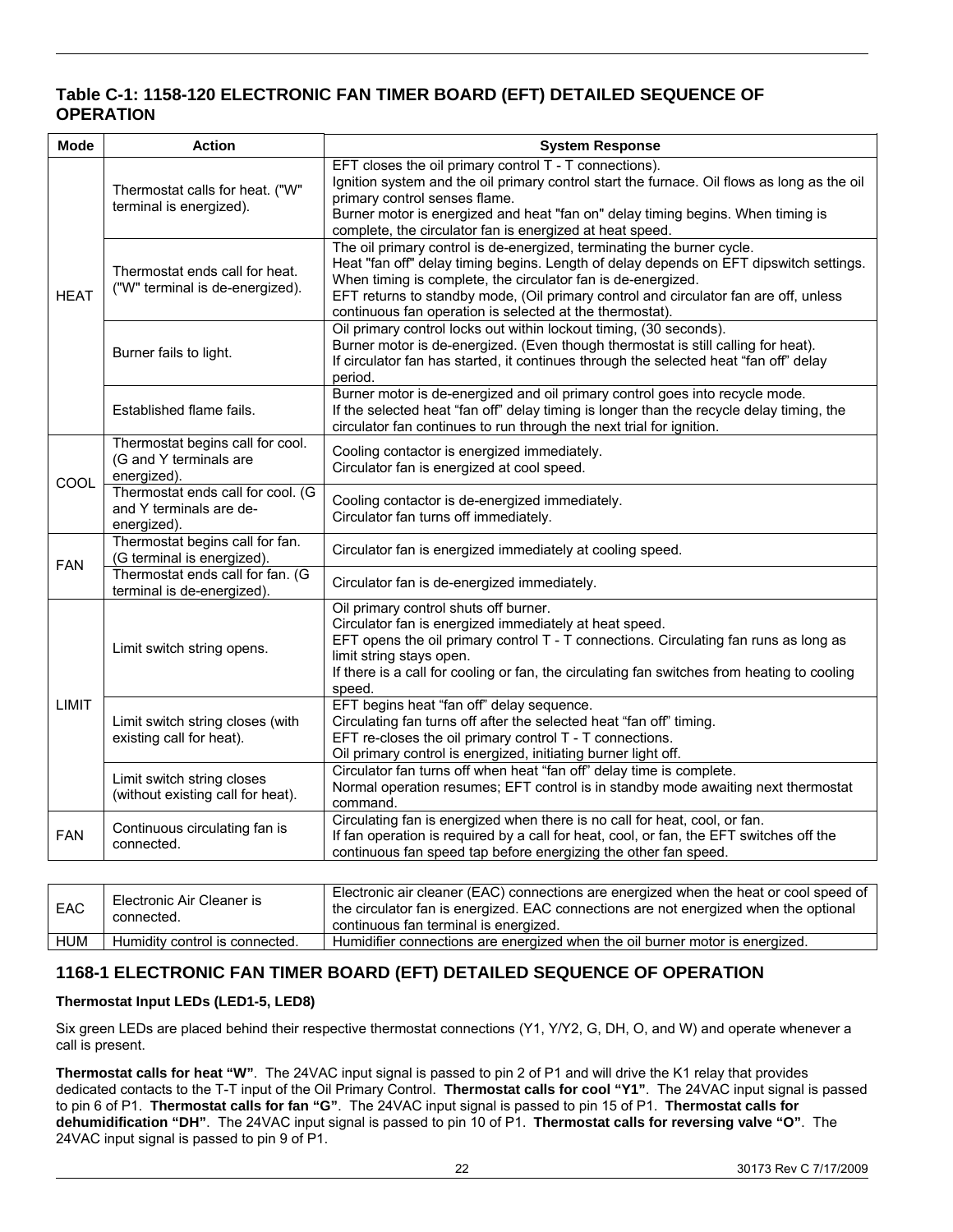#### <span id="page-22-0"></span>**OIL PRIMARY CONTROL LED DIAGNOSTIC LIGHT**

The LED diagnostic light has several functions. It indicates the state or mode in which the oil burner is operating. It will also indicate fault conditions, and help determine cad cell resistance while the burner is operating.

#### **NORMAL CONDITIONS**:

The LED diagnostic light will turn on when the burner enters the carryover state; the point at which ignition spark is on, and will remain on through the run state, where the ignition spark is terminated but the burner continues to fire.

The LED diagnostic light will turn off at the end of the burner cycle as the oil primary control enters the idle state, and will remain off until the next heating cycle.

#### **FAULT CONDITIONS:**

If the LED diagnostic light is flashing quickly; 1 Hz  $\frac{1}{2}$ second on / ½ second off), the oil primary control is in the lockout state or in restricted mode. To exit the lockout state, press the reset button.

If the LED diagnostic light is flashing slowly;  $\frac{1}{4}$  Hz (2) seconds on / 2 seconds off), the oil primary control is in the recycle state. This indicates that flame sensing was lost after the lockout timer expired during the ignition carryover state. The oil primary control will return to the idle state within 60 seconds.

#### **CAD CELL CONDITION**:

If the LED diagnostic light is off, the cad cell is not sensing flame.

If the LED diagnostic light is on, the cad cell is sensing flame, or viewing ambient light.

The resistance of the cad cell may be checked while the oil primary control is in the run state by pressing the reset button. The LED diagnostic light will flash the following code:

#### **Table C-2: Cad Cell Resistance**

| Flashes | Resistance in Ohms |
|---------|--------------------|
|         | Less than 400      |
|         | Between 400 - 800  |
|         | Between 800 - 1600 |
|         | Between 1600- 5000 |

#### **TROUBLESHOOTING**

IMPORTANT: Due to the potential hazard of line voltage, only a trained, experienced service technician should perform the troubleshooting procedure.

#### **PRELIMINARY STEPS:**

Check the diagnostic light for indications of burner condition. Refer to the oil primary control LED DIAGNOSTIC LIGHT section for details.

# **ACAUTION**

**WHEN SIMULATING A CALL FOR HEAT AT THE OIL PRIMARY CONTROL, DISCONNECT AT LEAST ONE THERMOSTAT LEAD WIRE FROM THE T1 - T2 TERMINALS TO PREVENT DAMAGE TO THE THERMOSTAT. NEGLECTING THIS PROCEDURE MAY BURN OUT THE HEAT ANTICIPATOR OF A STANDARD 24 VAC THERMOSTAT, OR CAUSE HARM TO COMPONENTS WITHIN A MICRO-ELECTRONIC THERMOSTAT.** 

Before checking the oil primary control, perform these preliminary checks, (repair or replace controls as necessary):

- Check the power supply; fuse box or breaker, any service switches, all wiring connections, and burner motor reset button (if equipped).
- Check the limit switches to ensure that the switch contacts are closed.
- Check the electrode gap and position.
- Check the contacts between the oil primary control and the electrodes.
- Check oil supply (tank gauge).
- Check the oil nozzle, oil filter, and oil valves.
- Check the piping or tubing to the oil tank.
- Check the oil pump pressure.

#### **CHECK OIL PRIMARY CONTROL AND IGNITER**

If the trouble does not appear to be in the burner or ignition hardware, check the oil primary control and the igniter by using the following equipment:

Screwdriver.

Voltmeter (0 - 150 VAC)

Insulated jumper wires with both ends stripped.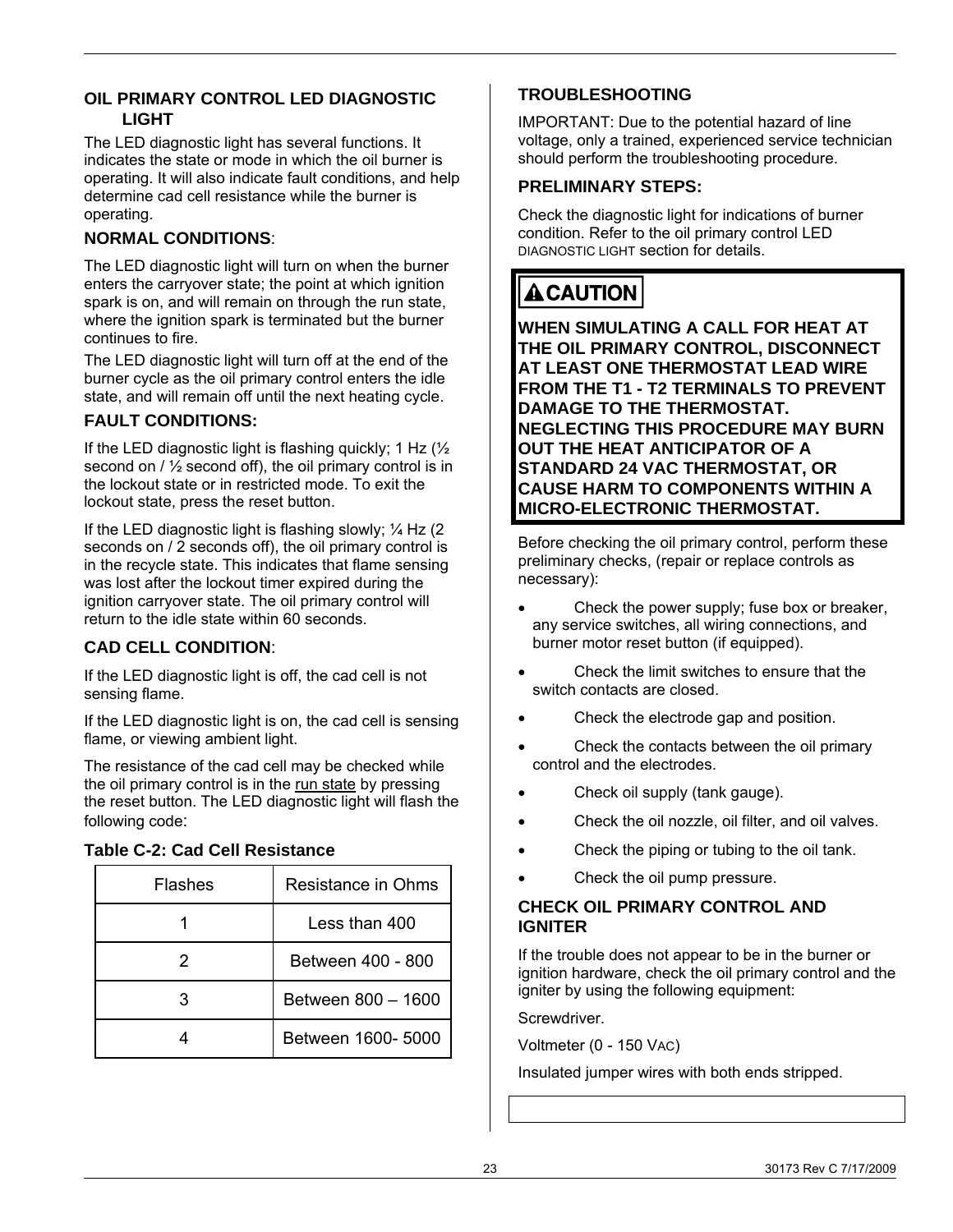# **AWARNING**

**ELECTRICAL SHOCK HAZARD.** 

**TROUBLESHOOTING IS DONE WITH THE SYSTEM POWERED. BE CAREFUL TO OBSERVE ALL NECESSARY PRECAUTIONS TO PREVENT ELECTRICAL SHOCK OR EQUIPMENT DAMAGE.** 

#### **Table C-3: Oil Primary Control TROUBLESHOOTING**

#### **PRELIMINARY CHECKS**:

Make sure that limit switches are closed and those contacts are clean.

Check for line voltage power on the oil primary control black and white lead wires.

Refer to Table C-4 or C-5 for further troubleshooting information.

|  | Condition: Burner motor does not start when there is a call for heat. |
|--|-----------------------------------------------------------------------|
|  |                                                                       |

| <b>Procedure</b>                                                                                                                                                     | <b>Status</b>              | <b>Corrective Action</b>                                                                                                                                                                                                                                                                                  |
|----------------------------------------------------------------------------------------------------------------------------------------------------------------------|----------------------------|-----------------------------------------------------------------------------------------------------------------------------------------------------------------------------------------------------------------------------------------------------------------------------------------------------------|
| 1. Check that limit switches are<br>closed and contacts are clean.                                                                                                   | N/A                        | N/A                                                                                                                                                                                                                                                                                                       |
| 2. Check for line voltage power at<br>the oil primary control. Voltage<br>should be 120 Vac between the<br>black and white lead wires on the<br>oil primary control. | N/A                        | N/A                                                                                                                                                                                                                                                                                                       |
| 3. Check indicator light with<br>burner off, no call for heat (no                                                                                                    | Indicator light is on.     | Cad cell is defective, sees external light, or connections<br>have shorted. Go to step 4.                                                                                                                                                                                                                 |
| flame).                                                                                                                                                              | Indicator light is off.    | Go to step 5.                                                                                                                                                                                                                                                                                             |
|                                                                                                                                                                      | Indicator light turns off. | Eliminate external light source or permanently shield cad<br>cell.                                                                                                                                                                                                                                        |
| 4. Shield cad cell from external<br>light.                                                                                                                           | Indicator light stays on.  | Replace cad cell with new cad cell and recheck.<br>If indicator light does not turn off, remove yellow lead<br>wires from oil primary control and recheck.<br>If indicator light is still on, replace the oil primary control.<br>If the indicator light turns off, replace cad cell bracket<br>assembly. |
| 5. Jumper thermostat (T-T)<br>terminals on oil primary control                                                                                                       | Burner starts.             | Trouble is in thermostat circuit. Check thermostat-wiring<br>connections.<br>If connections are clean and tight, check thermostat wires<br>for continuity.                                                                                                                                                |
| <b>IMPORTANT</b><br>First remove one thermostat lead<br>wire.                                                                                                        | Burner does not start.     | Disconnect line voltage power and open line switch.<br>Check all wiring connections.<br>Tighten any loose connections and recheck.<br>If burner still doesn't start, replace the oil primary control<br>If burner still doesn't start, check the oil burner motor. It<br>may be seized or burned out.     |

#### **Condition: Burner starts then locks out on safety with indicator light flashing at 1 Hz rate (½ second on, ½ second off)**

| <b>Procedure</b>                                                                                      | <b>Status</b>           | <b>Corrective Action</b>                                                                               |
|-------------------------------------------------------------------------------------------------------|-------------------------|--------------------------------------------------------------------------------------------------------|
| 1. Check that the limit switches<br>are closed and contacts are clean.                                |                         |                                                                                                        |
| 2. Check for line voltage power at<br>the oil primary control. Voltage<br>should be 120 Vac (nominal) |                         |                                                                                                        |
| 3. Check indicator light with<br>burner off, no call for heat (no                                     | Indicator light is on.  | Cad cell or controller is defective, sees external light, or<br>connections are shorted. Go to step 4. |
| flame).                                                                                               | Indicator light is off. | Go to step 5.                                                                                          |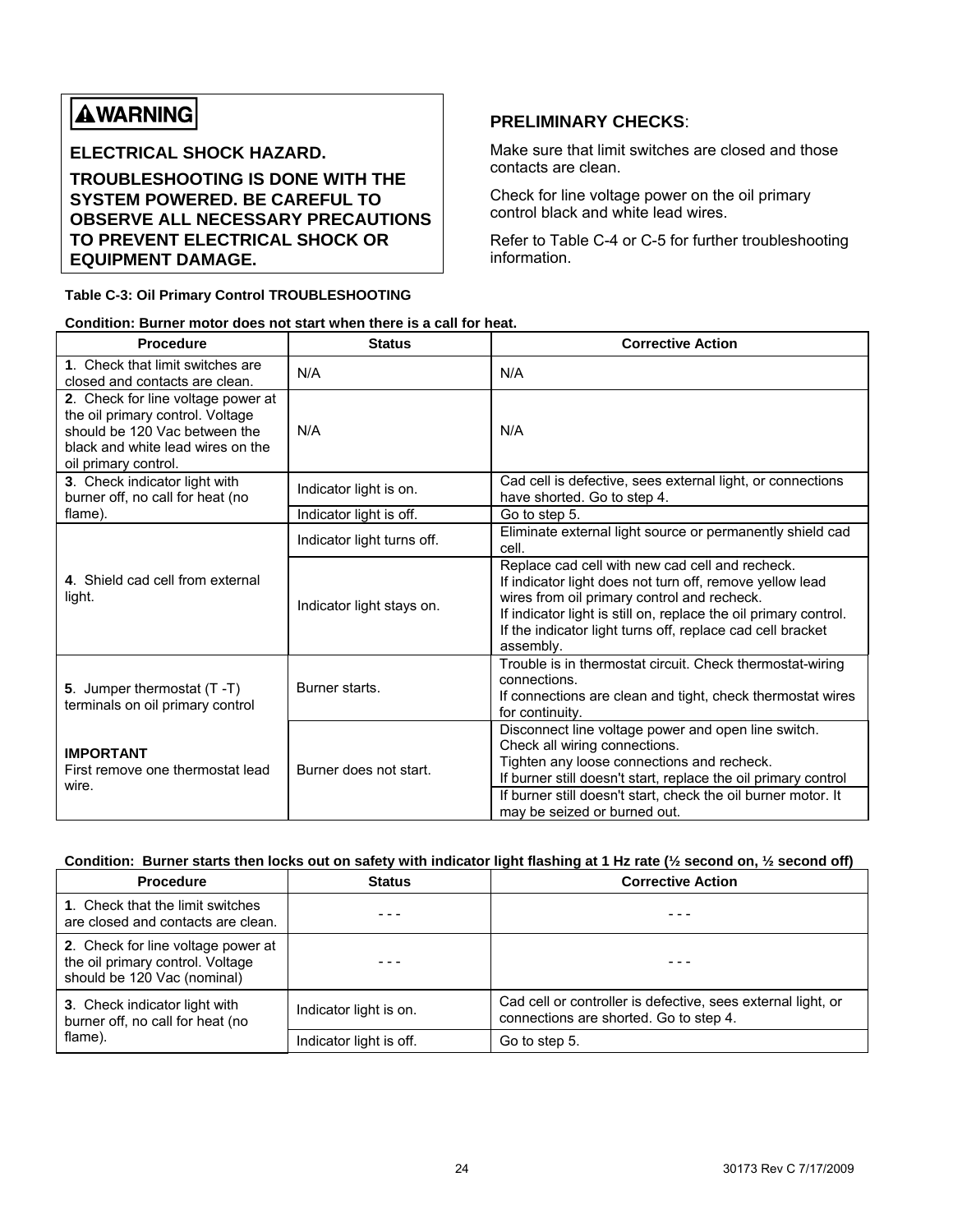### **Table C-3: Oil Primary Control Troubleshooting** *continued from previous page*

| <b>Procedure</b>                                               | <b>Status</b>              | <b>Corrective Action</b>                                                                                                                                                                                                                                                                      |  |  |  |
|----------------------------------------------------------------|----------------------------|-----------------------------------------------------------------------------------------------------------------------------------------------------------------------------------------------------------------------------------------------------------------------------------------------|--|--|--|
|                                                                | Indicator light turns off. | Eliminate external light source or permanently shield cad cell.                                                                                                                                                                                                                               |  |  |  |
| 4. Shield cad cell from external<br>light.                     | Indicator light stays on.  | Replace cad cell with new cad cell and recheck.<br>If indicator light does not turn off, remove cad cell lead wires<br>from oil primary control and recheck.<br>If indicator light turns off, replace cad cell bracket assembly.<br>If indicator light does not turn off, replace controller. |  |  |  |
| 5. Jumper thermostat (T-T)<br>terminals on oil primary control | Burner starts.             | Trouble in thermostat or limit circuit. Check thermostat or limit<br>wiring connections.                                                                                                                                                                                                      |  |  |  |
| <b>IMPORTANT</b><br>First remove one thermostat<br>lead wire.  | Burner does not start.     | Disconnect the line voltage power and open line switch.<br>Check all wiring connections.<br>Tighten any loose connections and recheck.<br>If burner does not start, replace oil primary control                                                                                               |  |  |  |

#### **Condition: Burner starts then locks out on safety with indicator light flashing at 1 Hz rate (½ second on, ½ second off)**

|                                                                                                                                                                                                                                                                                               | Indicator light stops flashing.                                                             | Go to Step 7.                                                                                                                                      |
|-----------------------------------------------------------------------------------------------------------------------------------------------------------------------------------------------------------------------------------------------------------------------------------------------|---------------------------------------------------------------------------------------------|----------------------------------------------------------------------------------------------------------------------------------------------------|
| 6. Reset oil primary control by<br>pushing in and releasing red<br>reset button.                                                                                                                                                                                                              | Indicator light continues to<br>flash at 1 Hz rate.                                         | Verify that the control is not in restricted mode. (See notes at<br>end of this table.). If not in restricted mode, replace oil<br>primary control |
|                                                                                                                                                                                                                                                                                               | Ignition is off                                                                             | Spark igniter could be defective. Check for line voltage at<br>igniter terminals. If line voltage is present, replace oil primary<br>control.      |
| 7. Listen for spark after burner<br>turns on (after 2 second delay).                                                                                                                                                                                                                          | Ignition is on.                                                                             | Go to Step 8.                                                                                                                                      |
|                                                                                                                                                                                                                                                                                               | Ignition is on but no oil is<br>being sprayed into the<br>combustion chamber.               | Wait for "Valve ON" delay to complete. Check oil supply, and<br>oil line valve. Check for filter blockage or seized oil pump.                      |
| 8. Check indicator light after<br>flame is established, but before<br>oil primary control locks out.                                                                                                                                                                                          | Indicator light is on until the<br>control locks out and starts<br>flashing during lockout. | Replace oil primary control                                                                                                                        |
|                                                                                                                                                                                                                                                                                               | Indicator light stays off.                                                                  | Go to step 9.                                                                                                                                      |
| 9. Check cad cell sighting for                                                                                                                                                                                                                                                                | Burner locks out.                                                                           | Go to step 10.                                                                                                                                     |
| view of flame.<br>Disconnect line voltage power<br>and open line switch.<br>Unplug cad cell and clean cad<br>cell face with soft clothe. Check<br>sighting for clear view of flame.<br>Replace cad cell in socket.<br>Reconnect line voltage power<br>and close line switch.<br>Start burner. | Burner keeps running.                                                                       | System is OK.                                                                                                                                      |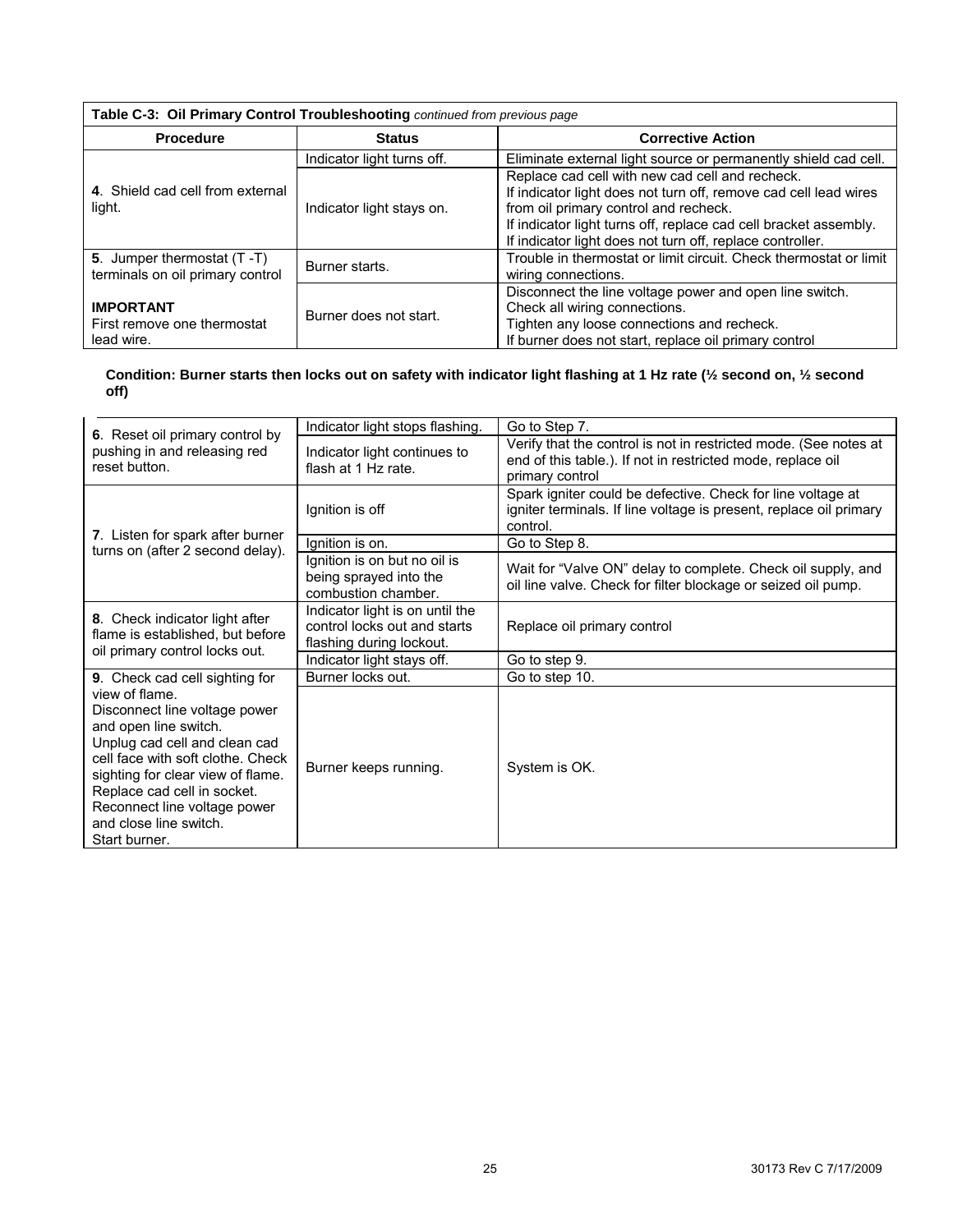#### **Table C-3: Oil Primary Control Troubleshooting** *continued.*

| <b>Procedure</b>                                                                                                                                                                                                                                                                                                                                                                                                          | <b>Status</b>           | <b>Corrective Action</b>                           |  |  |
|---------------------------------------------------------------------------------------------------------------------------------------------------------------------------------------------------------------------------------------------------------------------------------------------------------------------------------------------------------------------------------------------------------------------------|-------------------------|----------------------------------------------------|--|--|
| 10. Check cad cell.                                                                                                                                                                                                                                                                                                                                                                                                       | Indicator light is on.  | Remount control onto burner housing. Go to step 6. |  |  |
| Disconnect line voltage power<br>and open line switch.<br>Remove existing cad cell and<br>replace with new cad cell.<br>Disconnect all wires from<br>thermostat terminals to ensure<br>that there is no call for heat.<br>Reconnect line voltage power<br>and close line switch.<br>Expose new cad cell to bright<br>light such as a flashlight.                                                                          | Indicator light is off. | Go to step 11.                                     |  |  |
| 11. Check cad cell bracket                                                                                                                                                                                                                                                                                                                                                                                                | Indicator light is on.  | Replace cad cell bracket assembly.                 |  |  |
| assembly.<br>Disconnect line voltage power<br>and open line switch.<br>Remove cad cell wires from<br>quick connect connectors on<br>and leave control lead wires<br>open.<br>Apply power to device.<br>Place jumper across cad cell<br>terminals after burner motor<br>turns on.                                                                                                                                          | Indicator light is off. | Replace oil primary control.                       |  |  |
| NOTE: Restricted Mode - (Limited Reset): In order to limit the accumulation of unburned oil in the combustion chamber, the<br>control can be reset only 3 times, after which, the control locks out. The reset count returns to zero each time a call for heat is<br>successfully completed.<br>To reset from RESTRICTED MODE: press and hold the reset button for 30 seconds. When the LED flashes twice, the device has |                         |                                                    |  |  |

reset.

**NOTE:** Disable function: Pressing and holding the reset button will disable all functions until the button is released. The burner will restart at the beginning of the normal heat cycle on SAFETY CHECK.

#### **Table C4: System and General Troubleshooting**

| <b>Problem</b>          | <b>Possible Cause</b>            | Remedy                                                                                                                                                                                                                                                                                                 |
|-------------------------|----------------------------------|--------------------------------------------------------------------------------------------------------------------------------------------------------------------------------------------------------------------------------------------------------------------------------------------------------|
|                         | Thermostat not calling for heat. | Check thermostat and adjust. Also, check thermostat for<br>accuracy; if it is a mercury switch type, it might be off level.                                                                                                                                                                            |
| Furnace will not start. | No power to furnace.             | Check furnace switch, main electrical panel furnace fuse or<br>circuit breaker. Also look for any other hand operated switch,<br>such as an old poorly located furnace switch, which was not<br>removed during furnace replacement.<br>Remove thermostat wires from oil primary control terminals T-T. |
|                         | Thermostat faulty.               | Place a jumper across T-T. If furnace starts, replace thermostat,<br>thermostat sub-base (if equipped), or both.                                                                                                                                                                                       |
|                         | Oil primary control faulty.      | Check reset button on oil primary control. Remove thermostat<br>wires from oil primary control terminals T1 - T2. Check for 24V<br>across T-T. If no voltage is present, check for 115V to oil<br>primary control. If 115V is present, go to Table C-3.                                                |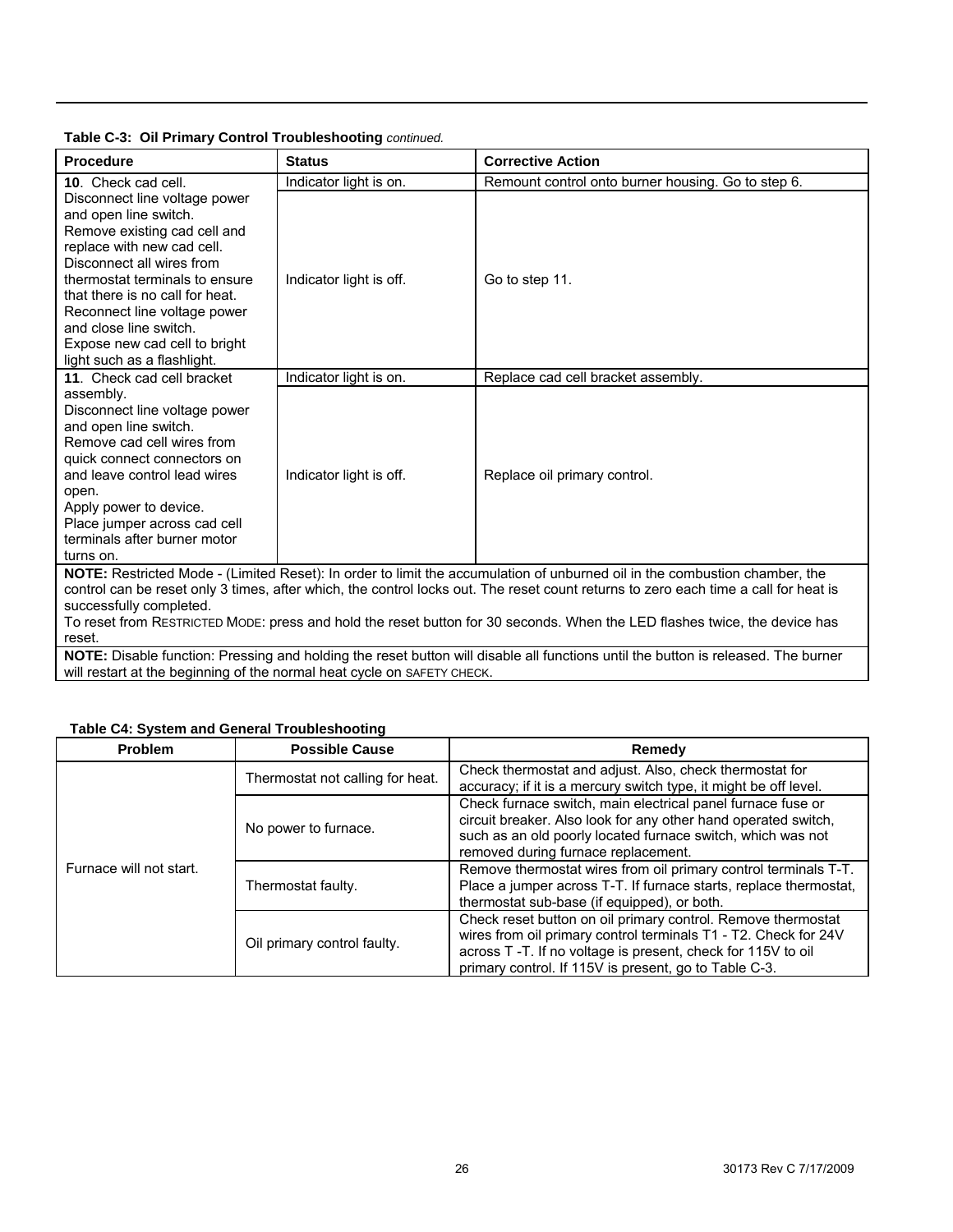| Problem                                                                                                                                   | <b>Possible Cause</b>                                                                                | Remedy                                                                                                                                                                                                                                                                                                                                                                           |
|-------------------------------------------------------------------------------------------------------------------------------------------|------------------------------------------------------------------------------------------------------|----------------------------------------------------------------------------------------------------------------------------------------------------------------------------------------------------------------------------------------------------------------------------------------------------------------------------------------------------------------------------------|
| Furnace will not start.                                                                                                                   | Photo Cell wiring shorted or<br>room light leaking into photo<br>cell compartment                    | Check photo cell (cad cell) wiring for short circuits. Also, check<br>for room light leaking into cad cell compartment. Repair light<br>leak if necessary. See Table C-3.                                                                                                                                                                                                        |
|                                                                                                                                           | Open safety switch.                                                                                  | Check for open limit or auxiliary limit. Also, check internal wiring<br>connections; loose connectors, etc.                                                                                                                                                                                                                                                                      |
|                                                                                                                                           | No fuel oil.                                                                                         | Check fuel oil supply. Check that all hand operated fuel oil<br>valves are in the open position. Fill oil storage tank if necessary.                                                                                                                                                                                                                                             |
|                                                                                                                                           | Clogged nozzle.                                                                                      | Replace nozzle with high quality replacement. Use rating plate<br>or Tables in Appendix A as a guide.                                                                                                                                                                                                                                                                            |
| Furnace will not start<br>without first pushing oil                                                                                       | Clogged oil filter.                                                                                  | Replace oil tank filter or in-line filter if used.                                                                                                                                                                                                                                                                                                                               |
| primary control reset<br>button.                                                                                                          | Low oil pump pressure.                                                                               | Connect pressure gauge to oil pump. Adjust pump pressure, or<br>replace oil pump if necessary. Ensure that erratic pressure<br>readings are not caused by defective fuel oil line.                                                                                                                                                                                               |
| (Happens on frequent<br>basis)                                                                                                            | Air getting into fuel oil lines, or<br>fuel oil line dirty, clogged, or in<br>some manner defective. | Check fuel oil lines. Replace any compression fittings found with<br>high quality flared fittings. Check for any signs of oil leaks. Any<br>oil leak is a potential source of air or contaminants.                                                                                                                                                                               |
|                                                                                                                                           | Defective burner motor.                                                                              | Check burner motor. If burner motor is cutting out on over-load,<br>determine why. Replace if necessary.                                                                                                                                                                                                                                                                         |
| Furnace starts, but cuts<br>out requiring manually<br>Photo Cell (Cad Cell)<br>resetting the oil protector<br>defective.<br>reset button. |                                                                                                      | If cad cell is dirty, clean it. (Determine why cad cell is getting<br>dirty). If cad cell is poorly aimed, realign it. NOTE: The photocell<br>should have a resistance of 100 K $\Omega$ in absence of light; a<br>maximum of 1500 $\Omega$ in the presence of light. Ensure that room<br>light is not leaking into the cad cell compartment. (See<br>diagnostic light section). |
|                                                                                                                                           | No fuel oil.                                                                                         | Check fuel oil supply. Check that all hand operated fuel oil<br>valves are in the open position. Fill oil storage tank if necessary.                                                                                                                                                                                                                                             |
|                                                                                                                                           | Clogged nozzle.                                                                                      | Replace nozzle with high quality replacement. Use rating plate<br>or Tables in Appendix A as a guide.                                                                                                                                                                                                                                                                            |
|                                                                                                                                           | Clogged oil filter.                                                                                  | Replace oil tank filter or in-line filter if used.                                                                                                                                                                                                                                                                                                                               |
| Furnace starts, but cuts<br>out requiring manually                                                                                        | Low oil pump pressure.                                                                               | Connect pressure gauge to oil pump. Adjust pump pressure, or<br>replace oil pump if necessary. Ensure that erratic pressure<br>readings are not caused by defective fuel oil line.                                                                                                                                                                                               |
| resetting the oil protector<br>reset button.                                                                                              | Air getting into fuel oil lines, or<br>fuel oil line dirty, clogged, or in<br>some manner defective. | Check fuel oil lines. Replace any compression fittings found with<br>high quality flared fittings. Check for any signs of oil leaks. Any<br>oil leak is a potential source of air or contaminants.                                                                                                                                                                               |
|                                                                                                                                           | Defective burner motor.                                                                              | Check burner motor. If burner motor is cutting out on over-load,<br>determine why. Replace if necessary.                                                                                                                                                                                                                                                                         |
|                                                                                                                                           | Water or contaminants in oil.                                                                        | Drain fuel oil storage tank; replace fuel oil. (Consult with fuel oil<br>supplier).                                                                                                                                                                                                                                                                                              |
|                                                                                                                                           | Frozen oil line.                                                                                     | Gently warm oil line. Insulate oil line. (Outdoor piping size may<br>require increased diameter).                                                                                                                                                                                                                                                                                |
|                                                                                                                                           | Electrodes out of adjustment or<br>defective.                                                        | Check electrode settings. Check electrodes for dirt build-up or<br>cracks in porcelain.                                                                                                                                                                                                                                                                                          |
| Oil burner sputtering at                                                                                                                  | Poor transformer high voltage<br>connections or defective<br>transformer.                            | Check contacts between the igniter and electrodes. If OK,<br>replace the igniter                                                                                                                                                                                                                                                                                                 |
| nozzle                                                                                                                                    | Fuel oil filter clogged.                                                                             | Replace fuel oil storage tank filter and / or fuel oil in-line filter.                                                                                                                                                                                                                                                                                                           |
|                                                                                                                                           | Defective oil pump.                                                                                  | Check burner motor and / or fuel oil pump coupling. Check oil<br>pump pressure. Replace fuel oil pump if necessary.                                                                                                                                                                                                                                                              |
|                                                                                                                                           | Fuel oil line partially clogged or<br>contains air.                                                  | Bleed air from oil line. If problem persists, replace oil line.                                                                                                                                                                                                                                                                                                                  |

#### **Table C-4: System and General Troubleshooting** *continued*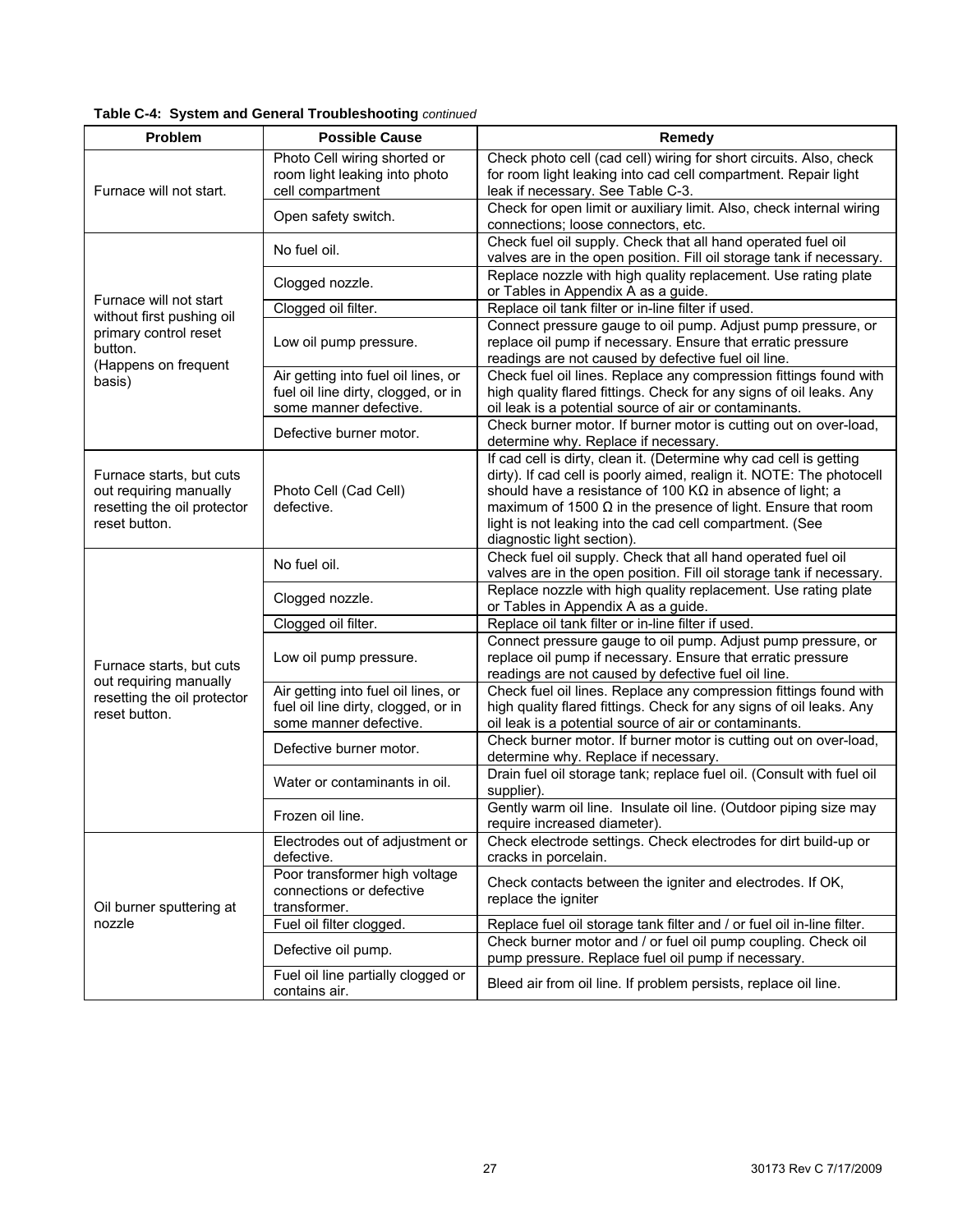|  |  |  | Table C-4: System and General Troubleshooting continued |  |
|--|--|--|---------------------------------------------------------|--|
|--|--|--|---------------------------------------------------------|--|

| Problem                         | <b>Possible Cause</b>                                                                   | Remedy                                                                                                                                                                                                                                                                                                                      |
|---------------------------------|-----------------------------------------------------------------------------------------|-----------------------------------------------------------------------------------------------------------------------------------------------------------------------------------------------------------------------------------------------------------------------------------------------------------------------------|
|                                 | System temperature rise too<br>high.                                                    | System temperature rise ideally should not exceed 85°F. Check<br>for clogged air filters. Check blower fan for excess dirt build-up<br>or debris. Speed up blower fan if necessary.                                                                                                                                         |
| Excessive fuel oil              | Poor "fan off" delay timing<br>selection, (fan stops too soon).                         | Check "fan off" delay timing setting. Use a duct thermometer in<br>the supply air plenum take-off or first few inches of the supply air<br>trunk duct. Ideally, the fan will shut off at a temperature of 90° -<br>100°F. Manipulate the dip switch settings to come as close as<br>possible to this "fan off" temperature. |
| consumption.                    | Fuel oil leak.                                                                          | Check fuel oil line for leaks. Repair or replace if necessary.                                                                                                                                                                                                                                                              |
|                                 | Stack temperature too high.                                                             | Check stack temperature. Stack temperatures will normally<br>range from 350° to 450°F. Check draft regulator. Draft should be<br>set to -0.02 in. w.c.                                                                                                                                                                      |
|                                 | Thermostat improperly<br>adjusted or in poor location.                                  | Check thermostat heat anticipator setting against measured<br>amperage draw. Increase heat anticipator setting if necessary.<br>If the thermostat is being influenced by drafts, sunlight, duct<br>work, etc., relocate to more suitable location.                                                                          |
| Too much smoke.                 | Insufficient combustion air<br>adjustment at oil burner, or<br>improper draft pressure. | Adjust the oil burner combustion air band and draft regulator to<br>gain the highest practical $CO2$ or lowest practical $O2$ content in<br>the flue gases. See Burner Set Up.                                                                                                                                              |
|                                 | Heat exchanger partially<br>clogged.                                                    | Check for soot build-up in heat exchanger flue passages,<br>especially in the outer radiator.                                                                                                                                                                                                                               |
| Soot building up on blast       | Poor alignment between oil<br>burner blast tube and fire pot.                           | Check alignment. Blast tube should be centered with fire pot<br>burner opening. Oil burner head should be 1/4 inch back from the<br>inside surface of the fire pot.                                                                                                                                                         |
| tube (end coning).              | Flame impingement caused by<br>Incorrect nozzle angle.                                  | Check nozzle size and angle. (See Appendix A). Check distance<br>from head to inside surface of the fire pot.                                                                                                                                                                                                               |
|                                 | Defective fire-pot                                                                      | Check fire-pot. Repair or replace.                                                                                                                                                                                                                                                                                          |
|                                 | Airflow blocked or dirty air<br>filter.                                                 | Clean or replace air filter.                                                                                                                                                                                                                                                                                                |
|                                 | Thermostat adjustments or<br>location.                                                  | Check thermostat heat anticipator setting against measured<br>amperage draw. Increase heat anticipator setting if necessary.<br>If the thermostat is being influenced by drafts, sunlight, duct<br>work, etc., relocate to more suitable location.                                                                          |
| Furnace will not warm           | Insufficient airflow.                                                                   | Check all dampers. Open closed dampers including registers in<br>unused rooms. Check system temperature rise. If temperature<br>rise is too high, speed up blower fan.                                                                                                                                                      |
| home to desired<br>temperature. | Defective high limit control.                                                           | Test high limit function of all limit switches. Use a duct<br>thermometer to assess accuracy of limit control. Check for<br>obstructions to airflow around limit switch bi-metal elements.<br>Replace control if necessary.                                                                                                 |
|                                 | Under-sized nozzle.                                                                     | Check nozzle. If problem is not caused by air flow problems, use<br>larger nozzle, if permitted by rating plate.                                                                                                                                                                                                            |
|                                 | Blower fan motor stopping<br>intermittently on overload.                                | Check blower fan motor amperage draw. Check motor<br>ventilation ports, clean if necessary. Replace motor if necessary.                                                                                                                                                                                                     |
|                                 | Burner motor stopping<br>intermittently on overload.                                    | Check burner motor. Replace if necessary.                                                                                                                                                                                                                                                                                   |
| Home does not heat<br>evenly    | Improper distribution of heat.                                                          | This is not likely to be a furnace problem. Balance duct system.                                                                                                                                                                                                                                                            |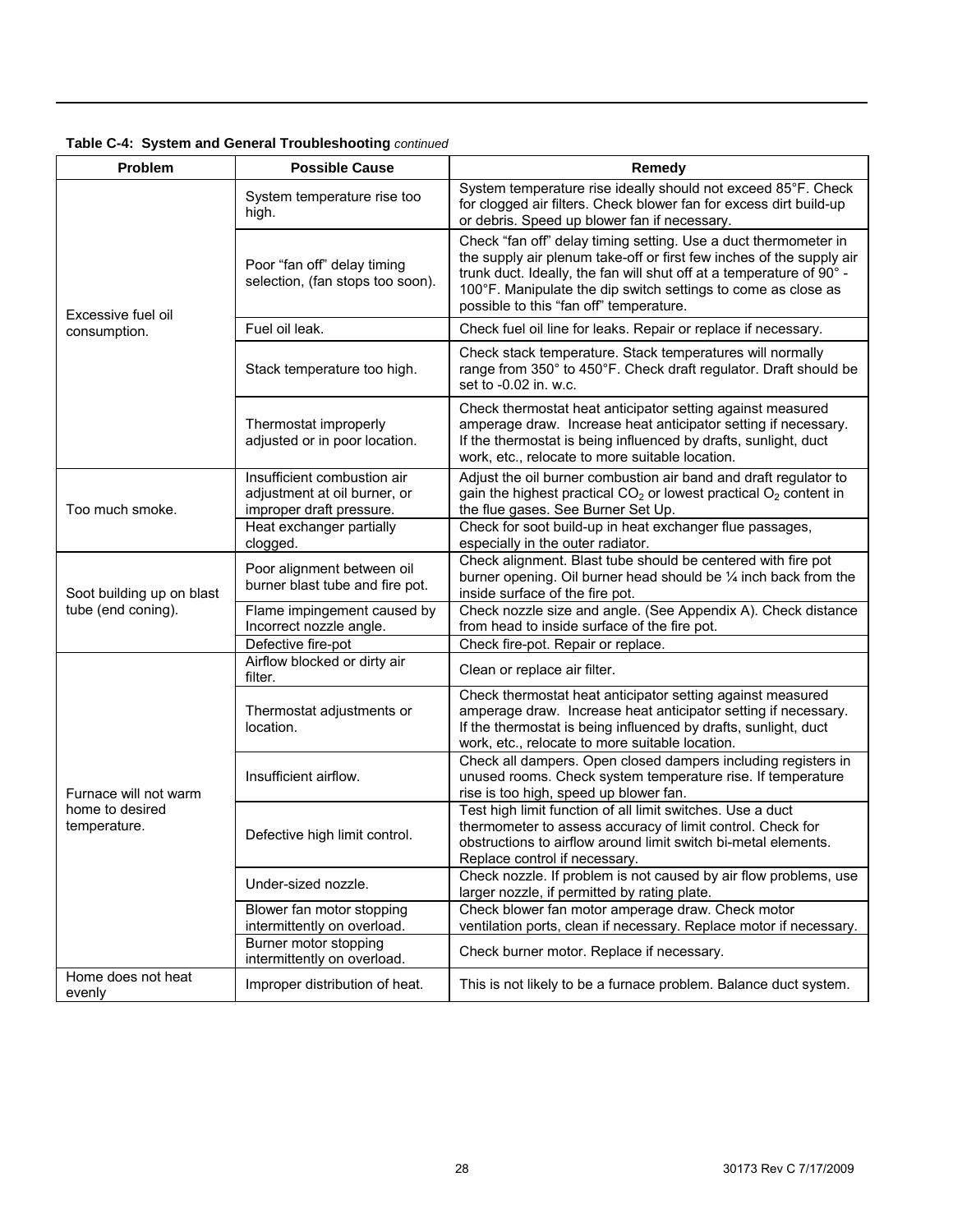#### <span id="page-28-0"></span>**Table C-4: System and General Troubleshooting** *continued*

| <b>Problem</b>                                  | <b>Possible Cause</b>                    | Remedy                                                                                                                                                                 |
|-------------------------------------------------|------------------------------------------|------------------------------------------------------------------------------------------------------------------------------------------------------------------------|
| Supply air temperature                          | Airflow blocked or dirty air<br>filter.  | Clean or replace air filter.                                                                                                                                           |
| too hot.                                        | Insufficient airflow.                    | Check all dampers. Open closed dampers including registers in<br>unused rooms. Check system temperature rise. If temperature<br>rise is too high, speed up blower fan. |
| Supply air temperature                          | Excess airflow.                          | Check system temperature rise. Slow down blower fan if<br>necessary.                                                                                                   |
| too cool.                                       | Excessive duct losses.                   | Check supply air ductwork. Seal leaky joints and seams.<br>Insulate ductwork if necessary.                                                                             |
| Supply air temperature<br>too cool during first | Fan control "fan on" setting too<br>low. | Increase "fan on" dipswitch settings on EFT if control has this<br>option.). Register air deflectors may help.                                                         |
| moments of furnace<br>cycle.                    | Excessive duct losses.                   | Check supply air ductwork. Seal leaky joints and seams.<br>Insulate ductwork if necessary.                                                                             |

**ENSURE THAT ALL SAFETY DEVICES AND ELECTRICAL COMPONENTS HAVE BEEN SET FOR NORMAL OPERATION. ENSURE THAT ALL ELECTRICAL CONNECTIONS ARE TIGHT AND THAT THE WIRING IS SECURE.**



and other homeowner maintenance procedures. Please ensure that the homeowner is informed and

annual service. **1.** Where the circuit breaker or fuse is located in the main electrical panel. **9.** The terms and conditions of the manufacturer's

warranty and the contractor's warranty. **2.** Where the furnace switch is located, and the switch "on" and "off" positions if not obvious.

**FINAL CHECK OUT**<br> **3.** Where the oil shut-off valve from the oil storage<br>
tank is located.

**4.** How to operate the thermostat, and other related accessories.

**5.** How to operate the manual reset button on the primary control, and especially when not to push the reset button.

**6.** How and where to visually inspect the venting **IMPORTANT: IMPORTANT:** system for leaks or other problems.

**7.** How to inspect, clean and replace the air filter,

understands: **8.** Who to call for emergency service and routine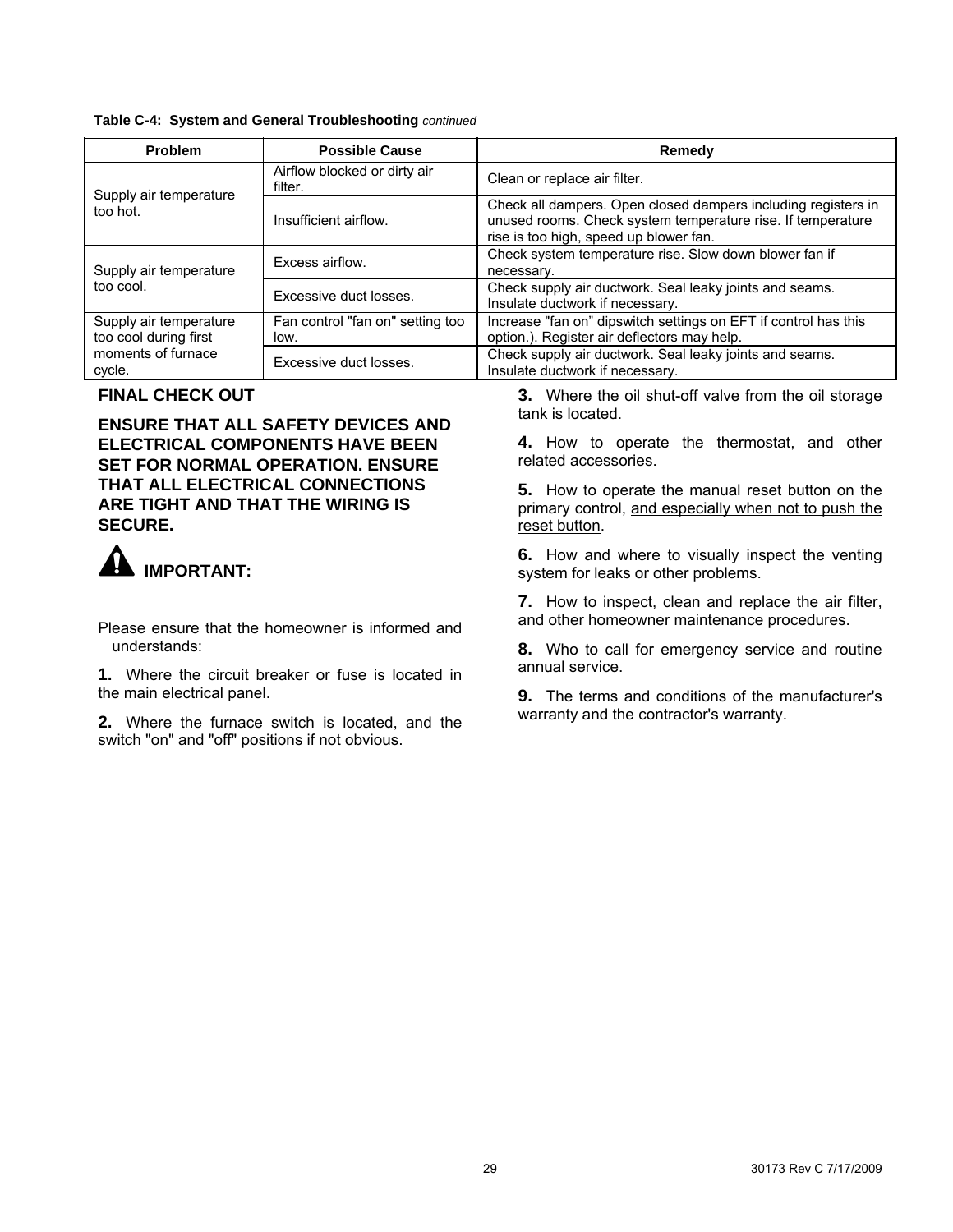#### <span id="page-29-0"></span>**HOMEOWNER'S REFERENCE TABLE**

| Model No.       |  |
|-----------------|--|
| Serial No.      |  |
| Date Installed  |  |
| Contractor      |  |
| Contact         |  |
| Address         |  |
|                 |  |
|                 |  |
| Postal Code     |  |
| Telephone No.   |  |
| After Hours No. |  |

#### **FUEL SUPPLIER**

| Fuel Oil<br>Supplier |  |
|----------------------|--|
| Contact              |  |
| Telephone No.        |  |
| After Hours No.      |  |

#### **IF DIFFERENT FROM INSTALLATION CONTRACTOR:**

| Service Tech.   |  |
|-----------------|--|
| Telephone No.   |  |
| After Hours No. |  |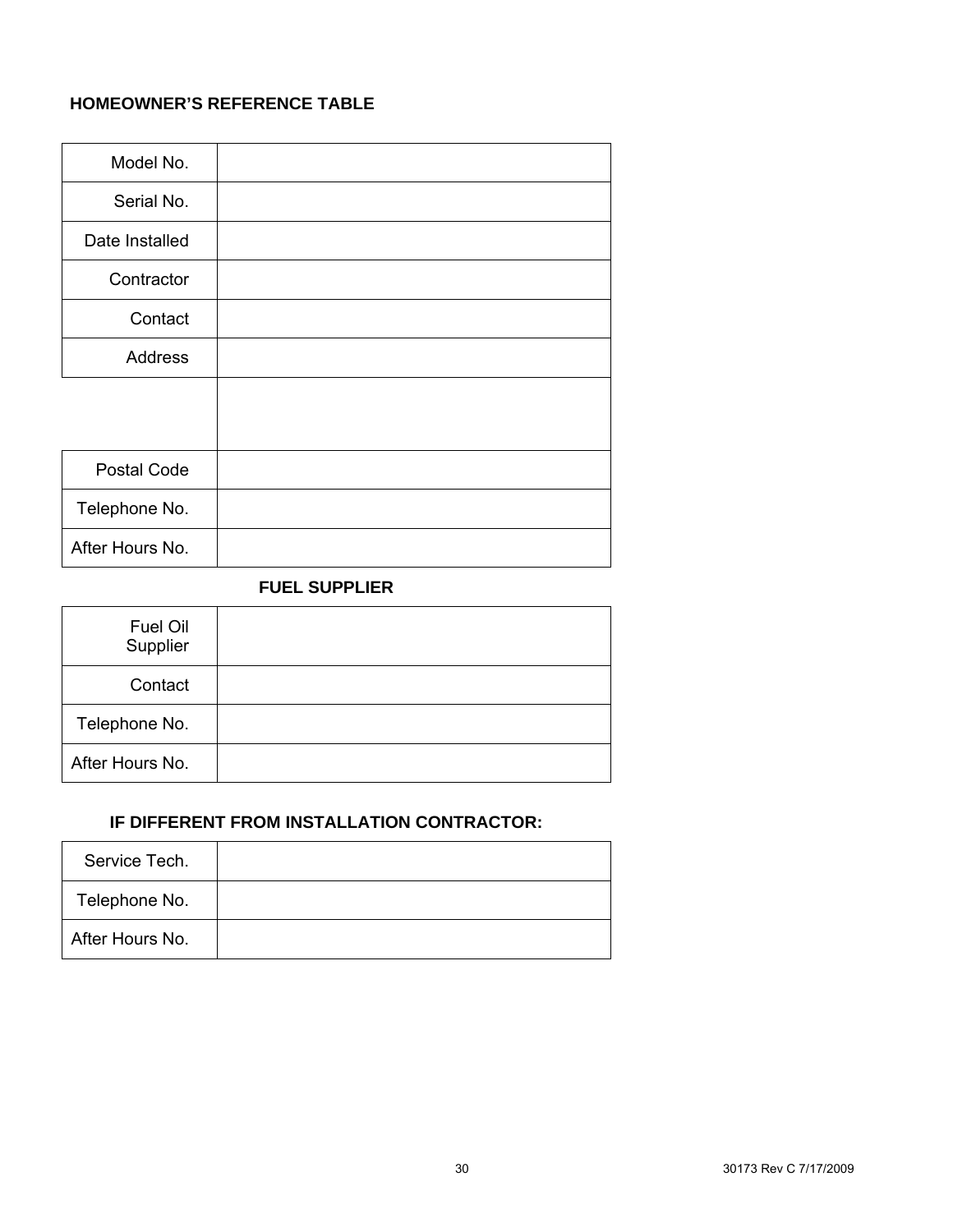# <span id="page-30-0"></span>**PARTS LISTING: HIGHBOY MODEL: HML-80C AND HMLV-80C**

| No.<br>Left Side Panel Assembly<br>29187L<br>1<br>2<br>29186L<br><b>Right Side Panel Assembly</b><br>3<br><b>Rear Panel</b><br>29205L<br>29189<br><b>Blower Division Assembly</b><br>4<br>5<br>26216<br><b>Base Panel</b><br>Inner Front Panel<br>30066<br>6<br>$\overline{7}$<br>27721L<br><b>Blower Access Panel</b><br>21437L<br>8<br><b>Top Panel</b><br>9<br><b>Heat Exchanger Assembly</b><br>28675<br><b>Combustion Chamber Retainer Bracket</b><br>27068<br>10<br>11<br><b>Replacement Combustion Chamber</b><br>27000WP<br>12<br>Oil Burner Mounting Plate<br>29869<br>$\overline{13}$<br><b>Flue Connector</b><br>29005<br>14<br>Pouch Gasket<br>2080175<br>15<br><b>Flue Collar Gasket</b><br>21994<br>16<br>20602<br><b>Insulation Retainer</b><br>$\overline{17}$<br>Radiator Clean-out Cover (2 per unit)<br>29162<br>17<br>Radiator Clean-out Cover Gasket (2 per unit)<br>240006333<br>18<br><b>Clean-out Gasket Retainer</b><br>29161<br>18<br><b>Clean-out Tube Gasket</b><br>29163<br>19<br>Filter Frame 16" X 25"<br>18020<br>20<br><b>Filter Frame End Support</b><br>5592B2<br>21<br>Filter 16" X 25" X 1" Permanent<br>2180023<br>24<br><b>Control Box</b><br>29362<br>25<br><b>Upper Door Panel</b><br>30164L<br>28479<br>Logo Bezel<br>Logo Label<br>28563<br>26<br>30071<br>Limit Disc 60T11 BOF 155°F<br>27<br>Fan Timer Control 1158-120 UTEC<br>29388<br>Fan Timer Control 1168-1 ECM UTEC<br>240007048<br>29364<br>28<br>Wire Harness, Controls Fan Timer<br>29<br>29365<br>Wire Harness, Blower<br>30<br>29751<br>Wire Harness, Fan Timer Board, Transformer<br>31<br>Wire Harness, ECM Control<br>240006438<br>31<br>Wire Harness, ECM Supply<br>240005742<br>32<br>Transformer<br>27738<br>33<br><b>Draft Regulator</b><br>27494 (5")<br>34<br>Oil Burner Assembly, Beckett AF76BNHS<br>30067<br>Burner Motor 1/7 HP 3450 RPM PSC<br>29689<br>Beckett Clean-cut Oil Pump A2EA6520<br>29688<br>Solid State Ignitor 10SAY-01<br>29522<br>Oil Primary Combustion Control<br>29664<br><b>Flame Retention Head</b><br>11961 (F3)<br>Nozzle, 0.65/80°A<br>210086<br>Low Fire Kit<br>29880<br>Low Firing Rate Baffle<br>25521101 | Ref. | <b>Description</b> | Part No. |
|------------------------------------------------------------------------------------------------------------------------------------------------------------------------------------------------------------------------------------------------------------------------------------------------------------------------------------------------------------------------------------------------------------------------------------------------------------------------------------------------------------------------------------------------------------------------------------------------------------------------------------------------------------------------------------------------------------------------------------------------------------------------------------------------------------------------------------------------------------------------------------------------------------------------------------------------------------------------------------------------------------------------------------------------------------------------------------------------------------------------------------------------------------------------------------------------------------------------------------------------------------------------------------------------------------------------------------------------------------------------------------------------------------------------------------------------------------------------------------------------------------------------------------------------------------------------------------------------------------------------------------------------------------------------------------------------------------------------------------------------------------------------------------------------------------------------------------------------------------------------------------------------------------------------------------------------------------------------------------------------------------------------------------------------------------------------------------------------------------------------------------------------------------|------|--------------------|----------|
|                                                                                                                                                                                                                                                                                                                                                                                                                                                                                                                                                                                                                                                                                                                                                                                                                                                                                                                                                                                                                                                                                                                                                                                                                                                                                                                                                                                                                                                                                                                                                                                                                                                                                                                                                                                                                                                                                                                                                                                                                                                                                                                                                            |      |                    |          |
|                                                                                                                                                                                                                                                                                                                                                                                                                                                                                                                                                                                                                                                                                                                                                                                                                                                                                                                                                                                                                                                                                                                                                                                                                                                                                                                                                                                                                                                                                                                                                                                                                                                                                                                                                                                                                                                                                                                                                                                                                                                                                                                                                            |      |                    |          |
|                                                                                                                                                                                                                                                                                                                                                                                                                                                                                                                                                                                                                                                                                                                                                                                                                                                                                                                                                                                                                                                                                                                                                                                                                                                                                                                                                                                                                                                                                                                                                                                                                                                                                                                                                                                                                                                                                                                                                                                                                                                                                                                                                            |      |                    |          |
|                                                                                                                                                                                                                                                                                                                                                                                                                                                                                                                                                                                                                                                                                                                                                                                                                                                                                                                                                                                                                                                                                                                                                                                                                                                                                                                                                                                                                                                                                                                                                                                                                                                                                                                                                                                                                                                                                                                                                                                                                                                                                                                                                            |      |                    |          |
|                                                                                                                                                                                                                                                                                                                                                                                                                                                                                                                                                                                                                                                                                                                                                                                                                                                                                                                                                                                                                                                                                                                                                                                                                                                                                                                                                                                                                                                                                                                                                                                                                                                                                                                                                                                                                                                                                                                                                                                                                                                                                                                                                            |      |                    |          |
|                                                                                                                                                                                                                                                                                                                                                                                                                                                                                                                                                                                                                                                                                                                                                                                                                                                                                                                                                                                                                                                                                                                                                                                                                                                                                                                                                                                                                                                                                                                                                                                                                                                                                                                                                                                                                                                                                                                                                                                                                                                                                                                                                            |      |                    |          |
|                                                                                                                                                                                                                                                                                                                                                                                                                                                                                                                                                                                                                                                                                                                                                                                                                                                                                                                                                                                                                                                                                                                                                                                                                                                                                                                                                                                                                                                                                                                                                                                                                                                                                                                                                                                                                                                                                                                                                                                                                                                                                                                                                            |      |                    |          |
|                                                                                                                                                                                                                                                                                                                                                                                                                                                                                                                                                                                                                                                                                                                                                                                                                                                                                                                                                                                                                                                                                                                                                                                                                                                                                                                                                                                                                                                                                                                                                                                                                                                                                                                                                                                                                                                                                                                                                                                                                                                                                                                                                            |      |                    |          |
|                                                                                                                                                                                                                                                                                                                                                                                                                                                                                                                                                                                                                                                                                                                                                                                                                                                                                                                                                                                                                                                                                                                                                                                                                                                                                                                                                                                                                                                                                                                                                                                                                                                                                                                                                                                                                                                                                                                                                                                                                                                                                                                                                            |      |                    |          |
|                                                                                                                                                                                                                                                                                                                                                                                                                                                                                                                                                                                                                                                                                                                                                                                                                                                                                                                                                                                                                                                                                                                                                                                                                                                                                                                                                                                                                                                                                                                                                                                                                                                                                                                                                                                                                                                                                                                                                                                                                                                                                                                                                            |      |                    |          |
|                                                                                                                                                                                                                                                                                                                                                                                                                                                                                                                                                                                                                                                                                                                                                                                                                                                                                                                                                                                                                                                                                                                                                                                                                                                                                                                                                                                                                                                                                                                                                                                                                                                                                                                                                                                                                                                                                                                                                                                                                                                                                                                                                            |      |                    |          |
|                                                                                                                                                                                                                                                                                                                                                                                                                                                                                                                                                                                                                                                                                                                                                                                                                                                                                                                                                                                                                                                                                                                                                                                                                                                                                                                                                                                                                                                                                                                                                                                                                                                                                                                                                                                                                                                                                                                                                                                                                                                                                                                                                            |      |                    |          |
|                                                                                                                                                                                                                                                                                                                                                                                                                                                                                                                                                                                                                                                                                                                                                                                                                                                                                                                                                                                                                                                                                                                                                                                                                                                                                                                                                                                                                                                                                                                                                                                                                                                                                                                                                                                                                                                                                                                                                                                                                                                                                                                                                            |      |                    |          |
|                                                                                                                                                                                                                                                                                                                                                                                                                                                                                                                                                                                                                                                                                                                                                                                                                                                                                                                                                                                                                                                                                                                                                                                                                                                                                                                                                                                                                                                                                                                                                                                                                                                                                                                                                                                                                                                                                                                                                                                                                                                                                                                                                            |      |                    |          |
|                                                                                                                                                                                                                                                                                                                                                                                                                                                                                                                                                                                                                                                                                                                                                                                                                                                                                                                                                                                                                                                                                                                                                                                                                                                                                                                                                                                                                                                                                                                                                                                                                                                                                                                                                                                                                                                                                                                                                                                                                                                                                                                                                            |      |                    |          |
|                                                                                                                                                                                                                                                                                                                                                                                                                                                                                                                                                                                                                                                                                                                                                                                                                                                                                                                                                                                                                                                                                                                                                                                                                                                                                                                                                                                                                                                                                                                                                                                                                                                                                                                                                                                                                                                                                                                                                                                                                                                                                                                                                            |      |                    |          |
|                                                                                                                                                                                                                                                                                                                                                                                                                                                                                                                                                                                                                                                                                                                                                                                                                                                                                                                                                                                                                                                                                                                                                                                                                                                                                                                                                                                                                                                                                                                                                                                                                                                                                                                                                                                                                                                                                                                                                                                                                                                                                                                                                            |      |                    |          |
|                                                                                                                                                                                                                                                                                                                                                                                                                                                                                                                                                                                                                                                                                                                                                                                                                                                                                                                                                                                                                                                                                                                                                                                                                                                                                                                                                                                                                                                                                                                                                                                                                                                                                                                                                                                                                                                                                                                                                                                                                                                                                                                                                            |      |                    |          |
|                                                                                                                                                                                                                                                                                                                                                                                                                                                                                                                                                                                                                                                                                                                                                                                                                                                                                                                                                                                                                                                                                                                                                                                                                                                                                                                                                                                                                                                                                                                                                                                                                                                                                                                                                                                                                                                                                                                                                                                                                                                                                                                                                            |      |                    |          |
|                                                                                                                                                                                                                                                                                                                                                                                                                                                                                                                                                                                                                                                                                                                                                                                                                                                                                                                                                                                                                                                                                                                                                                                                                                                                                                                                                                                                                                                                                                                                                                                                                                                                                                                                                                                                                                                                                                                                                                                                                                                                                                                                                            |      |                    |          |
|                                                                                                                                                                                                                                                                                                                                                                                                                                                                                                                                                                                                                                                                                                                                                                                                                                                                                                                                                                                                                                                                                                                                                                                                                                                                                                                                                                                                                                                                                                                                                                                                                                                                                                                                                                                                                                                                                                                                                                                                                                                                                                                                                            |      |                    |          |
|                                                                                                                                                                                                                                                                                                                                                                                                                                                                                                                                                                                                                                                                                                                                                                                                                                                                                                                                                                                                                                                                                                                                                                                                                                                                                                                                                                                                                                                                                                                                                                                                                                                                                                                                                                                                                                                                                                                                                                                                                                                                                                                                                            |      |                    |          |
|                                                                                                                                                                                                                                                                                                                                                                                                                                                                                                                                                                                                                                                                                                                                                                                                                                                                                                                                                                                                                                                                                                                                                                                                                                                                                                                                                                                                                                                                                                                                                                                                                                                                                                                                                                                                                                                                                                                                                                                                                                                                                                                                                            |      |                    |          |
|                                                                                                                                                                                                                                                                                                                                                                                                                                                                                                                                                                                                                                                                                                                                                                                                                                                                                                                                                                                                                                                                                                                                                                                                                                                                                                                                                                                                                                                                                                                                                                                                                                                                                                                                                                                                                                                                                                                                                                                                                                                                                                                                                            |      |                    |          |
|                                                                                                                                                                                                                                                                                                                                                                                                                                                                                                                                                                                                                                                                                                                                                                                                                                                                                                                                                                                                                                                                                                                                                                                                                                                                                                                                                                                                                                                                                                                                                                                                                                                                                                                                                                                                                                                                                                                                                                                                                                                                                                                                                            |      |                    |          |
|                                                                                                                                                                                                                                                                                                                                                                                                                                                                                                                                                                                                                                                                                                                                                                                                                                                                                                                                                                                                                                                                                                                                                                                                                                                                                                                                                                                                                                                                                                                                                                                                                                                                                                                                                                                                                                                                                                                                                                                                                                                                                                                                                            |      |                    |          |
|                                                                                                                                                                                                                                                                                                                                                                                                                                                                                                                                                                                                                                                                                                                                                                                                                                                                                                                                                                                                                                                                                                                                                                                                                                                                                                                                                                                                                                                                                                                                                                                                                                                                                                                                                                                                                                                                                                                                                                                                                                                                                                                                                            |      |                    |          |
|                                                                                                                                                                                                                                                                                                                                                                                                                                                                                                                                                                                                                                                                                                                                                                                                                                                                                                                                                                                                                                                                                                                                                                                                                                                                                                                                                                                                                                                                                                                                                                                                                                                                                                                                                                                                                                                                                                                                                                                                                                                                                                                                                            |      |                    |          |
|                                                                                                                                                                                                                                                                                                                                                                                                                                                                                                                                                                                                                                                                                                                                                                                                                                                                                                                                                                                                                                                                                                                                                                                                                                                                                                                                                                                                                                                                                                                                                                                                                                                                                                                                                                                                                                                                                                                                                                                                                                                                                                                                                            |      |                    |          |
|                                                                                                                                                                                                                                                                                                                                                                                                                                                                                                                                                                                                                                                                                                                                                                                                                                                                                                                                                                                                                                                                                                                                                                                                                                                                                                                                                                                                                                                                                                                                                                                                                                                                                                                                                                                                                                                                                                                                                                                                                                                                                                                                                            |      |                    |          |
|                                                                                                                                                                                                                                                                                                                                                                                                                                                                                                                                                                                                                                                                                                                                                                                                                                                                                                                                                                                                                                                                                                                                                                                                                                                                                                                                                                                                                                                                                                                                                                                                                                                                                                                                                                                                                                                                                                                                                                                                                                                                                                                                                            |      |                    |          |
|                                                                                                                                                                                                                                                                                                                                                                                                                                                                                                                                                                                                                                                                                                                                                                                                                                                                                                                                                                                                                                                                                                                                                                                                                                                                                                                                                                                                                                                                                                                                                                                                                                                                                                                                                                                                                                                                                                                                                                                                                                                                                                                                                            |      |                    |          |
|                                                                                                                                                                                                                                                                                                                                                                                                                                                                                                                                                                                                                                                                                                                                                                                                                                                                                                                                                                                                                                                                                                                                                                                                                                                                                                                                                                                                                                                                                                                                                                                                                                                                                                                                                                                                                                                                                                                                                                                                                                                                                                                                                            |      |                    |          |
|                                                                                                                                                                                                                                                                                                                                                                                                                                                                                                                                                                                                                                                                                                                                                                                                                                                                                                                                                                                                                                                                                                                                                                                                                                                                                                                                                                                                                                                                                                                                                                                                                                                                                                                                                                                                                                                                                                                                                                                                                                                                                                                                                            |      |                    |          |
|                                                                                                                                                                                                                                                                                                                                                                                                                                                                                                                                                                                                                                                                                                                                                                                                                                                                                                                                                                                                                                                                                                                                                                                                                                                                                                                                                                                                                                                                                                                                                                                                                                                                                                                                                                                                                                                                                                                                                                                                                                                                                                                                                            |      |                    |          |
|                                                                                                                                                                                                                                                                                                                                                                                                                                                                                                                                                                                                                                                                                                                                                                                                                                                                                                                                                                                                                                                                                                                                                                                                                                                                                                                                                                                                                                                                                                                                                                                                                                                                                                                                                                                                                                                                                                                                                                                                                                                                                                                                                            |      |                    |          |
|                                                                                                                                                                                                                                                                                                                                                                                                                                                                                                                                                                                                                                                                                                                                                                                                                                                                                                                                                                                                                                                                                                                                                                                                                                                                                                                                                                                                                                                                                                                                                                                                                                                                                                                                                                                                                                                                                                                                                                                                                                                                                                                                                            |      |                    |          |
|                                                                                                                                                                                                                                                                                                                                                                                                                                                                                                                                                                                                                                                                                                                                                                                                                                                                                                                                                                                                                                                                                                                                                                                                                                                                                                                                                                                                                                                                                                                                                                                                                                                                                                                                                                                                                                                                                                                                                                                                                                                                                                                                                            |      |                    |          |
|                                                                                                                                                                                                                                                                                                                                                                                                                                                                                                                                                                                                                                                                                                                                                                                                                                                                                                                                                                                                                                                                                                                                                                                                                                                                                                                                                                                                                                                                                                                                                                                                                                                                                                                                                                                                                                                                                                                                                                                                                                                                                                                                                            |      |                    |          |
|                                                                                                                                                                                                                                                                                                                                                                                                                                                                                                                                                                                                                                                                                                                                                                                                                                                                                                                                                                                                                                                                                                                                                                                                                                                                                                                                                                                                                                                                                                                                                                                                                                                                                                                                                                                                                                                                                                                                                                                                                                                                                                                                                            |      |                    |          |
|                                                                                                                                                                                                                                                                                                                                                                                                                                                                                                                                                                                                                                                                                                                                                                                                                                                                                                                                                                                                                                                                                                                                                                                                                                                                                                                                                                                                                                                                                                                                                                                                                                                                                                                                                                                                                                                                                                                                                                                                                                                                                                                                                            |      |                    |          |
|                                                                                                                                                                                                                                                                                                                                                                                                                                                                                                                                                                                                                                                                                                                                                                                                                                                                                                                                                                                                                                                                                                                                                                                                                                                                                                                                                                                                                                                                                                                                                                                                                                                                                                                                                                                                                                                                                                                                                                                                                                                                                                                                                            |      |                    |          |
|                                                                                                                                                                                                                                                                                                                                                                                                                                                                                                                                                                                                                                                                                                                                                                                                                                                                                                                                                                                                                                                                                                                                                                                                                                                                                                                                                                                                                                                                                                                                                                                                                                                                                                                                                                                                                                                                                                                                                                                                                                                                                                                                                            |      |                    |          |
|                                                                                                                                                                                                                                                                                                                                                                                                                                                                                                                                                                                                                                                                                                                                                                                                                                                                                                                                                                                                                                                                                                                                                                                                                                                                                                                                                                                                                                                                                                                                                                                                                                                                                                                                                                                                                                                                                                                                                                                                                                                                                                                                                            |      |                    |          |
|                                                                                                                                                                                                                                                                                                                                                                                                                                                                                                                                                                                                                                                                                                                                                                                                                                                                                                                                                                                                                                                                                                                                                                                                                                                                                                                                                                                                                                                                                                                                                                                                                                                                                                                                                                                                                                                                                                                                                                                                                                                                                                                                                            |      |                    |          |
|                                                                                                                                                                                                                                                                                                                                                                                                                                                                                                                                                                                                                                                                                                                                                                                                                                                                                                                                                                                                                                                                                                                                                                                                                                                                                                                                                                                                                                                                                                                                                                                                                                                                                                                                                                                                                                                                                                                                                                                                                                                                                                                                                            |      |                    |          |
|                                                                                                                                                                                                                                                                                                                                                                                                                                                                                                                                                                                                                                                                                                                                                                                                                                                                                                                                                                                                                                                                                                                                                                                                                                                                                                                                                                                                                                                                                                                                                                                                                                                                                                                                                                                                                                                                                                                                                                                                                                                                                                                                                            |      | Nozzle, 0.50/80° A | 29389    |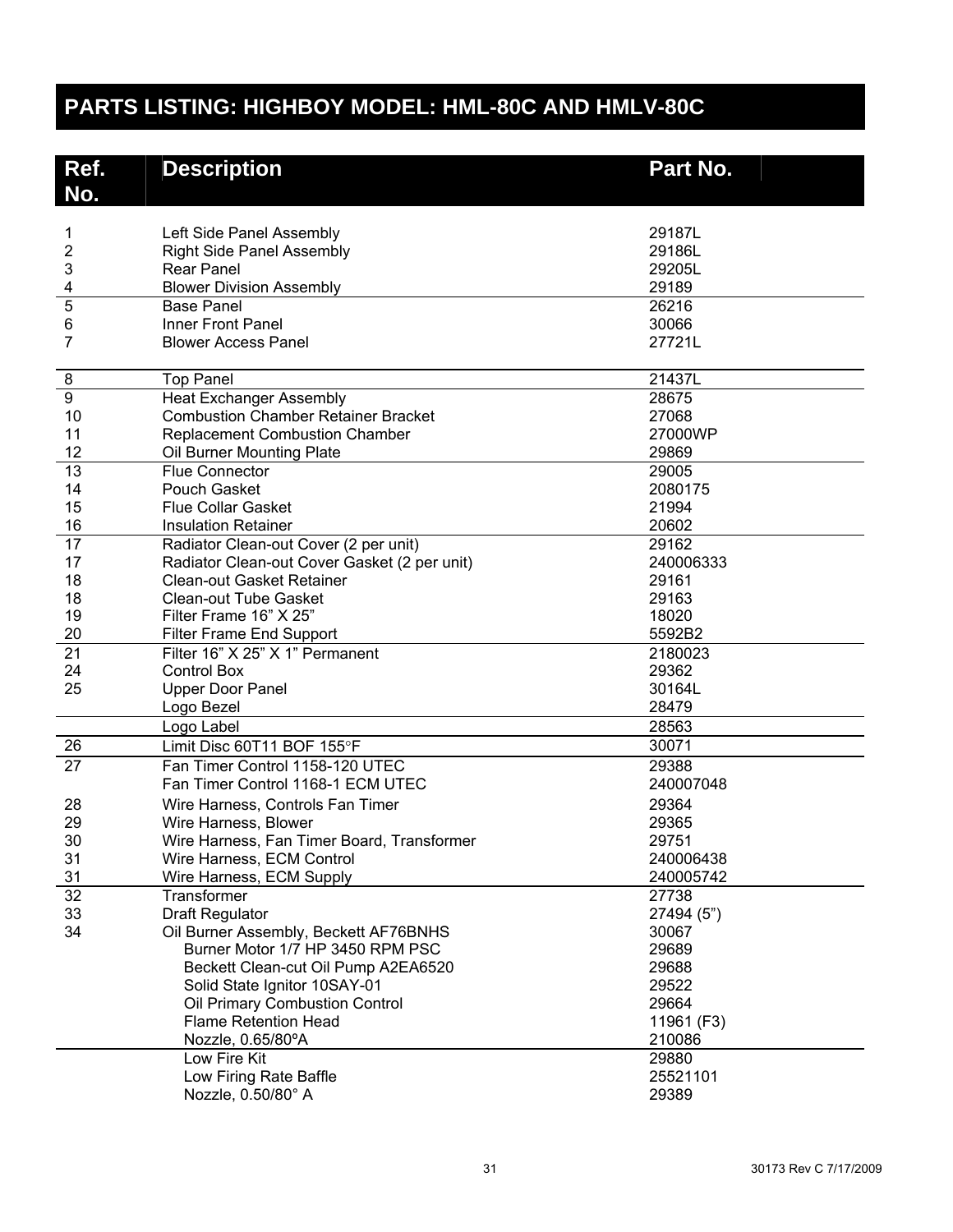## **PARTS LISTING: HIGHBOY MODEL: HML-80C HMLV-80C**

| Ref.<br>No. | <b>Description</b>                                                                                                                                                                                 | Part No.                                          |
|-------------|----------------------------------------------------------------------------------------------------------------------------------------------------------------------------------------------------|---------------------------------------------------|
| 35          | <b>Blower Assembly Direct Drive</b><br><b>Blower Assembly Direct Drive ECM</b><br>Blower Housing and Wheel, 100-10T DD (HML-C and HMLV-<br>C)                                                      | 30146<br>109007271<br>30626                       |
|             | Blower Motor, 1/2 hp, 4-Speed<br>Blower Motor, 1/2 hp, ECM Programmed<br>Motor Mounting Band - TR6884B<br>Motor Mount Arms - 10-10 DD Blower (3 per unit)<br>Motor Run Capacitor, 10 mfd @ 370 Vac | 102000131<br>109007272<br>17811<br>26251<br>27743 |
| 36          | Capacitor Strap<br><b>Blower Slide Rail 2 Per</b><br>Right Side Panel, Air Baffle HML-80C and HMLV-80C                                                                                             | 27760<br>27733<br>27731                           |

## **PARTS LISTING: HIGHBOY DIRECT VENT MODEL: HML-80CB2U HMLV-80CB2U**

| Ref.<br>No. | <b>Description</b>                                                                                                  | Part No. |
|-------------|---------------------------------------------------------------------------------------------------------------------|----------|
|             | All parts are the same as listed on the previous pages for Models HML-80C and HMLV-80C<br>except where noted below. |          |
| 12          | Oil Burner Mounting Plate Assembly                                                                                  | 29872    |
|             | Oil Burner Mounting Plate                                                                                           | 29867    |
|             | <b>Sight Glass Cover Plate</b>                                                                                      | 29850    |
|             | Sight Glass Gasket (2 per unit)                                                                                     | 29870    |
|             | Sight Glass                                                                                                         | 29876    |
| 13          | Flue Connector Assembly 6" to 4" 90° Elbow                                                                          | 28952    |
| 14          | Pouch Gasket (Second gasket required for Direct Vent)                                                               | 2080175  |
| 15          | Flue Collar Gasket (Second gasket required for Direct Vent)                                                         | 21994    |
| 25          | Upper Door Panel                                                                                                    | 27722L   |
| 34          | Beckett Oil Burner AFII 85                                                                                          | 30069    |
|             | Burner Motor 1/7 HP 3450 RPM PSC                                                                                    | 28907    |
|             | Beckett Clean-cut Oil Pump A2EA6520                                                                                 | 29688    |
|             | Solid State Ignitor 10SAY-01                                                                                        | 28558    |
|             | Oil Primary Combustion Control                                                                                      | 29649    |
|             | Air Tube Combination FBX80HGXS                                                                                      | 28561    |
|             | Flame Retention Head (FB3)                                                                                          | 28533    |
|             | Nozzle, 0.60/60°A (HML-80CB2U and HMLV-80CB2U only)                                                                 | 28017    |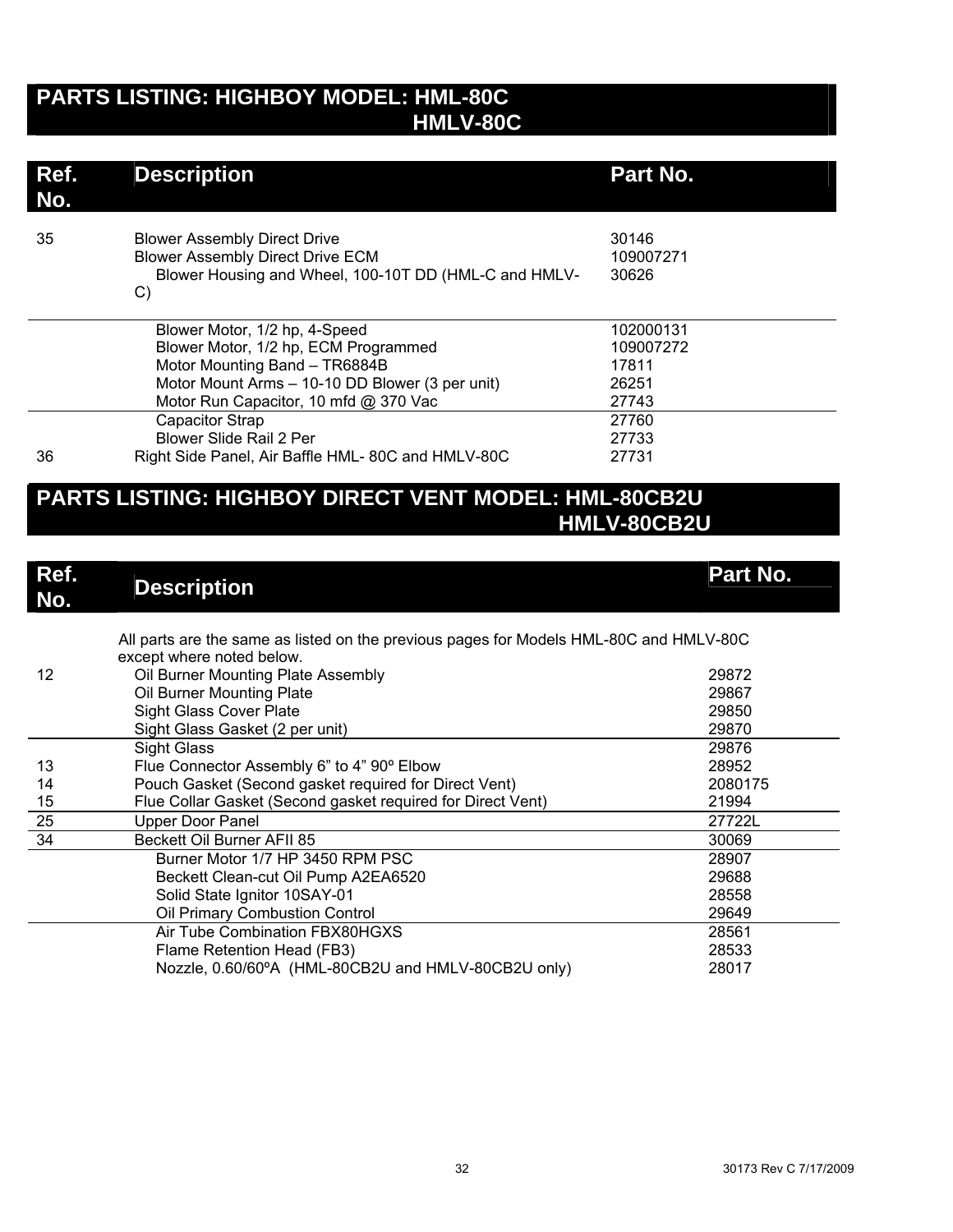# MODEL HML-C AND HMLV-C DIAGRAM